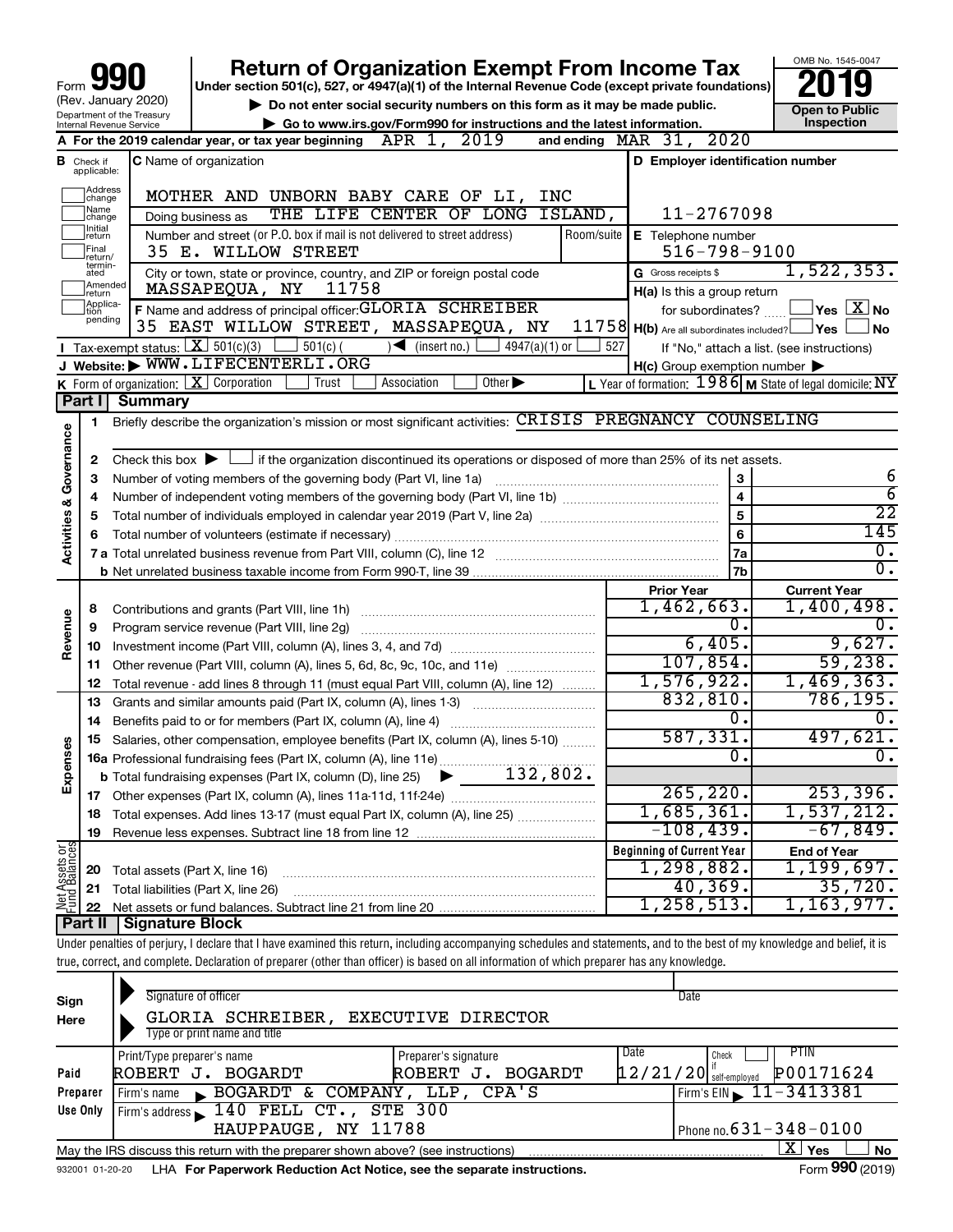|                | Part III   Statement of Program Service Accomplishments                                                                                                                                                     |
|----------------|-------------------------------------------------------------------------------------------------------------------------------------------------------------------------------------------------------------|
| 1              | Briefly describe the organization's mission:                                                                                                                                                                |
|                | TO PROMOTE, ENCOURAGE, AND FOSTER PUBLIC SENTIMENT AND RESPECT FOR THE                                                                                                                                      |
|                | DIGNITY OF HUMAN LIFE, FROM CONCEPTION TO NATURAL DEATH.                                                                                                                                                    |
|                |                                                                                                                                                                                                             |
| $\overline{2}$ | Did the organization undertake any significant program services during the year which were not listed on the                                                                                                |
|                | $\overline{\ }$ Yes $\overline{\ \ \ }$ No                                                                                                                                                                  |
| 3              | If "Yes," describe these new services on Schedule O.<br>$\exists$ Yes $\boxed{\text{X}}$ No<br>Did the organization cease conducting, or make significant changes in how it conducts, any program services? |
|                | If "Yes," describe these changes on Schedule O.                                                                                                                                                             |
| 4              | Describe the organization's program service accomplishments for each of its three largest program services, as measured by expenses.                                                                        |
|                | Section 501(c)(3) and 501(c)(4) organizations are required to report the amount of grants and allocations to others, the total expenses, and                                                                |
| 4a             | revenue, if any, for each program service reported.<br>$786, 195.$ (Revenue \$)<br>1,006,426. including grants of \$<br>) (Expenses \$<br>(Code:                                                            |
|                | PREGNANCY AND BABY CARE COUNSELING AND EDUCATION INCLUDING DISTRIBUTION                                                                                                                                     |
|                | OF HEALTH CARE AND BABY CARE ITEMS; APPROXIMATELY 2,884 CLIENTS                                                                                                                                             |
|                | COUNSELED AND PROVIDED FOR.                                                                                                                                                                                 |
|                |                                                                                                                                                                                                             |
|                |                                                                                                                                                                                                             |
|                |                                                                                                                                                                                                             |
|                |                                                                                                                                                                                                             |
|                |                                                                                                                                                                                                             |
|                |                                                                                                                                                                                                             |
|                |                                                                                                                                                                                                             |
| 4b             | including grants of \$<br>$\int$ (Revenue \$<br>(Code: ) (Expenses \$                                                                                                                                       |
|                |                                                                                                                                                                                                             |
|                |                                                                                                                                                                                                             |
|                |                                                                                                                                                                                                             |
|                |                                                                                                                                                                                                             |
|                |                                                                                                                                                                                                             |
|                |                                                                                                                                                                                                             |
|                |                                                                                                                                                                                                             |
|                |                                                                                                                                                                                                             |
|                |                                                                                                                                                                                                             |
|                |                                                                                                                                                                                                             |
| 4с             | including grants of \$ (Revenue \$)<br>$\left(\text{Code:}\right)$ $\left(\text{Expenses $}\right)$                                                                                                         |
|                |                                                                                                                                                                                                             |
|                |                                                                                                                                                                                                             |
|                |                                                                                                                                                                                                             |
|                |                                                                                                                                                                                                             |
|                |                                                                                                                                                                                                             |
|                |                                                                                                                                                                                                             |
|                |                                                                                                                                                                                                             |
|                |                                                                                                                                                                                                             |
|                |                                                                                                                                                                                                             |
|                |                                                                                                                                                                                                             |
| 4d             |                                                                                                                                                                                                             |
|                | Other program services (Describe on Schedule O.)<br>(Expenses \$<br>) (Revenue \$<br>including grants of \$                                                                                                 |
| 4е             | 1,006,426.<br>Total program service expenses<br>Form 990 (2019)                                                                                                                                             |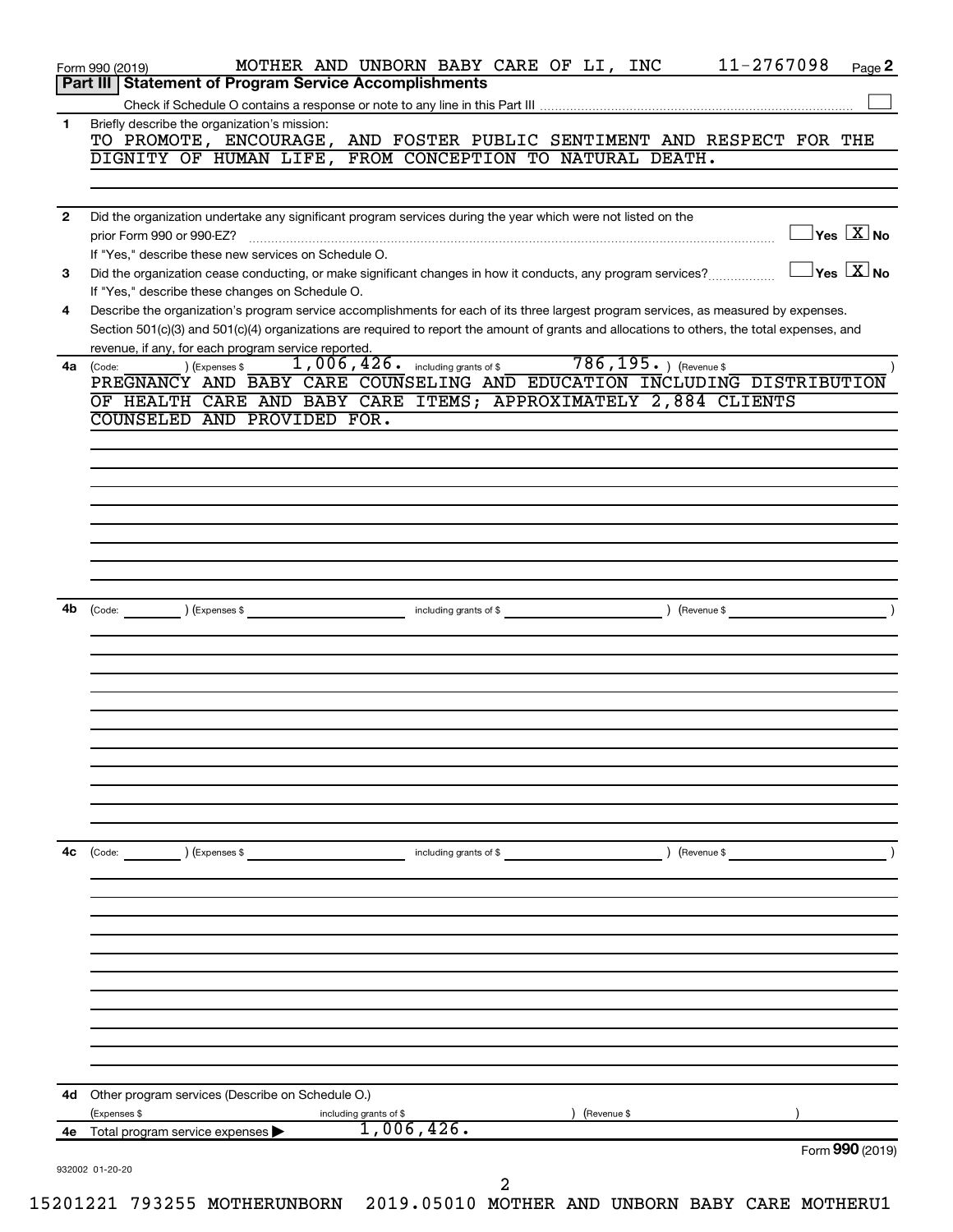|  | Form 990 (2019) |  |
|--|-----------------|--|

|    |                                                                                                                                                                                                                   |                 | Yes                     | No                      |
|----|-------------------------------------------------------------------------------------------------------------------------------------------------------------------------------------------------------------------|-----------------|-------------------------|-------------------------|
| 1. | Is the organization described in section 501(c)(3) or 4947(a)(1) (other than a private foundation)?                                                                                                               |                 |                         |                         |
|    | If "Yes," complete Schedule A                                                                                                                                                                                     | 1               | х                       |                         |
| 2  | Is the organization required to complete Schedule B, Schedule of Contributors? [11] The organization required to complete Schedule B, Schedule of Contributors?                                                   | $\mathbf{2}$    | $\overline{\textbf{x}}$ |                         |
| 3  | Did the organization engage in direct or indirect political campaign activities on behalf of or in opposition to candidates for                                                                                   |                 |                         |                         |
|    | public office? If "Yes," complete Schedule C, Part I                                                                                                                                                              | 3               |                         | x                       |
| 4  | Section 501(c)(3) organizations. Did the organization engage in lobbying activities, or have a section 501(h) election in effect                                                                                  |                 |                         |                         |
|    |                                                                                                                                                                                                                   | 4               |                         | x                       |
| 5  | Is the organization a section 501(c)(4), 501(c)(5), or 501(c)(6) organization that receives membership dues, assessments, or                                                                                      |                 |                         |                         |
|    |                                                                                                                                                                                                                   | 5               |                         | x                       |
| 6  | Did the organization maintain any donor advised funds or any similar funds or accounts for which donors have the right to                                                                                         |                 |                         | x                       |
|    | provide advice on the distribution or investment of amounts in such funds or accounts? If "Yes," complete Schedule D, Part I                                                                                      | 6               |                         |                         |
| 7  | Did the organization receive or hold a conservation easement, including easements to preserve open space,<br>the environment, historic land areas, or historic structures? If "Yes," complete Schedule D, Part II | $\overline{7}$  |                         | x                       |
| 8  | Did the organization maintain collections of works of art, historical treasures, or other similar assets? If "Yes," complete                                                                                      |                 |                         |                         |
|    |                                                                                                                                                                                                                   | 8               |                         | x                       |
| 9  | Did the organization report an amount in Part X, line 21, for escrow or custodial account liability, serve as a custodian for                                                                                     |                 |                         |                         |
|    | amounts not listed in Part X; or provide credit counseling, debt management, credit repair, or debt negotiation services?                                                                                         |                 |                         |                         |
|    |                                                                                                                                                                                                                   | 9               |                         | x                       |
| 10 | Did the organization, directly or through a related organization, hold assets in donor-restricted endowments                                                                                                      |                 |                         |                         |
|    |                                                                                                                                                                                                                   | 10              |                         | x                       |
| 11 | If the organization's answer to any of the following questions is "Yes," then complete Schedule D, Parts VI, VII, VIII, IX, or X                                                                                  |                 |                         |                         |
|    | as applicable.                                                                                                                                                                                                    |                 |                         |                         |
|    | a Did the organization report an amount for land, buildings, and equipment in Part X, line 10? If "Yes," complete Schedule D,                                                                                     |                 |                         |                         |
|    | Part VI                                                                                                                                                                                                           | 11a             | х                       |                         |
|    | <b>b</b> Did the organization report an amount for investments - other securities in Part X, line 12, that is 5% or more of its total                                                                             |                 |                         |                         |
|    |                                                                                                                                                                                                                   | 11b             |                         | x                       |
|    | c Did the organization report an amount for investments - program related in Part X, line 13, that is 5% or more of its total                                                                                     |                 |                         |                         |
|    |                                                                                                                                                                                                                   | 11c             |                         | x.                      |
|    | d Did the organization report an amount for other assets in Part X, line 15, that is 5% or more of its total assets reported in                                                                                   |                 |                         |                         |
|    |                                                                                                                                                                                                                   | 11d             |                         | х                       |
|    | e Did the organization report an amount for other liabilities in Part X, line 25? If "Yes," complete Schedule D, Part X                                                                                           | 11e             |                         | X                       |
| f  | Did the organization's separate or consolidated financial statements for the tax year include a footnote that addresses                                                                                           |                 |                         |                         |
|    | the organization's liability for uncertain tax positions under FIN 48 (ASC 740)? If "Yes," complete Schedule D, Part X                                                                                            | 11f             | х                       |                         |
|    | 12a Did the organization obtain separate, independent audited financial statements for the tax year? If "Yes," complete<br>Schedule D, Parts XI and XII                                                           |                 | x                       |                         |
|    | <b>b</b> Was the organization included in consolidated, independent audited financial statements for the tax year?                                                                                                | 12a             |                         |                         |
|    | If "Yes," and if the organization answered "No" to line 12a, then completing Schedule D, Parts XI and XII is optional                                                                                             | 12 <sub>b</sub> |                         | ▵                       |
| 13 | Is the organization a school described in section $170(b)(1)(A)(ii)$ ? If "Yes," complete Schedule E                                                                                                              | 13              |                         | $\overline{\textbf{X}}$ |
|    | 14a Did the organization maintain an office, employees, or agents outside of the United States?                                                                                                                   | 14a             |                         | х                       |
|    | <b>b</b> Did the organization have aggregate revenues or expenses of more than \$10,000 from grantmaking, fundraising, business,                                                                                  |                 |                         |                         |
|    | investment, and program service activities outside the United States, or aggregate foreign investments valued at \$100,000                                                                                        |                 |                         |                         |
|    |                                                                                                                                                                                                                   | 14b             |                         | х                       |
| 15 | Did the organization report on Part IX, column (A), line 3, more than \$5,000 of grants or other assistance to or for any                                                                                         |                 |                         |                         |
|    | foreign organization? If "Yes," complete Schedule F, Parts II and IV                                                                                                                                              | 15              |                         | х                       |
| 16 | Did the organization report on Part IX, column (A), line 3, more than \$5,000 of aggregate grants or other assistance to                                                                                          |                 |                         |                         |
|    |                                                                                                                                                                                                                   | 16              |                         | х                       |
| 17 | Did the organization report a total of more than \$15,000 of expenses for professional fundraising services on Part IX,                                                                                           |                 |                         |                         |
|    |                                                                                                                                                                                                                   | 17              |                         | х                       |
| 18 | Did the organization report more than \$15,000 total of fundraising event gross income and contributions on Part VIII, lines                                                                                      |                 |                         |                         |
|    |                                                                                                                                                                                                                   | 18              | х                       |                         |
| 19 | Did the organization report more than \$15,000 of gross income from gaming activities on Part VIII, line 9a? If "Yes,"                                                                                            |                 |                         | х                       |
|    |                                                                                                                                                                                                                   | 19<br>20a       |                         | х                       |
|    |                                                                                                                                                                                                                   | 20 <sub>b</sub> |                         |                         |
| 21 | Did the organization report more than \$5,000 of grants or other assistance to any domestic organization or                                                                                                       |                 |                         |                         |
|    |                                                                                                                                                                                                                   | 21              |                         | x                       |
|    |                                                                                                                                                                                                                   |                 |                         |                         |

932003 01-20-20

Form (2019) **990**

15201221 793255 MOTHERUNBORN 2019.05010 MOTHER AND UNBORN BABY CARE MOTHERU1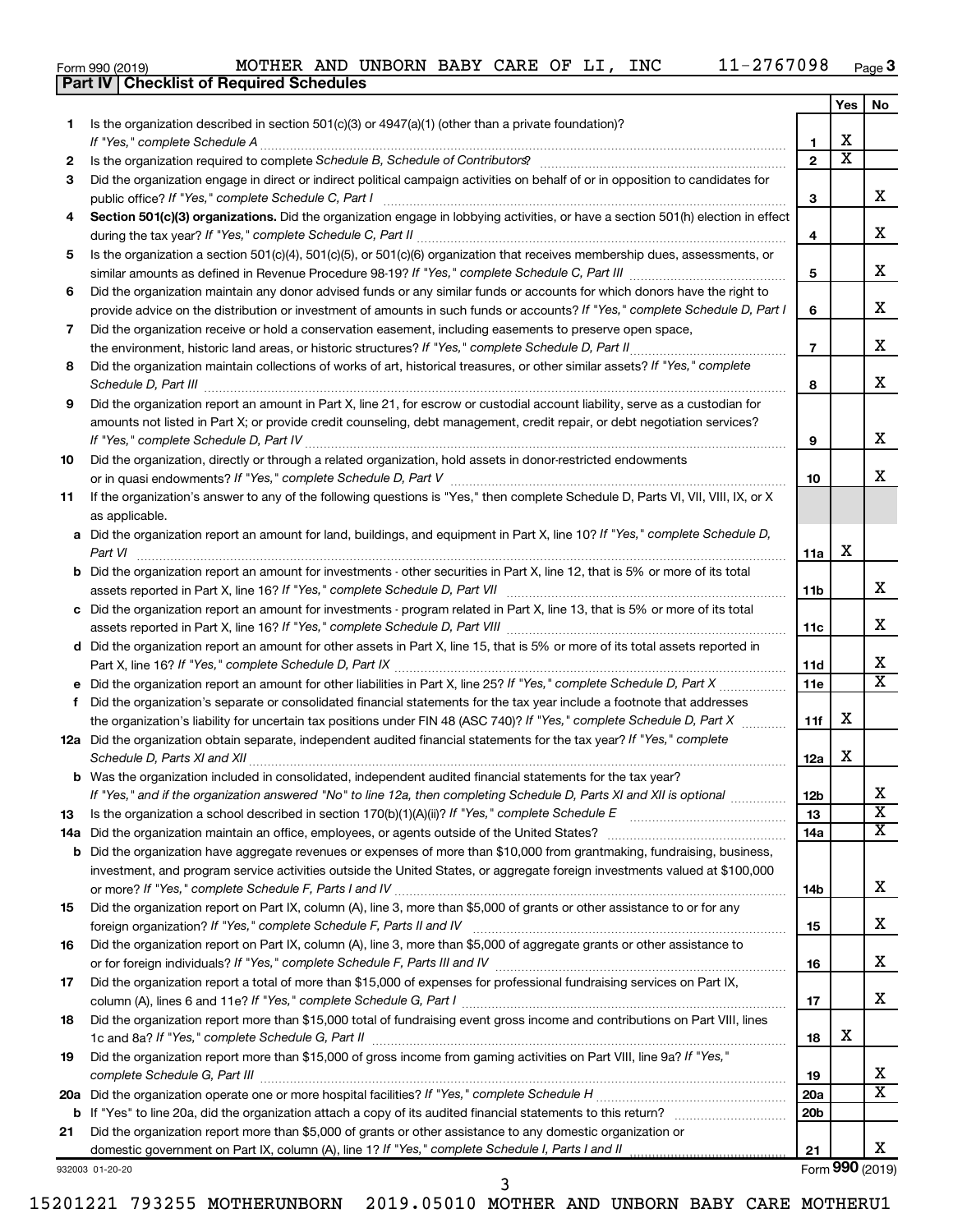|  | Form 990 (2019) |  |
|--|-----------------|--|

|               |                                                                                                                                                                                                   |                 | Yes             | No                      |
|---------------|---------------------------------------------------------------------------------------------------------------------------------------------------------------------------------------------------|-----------------|-----------------|-------------------------|
| 22            | Did the organization report more than \$5,000 of grants or other assistance to or for domestic individuals on                                                                                     |                 |                 |                         |
|               |                                                                                                                                                                                                   | 22              | X               |                         |
| 23            | Did the organization answer "Yes" to Part VII, Section A, line 3, 4, or 5 about compensation of the organization's current                                                                        |                 |                 |                         |
|               | and former officers, directors, trustees, key employees, and highest compensated employees? If "Yes," complete                                                                                    |                 |                 |                         |
|               | Schedule J                                                                                                                                                                                        | 23              |                 | x                       |
|               | 24a Did the organization have a tax-exempt bond issue with an outstanding principal amount of more than \$100,000 as of the                                                                       |                 |                 |                         |
|               | last day of the year, that was issued after December 31, 2002? If "Yes," answer lines 24b through 24d and complete                                                                                |                 |                 |                         |
|               | Schedule K. If "No," go to line 25a                                                                                                                                                               | 24a             |                 | х                       |
|               |                                                                                                                                                                                                   | 24b             |                 |                         |
|               | c Did the organization maintain an escrow account other than a refunding escrow at any time during the year to defease                                                                            |                 |                 |                         |
|               |                                                                                                                                                                                                   | 24c             |                 |                         |
|               |                                                                                                                                                                                                   | 24d             |                 |                         |
|               | 25a Section 501(c)(3), 501(c)(4), and 501(c)(29) organizations. Did the organization engage in an excess benefit                                                                                  |                 |                 |                         |
|               |                                                                                                                                                                                                   | 25a             |                 | х                       |
|               | <b>b</b> Is the organization aware that it engaged in an excess benefit transaction with a disqualified person in a prior year, and                                                               |                 |                 |                         |
|               | that the transaction has not been reported on any of the organization's prior Forms 990 or 990-EZ? If "Yes," complete                                                                             |                 |                 |                         |
|               | Schedule L, Part I                                                                                                                                                                                | 25 <sub>b</sub> |                 | х                       |
| 26            | Did the organization report any amount on Part X, line 5 or 22, for receivables from or payables to any current                                                                                   |                 |                 |                         |
|               | or former officer, director, trustee, key employee, creator or founder, substantial contributor, or 35%                                                                                           |                 |                 | X                       |
|               |                                                                                                                                                                                                   | 26              |                 |                         |
| 27            | Did the organization provide a grant or other assistance to any current or former officer, director, trustee, key employee,                                                                       |                 |                 |                         |
|               | creator or founder, substantial contributor or employee thereof, a grant selection committee member, or to a 35% controlled                                                                       | 27              |                 | х                       |
|               | entity (including an employee thereof) or family member of any of these persons? If "Yes," complete Schedule L, Part III                                                                          |                 |                 |                         |
| 28            | Was the organization a party to a business transaction with one of the following parties (see Schedule L, Part IV<br>instructions, for applicable filing thresholds, conditions, and exceptions): |                 |                 |                         |
|               | a A current or former officer, director, trustee, key employee, creator or founder, or substantial contributor? If                                                                                |                 |                 |                         |
|               |                                                                                                                                                                                                   | 28a             | X               |                         |
|               |                                                                                                                                                                                                   | 28 <sub>b</sub> |                 | X                       |
|               | c A 35% controlled entity of one or more individuals and/or organizations described in lines 28a or 28b?/f                                                                                        |                 |                 |                         |
|               |                                                                                                                                                                                                   | 28c             |                 | Х                       |
| 29            |                                                                                                                                                                                                   | 29              | х               |                         |
| 30            | Did the organization receive contributions of art, historical treasures, or other similar assets, or qualified conservation                                                                       |                 |                 |                         |
|               |                                                                                                                                                                                                   | 30              |                 | х                       |
| 31            | Did the organization liquidate, terminate, or dissolve and cease operations? If "Yes," complete Schedule N, Part I                                                                                | 31              |                 | $\overline{\texttt{x}}$ |
| 32            | Did the organization sell, exchange, dispose of, or transfer more than 25% of its net assets? If "Yes," complete                                                                                  |                 |                 |                         |
|               |                                                                                                                                                                                                   | 32              |                 | X                       |
| 33            | Did the organization own 100% of an entity disregarded as separate from the organization under Regulations                                                                                        |                 |                 |                         |
|               |                                                                                                                                                                                                   | 33              |                 | х                       |
| 34            | Was the organization related to any tax-exempt or taxable entity? If "Yes," complete Schedule R, Part II, III, or IV, and                                                                         |                 |                 |                         |
|               | Part V, line 1                                                                                                                                                                                    | 34              |                 | х                       |
|               |                                                                                                                                                                                                   | 35a             |                 | $\overline{\textbf{X}}$ |
|               | <b>b</b> If "Yes" to line 35a, did the organization receive any payment from or engage in any transaction with a controlled entity                                                                |                 |                 |                         |
|               |                                                                                                                                                                                                   | 35 <sub>b</sub> |                 |                         |
| 36            | Section 501(c)(3) organizations. Did the organization make any transfers to an exempt non-charitable related organization?                                                                        |                 |                 |                         |
|               |                                                                                                                                                                                                   | 36              |                 | х                       |
| 37            | Did the organization conduct more than 5% of its activities through an entity that is not a related organization                                                                                  |                 |                 | х                       |
|               | Did the organization complete Schedule O and provide explanations in Schedule O for Part VI, lines 11b and 19?                                                                                    | 37              |                 |                         |
| 38            | Note: All Form 990 filers are required to complete Schedule O                                                                                                                                     | 38              | х               |                         |
| <b>Part V</b> | <b>Statements Regarding Other IRS Filings and Tax Compliance</b>                                                                                                                                  |                 |                 |                         |
|               |                                                                                                                                                                                                   |                 |                 |                         |
|               |                                                                                                                                                                                                   |                 | Yes             | No                      |
|               | 1a                                                                                                                                                                                                |                 |                 |                         |
| b             | Enter the number of Forms W-2G included in line 1a. Enter -0- if not applicable<br>1b                                                                                                             |                 |                 |                         |
| c             | Did the organization comply with backup withholding rules for reportable payments to vendors and reportable gaming                                                                                |                 |                 |                         |
|               |                                                                                                                                                                                                   | 1c              | х               |                         |
|               | 932004 01-20-20                                                                                                                                                                                   |                 | Form 990 (2019) |                         |
|               | 4                                                                                                                                                                                                 |                 |                 |                         |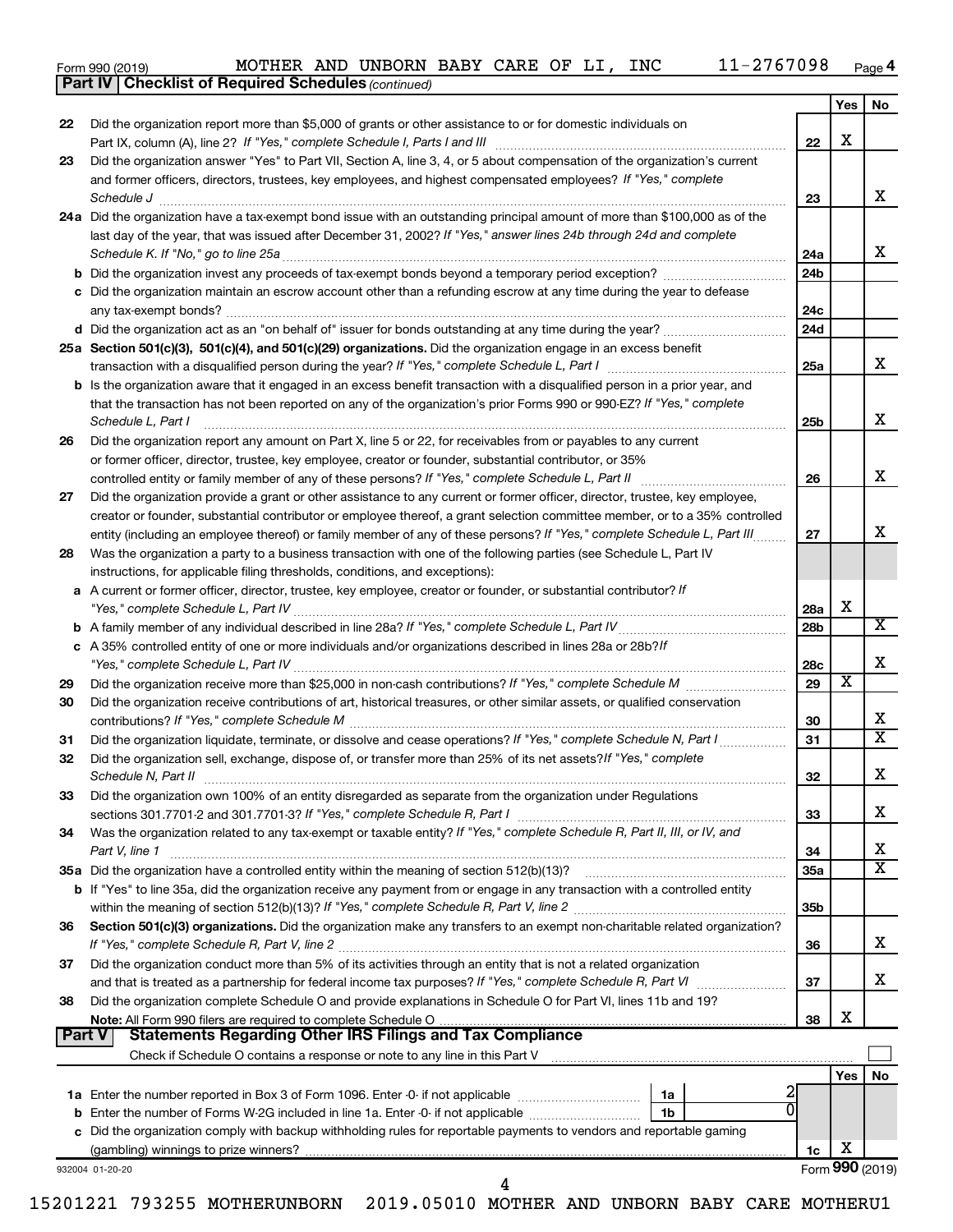| Form 990 (2019) |                                                                                     | MOTHER AND UNBORN BABY CARE OF LI, INC |  |  |  | $11 - 2767098$ | Page |
|-----------------|-------------------------------------------------------------------------------------|----------------------------------------|--|--|--|----------------|------|
|                 | <b>Part V</b> Statements Regarding Other IRS Filings and Tax Compliance (continued) |                                        |  |  |  |                |      |

|     |                                                                                                                                                                                                                                                  |    |          | Yes                     | No |  |  |  |  |  |
|-----|--------------------------------------------------------------------------------------------------------------------------------------------------------------------------------------------------------------------------------------------------|----|----------|-------------------------|----|--|--|--|--|--|
|     | 2a Enter the number of employees reported on Form W-3, Transmittal of Wage and Tax Statements,                                                                                                                                                   |    |          |                         |    |  |  |  |  |  |
|     | filed for the calendar year ending with or within the year covered by this return <i>[[[[[[[[[[[[[]]]</i> ]]<br>2a                                                                                                                               | 22 |          |                         |    |  |  |  |  |  |
|     |                                                                                                                                                                                                                                                  |    | 2b       | х                       |    |  |  |  |  |  |
|     | Note: If the sum of lines 1a and 2a is greater than 250, you may be required to e-file (see instructions) <i></i>                                                                                                                                |    |          |                         |    |  |  |  |  |  |
|     | 3a Did the organization have unrelated business gross income of \$1,000 or more during the year?                                                                                                                                                 |    |          |                         |    |  |  |  |  |  |
|     |                                                                                                                                                                                                                                                  |    |          |                         |    |  |  |  |  |  |
|     | 4a At any time during the calendar year, did the organization have an interest in, or a signature or other authority over, a                                                                                                                     |    |          |                         |    |  |  |  |  |  |
|     | financial account in a foreign country (such as a bank account, securities account, or other financial account)?                                                                                                                                 |    | 4a       |                         | x  |  |  |  |  |  |
|     | <b>b</b> If "Yes," enter the name of the foreign country $\blacktriangleright$                                                                                                                                                                   |    |          |                         |    |  |  |  |  |  |
|     | See instructions for filing requirements for FinCEN Form 114, Report of Foreign Bank and Financial Accounts (FBAR).                                                                                                                              |    |          |                         |    |  |  |  |  |  |
|     |                                                                                                                                                                                                                                                  |    | 5a       |                         | х  |  |  |  |  |  |
|     |                                                                                                                                                                                                                                                  |    | 5b       |                         | X  |  |  |  |  |  |
|     |                                                                                                                                                                                                                                                  |    | 5c       |                         |    |  |  |  |  |  |
|     | 6a Does the organization have annual gross receipts that are normally greater than \$100,000, and did the organization solicit                                                                                                                   |    |          |                         |    |  |  |  |  |  |
|     |                                                                                                                                                                                                                                                  |    | 6a       |                         | x  |  |  |  |  |  |
|     | <b>b</b> If "Yes," did the organization include with every solicitation an express statement that such contributions or gifts                                                                                                                    |    |          |                         |    |  |  |  |  |  |
|     | were not tax deductible?                                                                                                                                                                                                                         |    | 6b       |                         |    |  |  |  |  |  |
| 7   | Organizations that may receive deductible contributions under section 170(c).                                                                                                                                                                    |    |          |                         |    |  |  |  |  |  |
| а   | Did the organization receive a payment in excess of \$75 made partly as a contribution and partly for goods and services provided to the payor?                                                                                                  |    | 7a       | х                       |    |  |  |  |  |  |
|     |                                                                                                                                                                                                                                                  |    | 7b       | $\overline{\textbf{x}}$ |    |  |  |  |  |  |
|     | c Did the organization sell, exchange, or otherwise dispose of tangible personal property for which it was required                                                                                                                              |    |          |                         | x  |  |  |  |  |  |
|     |                                                                                                                                                                                                                                                  |    | 7c       |                         |    |  |  |  |  |  |
|     | 7d                                                                                                                                                                                                                                               |    | 7е       |                         | х  |  |  |  |  |  |
|     | e Did the organization receive any funds, directly or indirectly, to pay premiums on a personal benefit contract?                                                                                                                                |    |          |                         |    |  |  |  |  |  |
| f.  | Did the organization, during the year, pay premiums, directly or indirectly, on a personal benefit contract?                                                                                                                                     |    | 7f<br>7g |                         | x  |  |  |  |  |  |
|     | If the organization received a contribution of qualified intellectual property, did the organization file Form 8899 as required?<br>g                                                                                                            |    |          |                         |    |  |  |  |  |  |
| 8   | h If the organization received a contribution of cars, boats, airplanes, or other vehicles, did the organization file a Form 1098-C?                                                                                                             |    |          |                         |    |  |  |  |  |  |
|     | Sponsoring organizations maintaining donor advised funds. Did a donor advised fund maintained by the<br>sponsoring organization have excess business holdings at any time during the year?                                                       |    |          |                         |    |  |  |  |  |  |
| 9   | Sponsoring organizations maintaining donor advised funds.                                                                                                                                                                                        |    |          |                         |    |  |  |  |  |  |
| а   | Did the sponsoring organization make any taxable distributions under section 4966?                                                                                                                                                               |    | 9а       |                         |    |  |  |  |  |  |
|     |                                                                                                                                                                                                                                                  |    | 9b       |                         |    |  |  |  |  |  |
| 10  | Section 501(c)(7) organizations. Enter:                                                                                                                                                                                                          |    |          |                         |    |  |  |  |  |  |
|     | 10a                                                                                                                                                                                                                                              |    |          |                         |    |  |  |  |  |  |
|     | 10 <sub>b</sub><br>Gross receipts, included on Form 990, Part VIII, line 12, for public use of club facilities <i></i>                                                                                                                           |    |          |                         |    |  |  |  |  |  |
| 11. | Section 501(c)(12) organizations. Enter:                                                                                                                                                                                                         |    |          |                         |    |  |  |  |  |  |
|     | 11a<br><b>a</b> Gross income from members or shareholders <b>contained as a set of the set of the set of the set of the set of the set of the set of the set of the set of the set of the set of the set of the set of the set of the set of</b> |    |          |                         |    |  |  |  |  |  |
|     | <b>b</b> Gross income from other sources (Do not net amounts due or paid to other sources against                                                                                                                                                |    |          |                         |    |  |  |  |  |  |
|     | amounts due or received from them.)<br>11b                                                                                                                                                                                                       |    |          |                         |    |  |  |  |  |  |
|     | 12a Section 4947(a)(1) non-exempt charitable trusts. Is the organization filing Form 990 in lieu of Form 1041?                                                                                                                                   |    | 12a      |                         |    |  |  |  |  |  |
|     | <b>b</b> If "Yes," enter the amount of tax-exempt interest received or accrued during the year<br>12b                                                                                                                                            |    |          |                         |    |  |  |  |  |  |
| 13  | Section 501(c)(29) qualified nonprofit health insurance issuers.                                                                                                                                                                                 |    |          |                         |    |  |  |  |  |  |
|     |                                                                                                                                                                                                                                                  |    | 1За      |                         |    |  |  |  |  |  |
|     | Note: See the instructions for additional information the organization must report on Schedule O.                                                                                                                                                |    |          |                         |    |  |  |  |  |  |
|     | <b>b</b> Enter the amount of reserves the organization is required to maintain by the states in which the                                                                                                                                        |    |          |                         |    |  |  |  |  |  |
|     | 13 <sub>b</sub>                                                                                                                                                                                                                                  |    |          |                         |    |  |  |  |  |  |
|     | 13с                                                                                                                                                                                                                                              |    |          |                         |    |  |  |  |  |  |
| 14a |                                                                                                                                                                                                                                                  |    | 14a      |                         | х  |  |  |  |  |  |
|     |                                                                                                                                                                                                                                                  |    | 14b      |                         |    |  |  |  |  |  |
| 15  | Is the organization subject to the section 4960 tax on payment(s) of more than \$1,000,000 in remuneration or                                                                                                                                    |    | 15       |                         | x  |  |  |  |  |  |
|     | If "Yes," see instructions and file Form 4720, Schedule N.                                                                                                                                                                                       |    |          |                         |    |  |  |  |  |  |
| 16  | Is the organization an educational institution subject to the section 4968 excise tax on net investment income?                                                                                                                                  |    | 16       |                         | х  |  |  |  |  |  |
|     | If "Yes," complete Form 4720, Schedule O.                                                                                                                                                                                                        |    |          |                         |    |  |  |  |  |  |

Form (2019) **990**

932005 01-20-20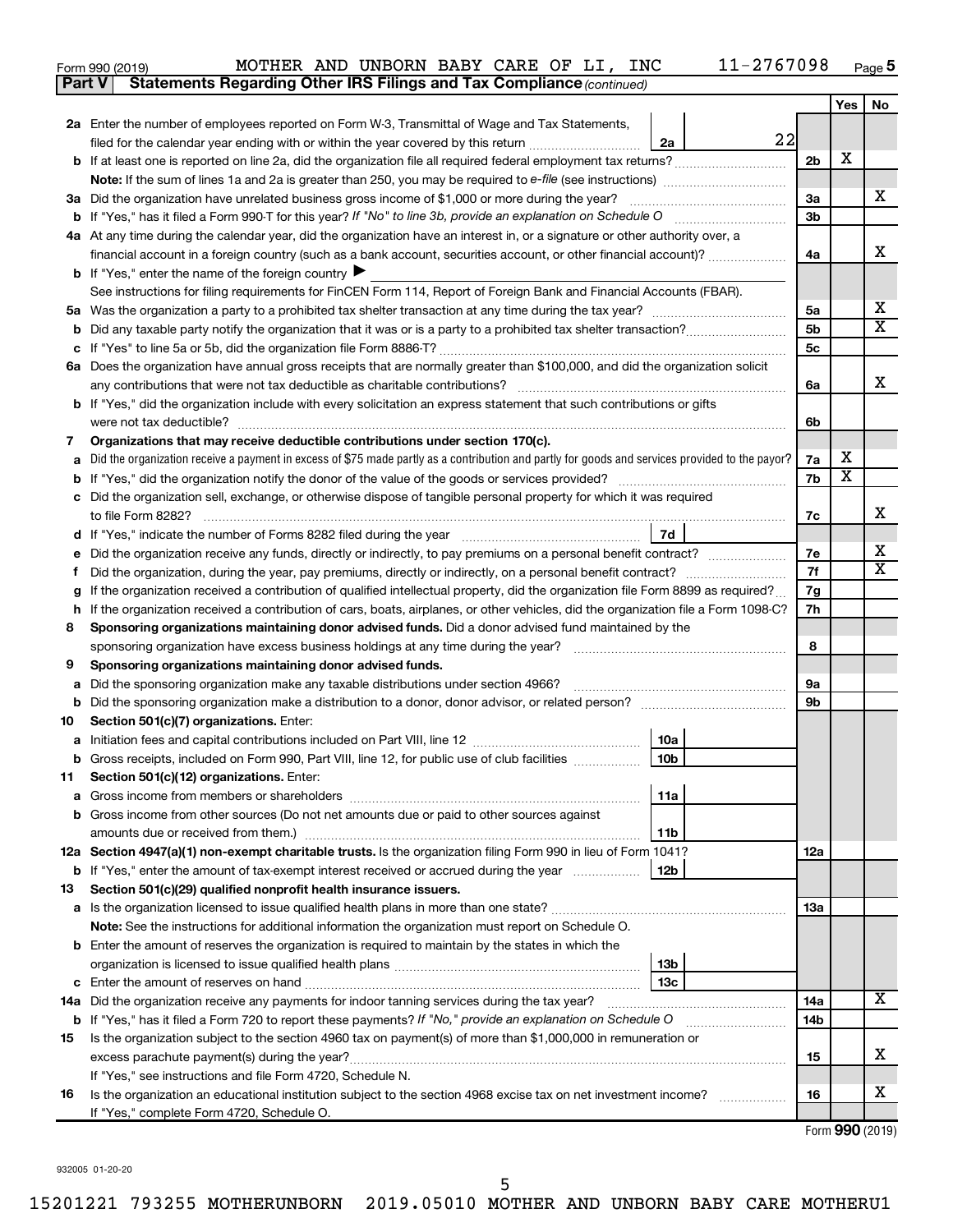| Form 990 (2019) |  |
|-----------------|--|
|-----------------|--|

## Form 990 (2019) **MOTHER AND UNBORN BABY CARE OF LI, INC**  $11-2767098$  Page

**6**

**Part VI** Governance, Management, and Disclosure For each "Yes" response to lines 2 through 7b below, and for a "No" response *to line 8a, 8b, or 10b below, describe the circumstances, processes, or changes on Schedule O. See instructions.*

|    |                                                                                                                                                                                                                                                           |                         |                         | $\overline{\mathbf{x}}$ |
|----|-----------------------------------------------------------------------------------------------------------------------------------------------------------------------------------------------------------------------------------------------------------|-------------------------|-------------------------|-------------------------|
|    | <b>Section A. Governing Body and Management</b>                                                                                                                                                                                                           |                         |                         |                         |
|    |                                                                                                                                                                                                                                                           |                         | Yes l                   | No                      |
|    | 1a<br>1a Enter the number of voting members of the governing body at the end of the tax year                                                                                                                                                              | 61                      |                         |                         |
|    | If there are material differences in voting rights among members of the governing body, or if the governing                                                                                                                                               |                         |                         |                         |
|    | body delegated broad authority to an executive committee or similar committee, explain on Schedule O.                                                                                                                                                     |                         |                         |                         |
| b  | Enter the number of voting members included on line 1a, above, who are independent<br>1b                                                                                                                                                                  | 6                       |                         |                         |
| 2  | Did any officer, director, trustee, or key employee have a family relationship or a business relationship with any other                                                                                                                                  |                         |                         |                         |
|    | officer, director, trustee, or key employee?                                                                                                                                                                                                              | $\mathbf{2}$            | х                       |                         |
| 3  | Did the organization delegate control over management duties customarily performed by or under the direct supervision                                                                                                                                     |                         |                         |                         |
|    |                                                                                                                                                                                                                                                           | 3                       |                         | x                       |
| 4  | Did the organization make any significant changes to its governing documents since the prior Form 990 was filed?                                                                                                                                          | 4                       |                         | $\overline{\text{x}}$   |
| 5  |                                                                                                                                                                                                                                                           | $\overline{\mathbf{5}}$ |                         | $\overline{\mathbf{x}}$ |
| 6  | Did the organization have members or stockholders?                                                                                                                                                                                                        | 6                       |                         | $\overline{\textbf{x}}$ |
|    | 7a Did the organization have members, stockholders, or other persons who had the power to elect or appoint one or                                                                                                                                         |                         |                         |                         |
|    |                                                                                                                                                                                                                                                           | 7a                      |                         | x                       |
|    | <b>b</b> Are any governance decisions of the organization reserved to (or subject to approval by) members, stockholders, or                                                                                                                               |                         |                         |                         |
|    | persons other than the governing body?                                                                                                                                                                                                                    | 7b                      |                         | x                       |
| 8  | Did the organization contemporaneously document the meetings held or written actions undertaken during the year by the following:                                                                                                                         |                         |                         |                         |
|    |                                                                                                                                                                                                                                                           | 8а                      | х                       |                         |
| b  |                                                                                                                                                                                                                                                           | 8b                      | $\overline{\textbf{x}}$ |                         |
| 9  | Is there any officer, director, trustee, or key employee listed in Part VII, Section A, who cannot be reached at the                                                                                                                                      |                         |                         |                         |
|    |                                                                                                                                                                                                                                                           | 9                       |                         | x                       |
|    | Section B. Policies (This Section B requests information about policies not required by the Internal Revenue Code.)                                                                                                                                       |                         |                         |                         |
|    |                                                                                                                                                                                                                                                           |                         | Yes                     | No                      |
|    |                                                                                                                                                                                                                                                           | <b>10a</b>              |                         | x                       |
|    | b If "Yes," did the organization have written policies and procedures governing the activities of such chapters, affiliates,                                                                                                                              |                         |                         |                         |
|    | and branches to ensure their operations are consistent with the organization's exempt purposes?                                                                                                                                                           | 10b                     | х                       |                         |
|    | 11a Has the organization provided a complete copy of this Form 990 to all members of its governing body before filing the form?                                                                                                                           | 11a                     |                         |                         |
|    | b Describe in Schedule O the process, if any, used by the organization to review this Form 990.                                                                                                                                                           |                         | x                       |                         |
|    |                                                                                                                                                                                                                                                           | 12a                     | $\overline{\textbf{x}}$ |                         |
| b  | Were officers, directors, or trustees, and key employees required to disclose annually interests that could give rise to conflicts?<br>Did the organization regularly and consistently monitor and enforce compliance with the policy? If "Yes," describe | 12 <sub>b</sub>         |                         |                         |
| c  | in Schedule O how this was done                                                                                                                                                                                                                           | 12c                     | х                       |                         |
| 13 |                                                                                                                                                                                                                                                           | 13                      | $\overline{\textbf{x}}$ |                         |
| 14 | Did the organization have a written document retention and destruction policy? [11] manufaction manufaction in                                                                                                                                            | 14                      | $\overline{\textbf{x}}$ |                         |
| 15 | Did the process for determining compensation of the following persons include a review and approval by independent                                                                                                                                        |                         |                         |                         |
|    | persons, comparability data, and contemporaneous substantiation of the deliberation and decision?                                                                                                                                                         |                         |                         |                         |
|    |                                                                                                                                                                                                                                                           | 15a                     | х                       |                         |
|    |                                                                                                                                                                                                                                                           | 15b                     | х                       |                         |
|    | If "Yes" to line 15a or 15b, describe the process in Schedule O (see instructions).                                                                                                                                                                       |                         |                         |                         |
|    | 16a Did the organization invest in, contribute assets to, or participate in a joint venture or similar arrangement with a                                                                                                                                 |                         |                         |                         |
|    | taxable entity during the year?                                                                                                                                                                                                                           | 16a                     |                         | x                       |
|    | b If "Yes," did the organization follow a written policy or procedure requiring the organization to evaluate its participation                                                                                                                            |                         |                         |                         |
|    | in joint venture arrangements under applicable federal tax law, and take steps to safeguard the organization's                                                                                                                                            |                         |                         |                         |
|    | exempt status with respect to such arrangements?                                                                                                                                                                                                          | 16b                     |                         |                         |
|    | <b>Section C. Disclosure</b>                                                                                                                                                                                                                              |                         |                         |                         |
| 17 | List the states with which a copy of this Form 990 is required to be filed $\blacktriangleright\text{NY}$                                                                                                                                                 |                         |                         |                         |
| 18 | Section 6104 requires an organization to make its Forms 1023 (1024 or 1024-A, if applicable), 990, and 990-T (Section 501(c)(3)s only) available                                                                                                          |                         |                         |                         |
|    | for public inspection. Indicate how you made these available. Check all that apply.                                                                                                                                                                       |                         |                         |                         |
|    | $\lfloor x \rfloor$ Upon request<br>$\lfloor X \rfloor$ Own website<br>Another's website<br>Other (explain on Schedule O)                                                                                                                                 |                         |                         |                         |
| 19 | Describe on Schedule O whether (and if so, how) the organization made its governing documents, conflict of interest policy, and financial                                                                                                                 |                         |                         |                         |
|    | statements available to the public during the tax year.                                                                                                                                                                                                   |                         |                         |                         |
| 20 | State the name, address, and telephone number of the person who possesses the organization's books and records<br>GLORIA SCHREIBER, EXECUTIVE DIREC - 516-798-9100                                                                                        |                         |                         |                         |
|    | EAST WILLOW STREET, MASSAPEQUA, NY<br>11758<br>35                                                                                                                                                                                                         |                         |                         |                         |
|    |                                                                                                                                                                                                                                                           |                         | Form 990 (2019)         |                         |
|    | 932006 01-20-20<br>6                                                                                                                                                                                                                                      |                         |                         |                         |
|    |                                                                                                                                                                                                                                                           |                         |                         |                         |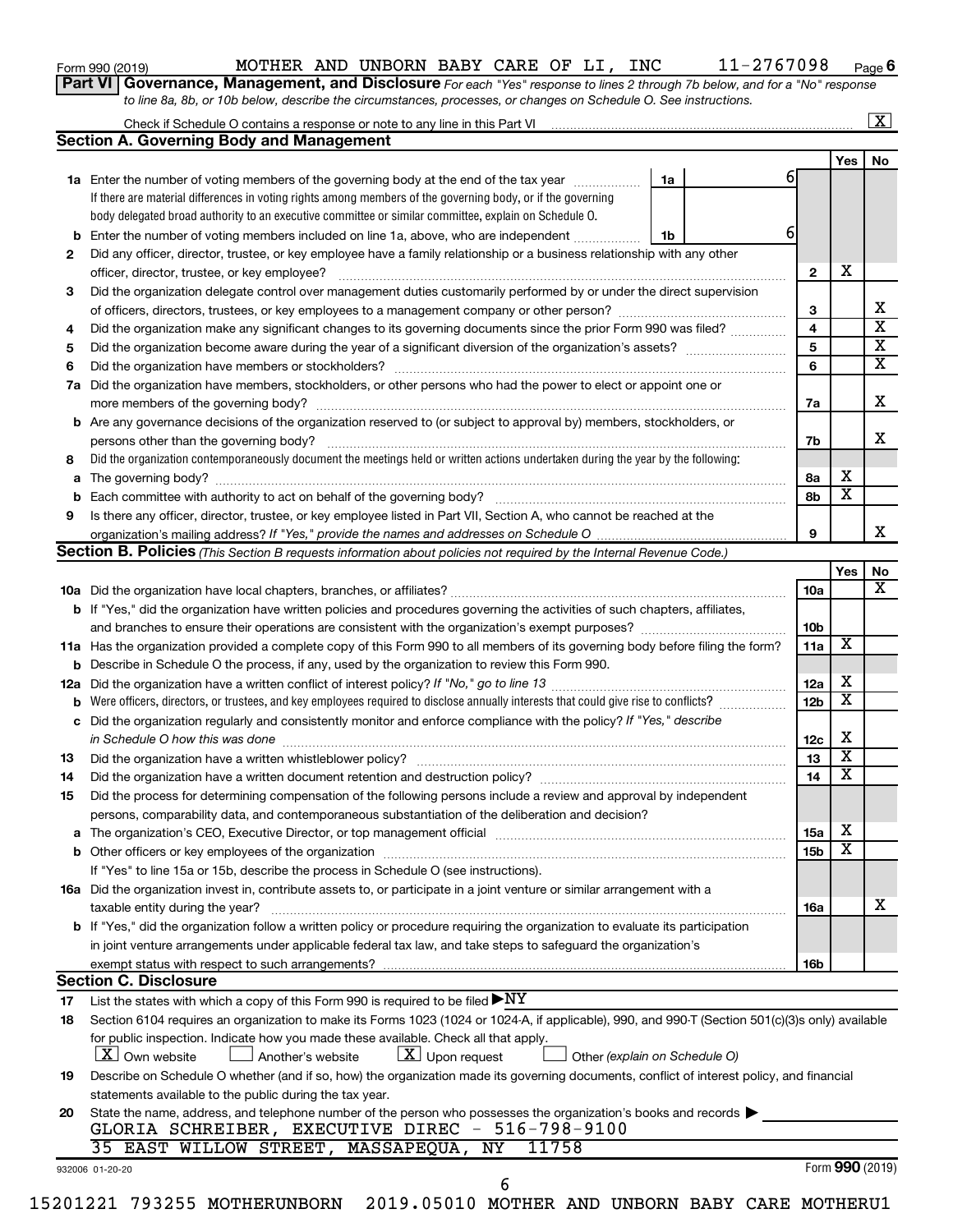| Form 990 (2019) |                                                                                            | MOTHER AND UNBORN BABY CARE OF LI, INC |  |  |  |  |  |  |  | $11 - 2767098$ | Page 7 |
|-----------------|--------------------------------------------------------------------------------------------|----------------------------------------|--|--|--|--|--|--|--|----------------|--------|
|                 | Part VII Compensation of Officers, Directors, Trustees, Key Employees, Highest Compensated |                                        |  |  |  |  |  |  |  |                |        |
|                 | <b>Employees, and Independent Contractors</b>                                              |                                        |  |  |  |  |  |  |  |                |        |

Check if Schedule O contains a response or note to any line in this Part VII

 $\boxed{\text{X}}$ 

**Section A. Officers, Directors, Trustees, Key Employees, and Highest Compensated Employees**

**1a**  Complete this table for all persons required to be listed. Report compensation for the calendar year ending with or within the organization's tax year.  $\bullet$  List all of the organization's current officers, directors, trustees (whether individuals or organizations), regardless of amount of compensation.

Enter -0- in columns (D), (E), and (F) if no compensation was paid.

**•** List all of the organization's current key employees, if any. See instructions for definition of "key employee."

• List the organization's five *current* highest compensated employees (other than an officer, director, trustee, or key employee) who received reportable compensation (Box 5 of Form W-2 and/or Box 7 of Form 1099-MISC) of more than \$100,000 from the organization and any related organizations.

 $\bullet$  List all of the organization's former officers, key employees, and highest compensated employees who received more than \$100,000 of reportable compensation from the organization and any related organizations.

**•** List all of the organization's former directors or trustees that received, in the capacity as a former director or trustee of the organization, more than \$10,000 of reportable compensation from the organization and any related organizations.

See instructions for the order in which to list the persons above.

Check this box if neither the organization nor any related organization compensated any current officer, director, or trustee.  $\Box$ 

| (A)                    | (B)                  |                                |                                                                  |             | (C)          |                                   |        | (D)                             | (E)             | (F)                      |  |
|------------------------|----------------------|--------------------------------|------------------------------------------------------------------|-------------|--------------|-----------------------------------|--------|---------------------------------|-----------------|--------------------------|--|
| Name and title         | Average              |                                | (do not check more than one                                      | Position    |              |                                   |        | Reportable                      | Reportable      | Estimated                |  |
|                        | hours per            |                                | box, unless person is both an<br>officer and a director/trustee) |             |              |                                   |        | compensation                    | compensation    | amount of                |  |
|                        | week                 |                                |                                                                  |             |              |                                   |        | from                            | from related    | other                    |  |
|                        | (list any            |                                |                                                                  |             |              |                                   |        | the                             | organizations   | compensation             |  |
|                        | hours for<br>related |                                |                                                                  |             |              |                                   |        | organization<br>(W-2/1099-MISC) | (W-2/1099-MISC) | from the<br>organization |  |
|                        | organizations        |                                |                                                                  |             |              |                                   |        |                                 |                 | and related              |  |
|                        | below                |                                |                                                                  |             |              |                                   |        |                                 |                 | organizations            |  |
|                        | line)                | Individual trustee or director | Institutional trustee                                            | Officer     | Key employee | Highest compensated<br>  employee | Former |                                 |                 |                          |  |
| (1) LORRAINE GARIBOLDI | 4.00                 |                                |                                                                  |             |              |                                   |        |                                 |                 |                          |  |
| <b>DIRECTOR</b>        |                      | $\mathbf X$                    |                                                                  |             |              |                                   |        | $\mathbf 0$ .                   | 0.              | $\mathbf 0$ .            |  |
| (2) CARLEEN RUSSELL    | 2.00                 |                                |                                                                  |             |              |                                   |        |                                 |                 |                          |  |
| <b>DIRECTOR</b>        |                      | $\rm X$                        |                                                                  |             |              |                                   |        | $\mathbf 0$ .                   | $\mathbf 0$ .   | $\mathbf 0$ .            |  |
| (3) PAUL HODERMARSKY   | 2.50                 |                                |                                                                  |             |              |                                   |        |                                 |                 |                          |  |
| CHAIRMAN               |                      | $\mathbf X$                    |                                                                  | $\mathbf X$ |              |                                   |        | $\mathbf 0$ .                   | 0.              | $\mathbf 0$ .            |  |
| (4) FRANK GARIBOLDI    | 2.00                 |                                |                                                                  |             |              |                                   |        |                                 |                 |                          |  |
| <b>DIRECTOR</b>        |                      | $\mathbf X$                    |                                                                  |             |              |                                   |        | 0.                              | 0.              | $\mathbf 0$ .            |  |
| (5) LARRY DIBLASI      | 2.00                 |                                |                                                                  |             |              |                                   |        |                                 |                 |                          |  |
| <b>DIRECTOR</b>        |                      | X                              |                                                                  |             |              |                                   |        | $\mathbf 0$                     | $\mathbf 0$ .   | $\mathbf 0$ .            |  |
| (6) GERALD F. JUDGE    | 2.50                 |                                |                                                                  |             |              |                                   |        |                                 |                 |                          |  |
| TREASURER              |                      | $\mathbf X$                    |                                                                  | X           |              |                                   |        | $\mathbf 0$                     | $\mathbf 0$     | $\mathbf 0$ .            |  |
| (7) JAMES MURPHY       | 2.00                 |                                |                                                                  |             |              |                                   |        |                                 |                 |                          |  |
| <b>DIRECTOR</b>        |                      | X                              |                                                                  |             |              |                                   |        | $\mathbf 0$ .                   | 0.              | $\mathbf 0$ .            |  |
| (8) GLORIA SCHREIBER   | 35.00                |                                |                                                                  |             |              |                                   |        |                                 |                 |                          |  |
| EXECUTIVE DIRECTOR     |                      |                                |                                                                  | $\mathbf X$ |              |                                   |        | 78,394.                         | $\mathbf 0$ .   | $\mathbf 0$ .            |  |
|                        |                      |                                |                                                                  |             |              |                                   |        |                                 |                 |                          |  |
|                        |                      |                                |                                                                  |             |              |                                   |        |                                 |                 |                          |  |
|                        |                      |                                |                                                                  |             |              |                                   |        |                                 |                 |                          |  |
|                        |                      |                                |                                                                  |             |              |                                   |        |                                 |                 |                          |  |
|                        |                      |                                |                                                                  |             |              |                                   |        |                                 |                 |                          |  |
|                        |                      |                                |                                                                  |             |              |                                   |        |                                 |                 |                          |  |
|                        |                      |                                |                                                                  |             |              |                                   |        |                                 |                 |                          |  |
|                        |                      |                                |                                                                  |             |              |                                   |        |                                 |                 |                          |  |
|                        |                      |                                |                                                                  |             |              |                                   |        |                                 |                 |                          |  |
|                        |                      |                                |                                                                  |             |              |                                   |        |                                 |                 |                          |  |
|                        |                      |                                |                                                                  |             |              |                                   |        |                                 |                 |                          |  |
|                        |                      |                                |                                                                  |             |              |                                   |        |                                 |                 |                          |  |
|                        |                      |                                |                                                                  |             |              |                                   |        |                                 |                 |                          |  |
|                        |                      |                                |                                                                  |             |              |                                   |        |                                 |                 |                          |  |
|                        |                      |                                |                                                                  |             |              |                                   |        |                                 |                 |                          |  |
|                        |                      |                                |                                                                  |             |              |                                   |        |                                 |                 |                          |  |
|                        |                      |                                |                                                                  |             |              |                                   |        |                                 |                 |                          |  |
|                        |                      |                                |                                                                  |             |              |                                   |        |                                 |                 | $\overline{\phantom{a}}$ |  |

932007 01-20-20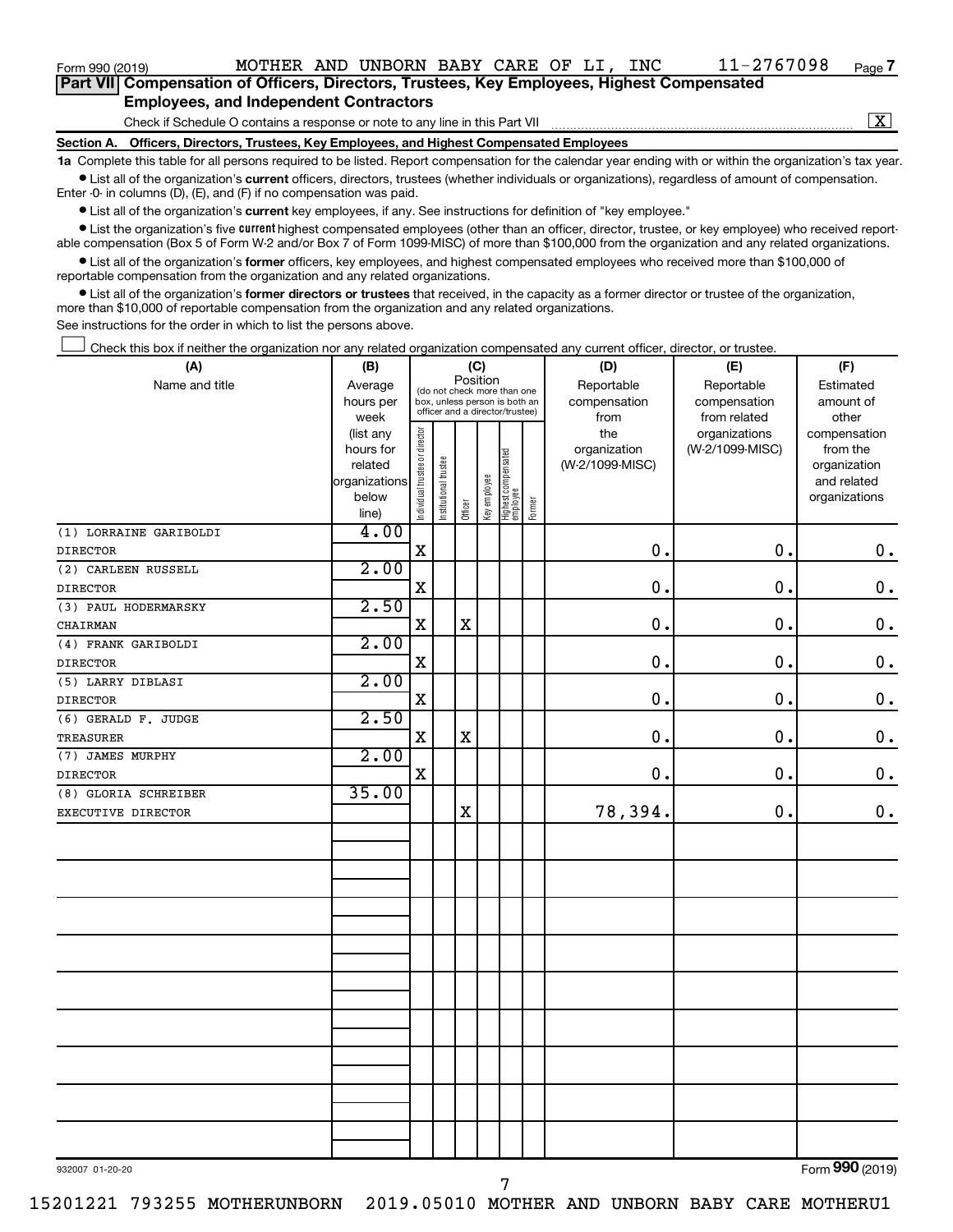|              | Form 990 (2019)                                                                                                                                                                                                                   | MOTHER AND UNBORN BABY CARE OF LI, INC |                                                                                                    |                                                                                                                                                                                               |             |         |                                 |        |                                                                                     |                                | 11-2767098                                                                            |                        |                                                                                                                    | Page 8                                          |
|--------------|-----------------------------------------------------------------------------------------------------------------------------------------------------------------------------------------------------------------------------------|----------------------------------------|----------------------------------------------------------------------------------------------------|-----------------------------------------------------------------------------------------------------------------------------------------------------------------------------------------------|-------------|---------|---------------------------------|--------|-------------------------------------------------------------------------------------|--------------------------------|---------------------------------------------------------------------------------------|------------------------|--------------------------------------------------------------------------------------------------------------------|-------------------------------------------------|
|              | Part VII Section A. Officers, Directors, Trustees, Key Employees, and Highest Compensated Employees (continued)                                                                                                                   |                                        |                                                                                                    |                                                                                                                                                                                               |             |         |                                 |        |                                                                                     |                                |                                                                                       |                        |                                                                                                                    |                                                 |
|              | (A)<br>Name and title                                                                                                                                                                                                             |                                        | (B)<br>Average<br>hours per<br>week<br>(list any<br>hours for<br>related<br>organizations<br>below | (C)<br>Position<br>(do not check more than one<br>box, unless person is both an<br>officer and a director/trustee)<br>Individual trustee or director<br>Institutional trustee<br>Key employee |             |         | Highest compensated<br>employee | Former | (D)<br>Reportable<br>compensation<br>from<br>the<br>organization<br>(W-2/1099-MISC) |                                | (E)<br>Reportable<br>compensation<br>from related<br>organizations<br>(W-2/1099-MISC) |                        | (F)<br>Estimated<br>amount of<br>other<br>compensation<br>from the<br>organization<br>and related<br>organizations |                                                 |
|              |                                                                                                                                                                                                                                   |                                        | line)                                                                                              |                                                                                                                                                                                               |             | Officer |                                 |        |                                                                                     |                                |                                                                                       |                        |                                                                                                                    |                                                 |
|              |                                                                                                                                                                                                                                   |                                        |                                                                                                    |                                                                                                                                                                                               |             |         |                                 |        |                                                                                     |                                |                                                                                       |                        |                                                                                                                    |                                                 |
|              |                                                                                                                                                                                                                                   |                                        |                                                                                                    |                                                                                                                                                                                               |             |         |                                 |        |                                                                                     |                                |                                                                                       |                        |                                                                                                                    |                                                 |
|              |                                                                                                                                                                                                                                   |                                        |                                                                                                    |                                                                                                                                                                                               |             |         |                                 |        |                                                                                     |                                |                                                                                       |                        |                                                                                                                    |                                                 |
|              |                                                                                                                                                                                                                                   |                                        |                                                                                                    |                                                                                                                                                                                               |             |         |                                 |        |                                                                                     |                                |                                                                                       |                        |                                                                                                                    |                                                 |
|              |                                                                                                                                                                                                                                   |                                        |                                                                                                    |                                                                                                                                                                                               |             |         |                                 |        |                                                                                     |                                |                                                                                       |                        |                                                                                                                    |                                                 |
|              |                                                                                                                                                                                                                                   |                                        |                                                                                                    |                                                                                                                                                                                               |             |         |                                 |        |                                                                                     |                                |                                                                                       |                        |                                                                                                                    |                                                 |
|              |                                                                                                                                                                                                                                   |                                        |                                                                                                    |                                                                                                                                                                                               |             |         |                                 |        |                                                                                     |                                |                                                                                       |                        |                                                                                                                    |                                                 |
|              |                                                                                                                                                                                                                                   |                                        |                                                                                                    |                                                                                                                                                                                               |             |         |                                 |        |                                                                                     |                                |                                                                                       |                        |                                                                                                                    |                                                 |
|              |                                                                                                                                                                                                                                   |                                        |                                                                                                    |                                                                                                                                                                                               |             |         |                                 |        |                                                                                     |                                |                                                                                       |                        |                                                                                                                    |                                                 |
|              |                                                                                                                                                                                                                                   |                                        |                                                                                                    |                                                                                                                                                                                               |             |         |                                 |        |                                                                                     |                                |                                                                                       |                        |                                                                                                                    |                                                 |
|              | 1b Subtotal                                                                                                                                                                                                                       |                                        |                                                                                                    |                                                                                                                                                                                               |             |         |                                 |        |                                                                                     | 78,394.                        |                                                                                       | Ο.                     |                                                                                                                    | $\overline{0}$ .                                |
|              |                                                                                                                                                                                                                                   |                                        |                                                                                                    |                                                                                                                                                                                               |             |         |                                 |        |                                                                                     | σ.<br>78, 394.                 |                                                                                       | $\overline{0}$ .<br>Ο. |                                                                                                                    | $\overline{0}$ .<br>$\overline{\mathfrak{o}}$ . |
| $\mathbf{2}$ | Total number of individuals (including but not limited to those listed above) who received more than \$100,000 of reportable                                                                                                      |                                        |                                                                                                    |                                                                                                                                                                                               |             |         |                                 |        |                                                                                     |                                |                                                                                       |                        |                                                                                                                    |                                                 |
|              | compensation from the organization $\blacktriangleright$                                                                                                                                                                          |                                        |                                                                                                    |                                                                                                                                                                                               |             |         |                                 |        |                                                                                     |                                |                                                                                       |                        | Yes                                                                                                                | 0<br>No                                         |
| 3            | Did the organization list any former officer, director, trustee, key employee, or highest compensated employee on                                                                                                                 |                                        |                                                                                                    |                                                                                                                                                                                               |             |         |                                 |        |                                                                                     |                                |                                                                                       |                        |                                                                                                                    |                                                 |
|              | For any individual listed on line 1a, is the sum of reportable compensation and other compensation from the organization                                                                                                          |                                        |                                                                                                    |                                                                                                                                                                                               |             |         |                                 |        |                                                                                     |                                |                                                                                       |                        | 3                                                                                                                  | X                                               |
| 5            | and related organizations greater than \$150,000? If "Yes," complete Schedule J for such individual<br>Did any person listed on line 1a receive or accrue compensation from any unrelated organization or individual for services |                                        |                                                                                                    |                                                                                                                                                                                               |             |         |                                 |        |                                                                                     |                                |                                                                                       |                        | 4                                                                                                                  | х                                               |
|              | rendered to the organization? If "Yes," complete Schedule J for such person                                                                                                                                                       |                                        |                                                                                                    |                                                                                                                                                                                               |             |         |                                 |        |                                                                                     |                                |                                                                                       |                        | 5                                                                                                                  | х                                               |
| 1            | <b>Section B. Independent Contractors</b><br>Complete this table for your five highest compensated independent contractors that received more than \$100,000 of compensation from                                                 |                                        |                                                                                                    |                                                                                                                                                                                               |             |         |                                 |        |                                                                                     |                                |                                                                                       |                        |                                                                                                                    |                                                 |
|              | the organization. Report compensation for the calendar year ending with or within the organization's tax year.                                                                                                                    |                                        |                                                                                                    |                                                                                                                                                                                               |             |         |                                 |        |                                                                                     |                                |                                                                                       |                        |                                                                                                                    |                                                 |
|              |                                                                                                                                                                                                                                   | (A)<br>Name and business address       |                                                                                                    |                                                                                                                                                                                               | <b>NONE</b> |         |                                 |        |                                                                                     | (B)<br>Description of services |                                                                                       |                        | (C)<br>Compensation                                                                                                |                                                 |
|              |                                                                                                                                                                                                                                   |                                        |                                                                                                    |                                                                                                                                                                                               |             |         |                                 |        |                                                                                     |                                |                                                                                       |                        |                                                                                                                    |                                                 |
|              |                                                                                                                                                                                                                                   |                                        |                                                                                                    |                                                                                                                                                                                               |             |         |                                 |        |                                                                                     |                                |                                                                                       |                        |                                                                                                                    |                                                 |
|              |                                                                                                                                                                                                                                   |                                        |                                                                                                    |                                                                                                                                                                                               |             |         |                                 |        |                                                                                     |                                |                                                                                       |                        |                                                                                                                    |                                                 |
|              |                                                                                                                                                                                                                                   |                                        |                                                                                                    |                                                                                                                                                                                               |             |         |                                 |        |                                                                                     |                                |                                                                                       |                        |                                                                                                                    |                                                 |
|              |                                                                                                                                                                                                                                   |                                        |                                                                                                    |                                                                                                                                                                                               |             |         |                                 |        |                                                                                     |                                |                                                                                       |                        |                                                                                                                    |                                                 |
|              |                                                                                                                                                                                                                                   |                                        |                                                                                                    |                                                                                                                                                                                               |             |         |                                 |        |                                                                                     |                                |                                                                                       |                        |                                                                                                                    |                                                 |
| 2            | Total number of independent contractors (including but not limited to those listed above) who received more than<br>\$100,000 of compensation from the organization                                                               |                                        |                                                                                                    |                                                                                                                                                                                               |             |         | 0                               |        |                                                                                     |                                |                                                                                       |                        |                                                                                                                    |                                                 |
|              |                                                                                                                                                                                                                                   |                                        |                                                                                                    |                                                                                                                                                                                               |             |         |                                 |        |                                                                                     |                                |                                                                                       |                        | Form 990 (2019)                                                                                                    |                                                 |

932008 01-20-20

Form (2019) **990**

15201221 793255 MOTHERUNBORN 2019.05010 MOTHER AND UNBORN BABY CARE MOTHERU1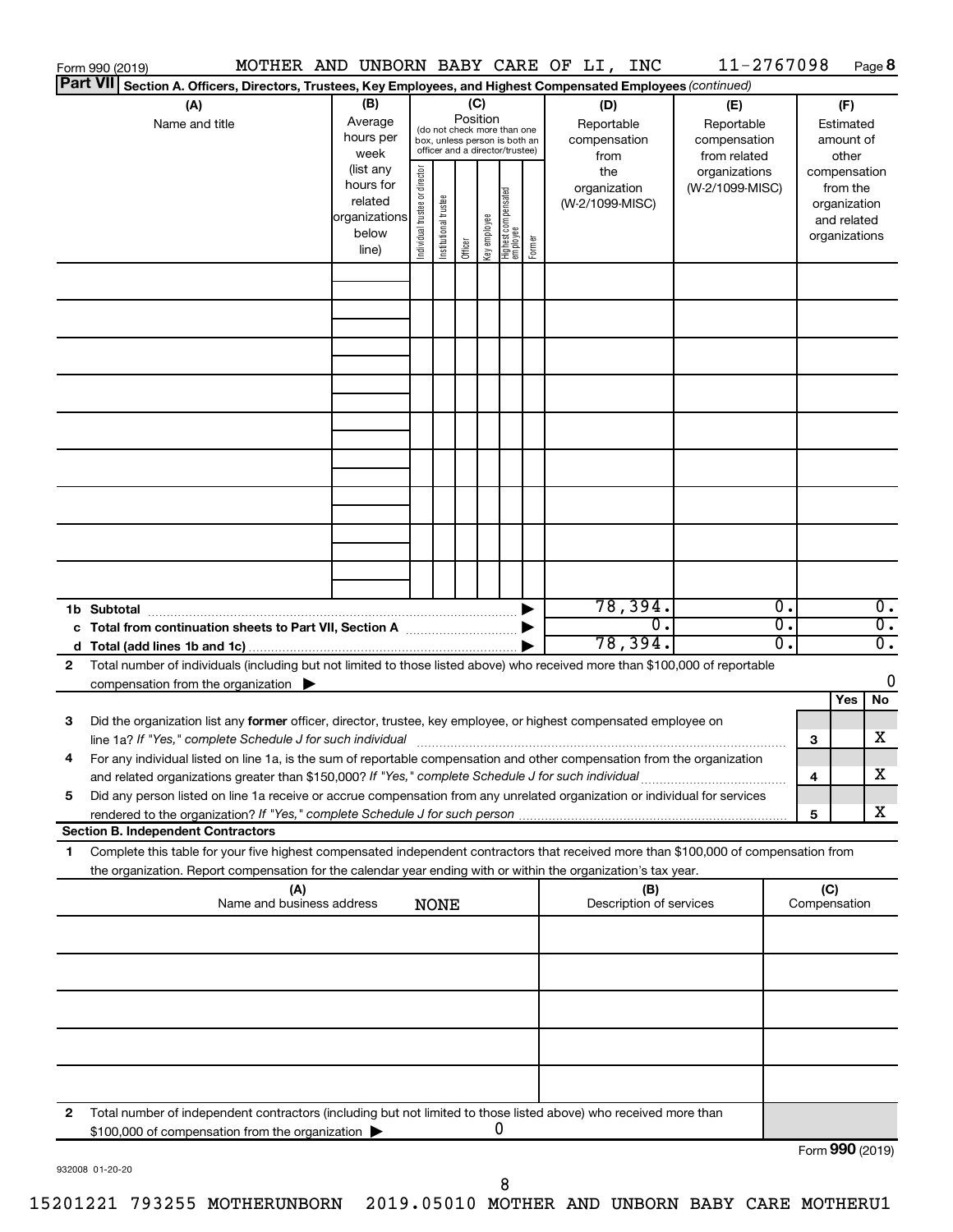|                                                           |     |         | MOTHER AND UNBORN BABY CARE OF LI,<br>Form 990 (2019)                                                                 |                        |                                  | INC                                   | 11-2767098                    | Page 9                                                          |
|-----------------------------------------------------------|-----|---------|-----------------------------------------------------------------------------------------------------------------------|------------------------|----------------------------------|---------------------------------------|-------------------------------|-----------------------------------------------------------------|
| <b>Part VIII</b>                                          |     |         | <b>Statement of Revenue</b>                                                                                           |                        |                                  |                                       |                               |                                                                 |
|                                                           |     |         |                                                                                                                       |                        |                                  |                                       |                               |                                                                 |
|                                                           |     |         |                                                                                                                       |                        | Total revenue                    | Related or exempt<br>function revenue | Unrelated<br>business revenue | (D)<br>Revenue excluded<br>from tax under<br>sections 512 - 514 |
|                                                           |     |         | 1a<br>1 a Federated campaigns                                                                                         |                        |                                  |                                       |                               |                                                                 |
| Contributions, Gifts, Grants<br>and Other Similar Amounts |     |         | 1 <sub>b</sub><br><b>b</b> Membership dues                                                                            |                        |                                  |                                       |                               |                                                                 |
|                                                           |     |         | 1 <sub>c</sub><br>c Fundraising events                                                                                |                        |                                  |                                       |                               |                                                                 |
|                                                           |     |         | 1 <sub>d</sub><br>d Related organizations                                                                             |                        |                                  |                                       |                               |                                                                 |
|                                                           |     |         | e Government grants (contributions)<br>1e                                                                             |                        |                                  |                                       |                               |                                                                 |
|                                                           |     |         | f All other contributions, gifts, grants, and                                                                         |                        |                                  |                                       |                               |                                                                 |
|                                                           |     |         | similar amounts not included above<br>1f                                                                              | 1,400,498.<br>773,472. |                                  |                                       |                               |                                                                 |
|                                                           |     |         | $1g$ \$<br>g Noncash contributions included in lines 1a-1f                                                            | $\blacktriangleright$  | 1,400,498.                       |                                       |                               |                                                                 |
|                                                           |     |         |                                                                                                                       | <b>Business Code</b>   |                                  |                                       |                               |                                                                 |
|                                                           |     |         |                                                                                                                       |                        |                                  |                                       |                               |                                                                 |
| Program Service<br>Revenue                                |     | 2a<br>b | <u> 1989 - Johann Barn, mars and de Branch Barn, mars and de Branch Barn, mars and de Branch Barn, mars and de Br</u> |                        |                                  |                                       |                               |                                                                 |
|                                                           |     | с       | <u> 1989 - Johann Barbara, martin amerikan basar dan basa dan basar dalam basa dalam basa dalam basa dalam basa </u>  |                        |                                  |                                       |                               |                                                                 |
|                                                           |     | d       | <u> 1989 - Johann Barn, mars ann an t-Amhain Aonaich an t-Aonaich an t-Aonaich ann an t-Aonaich ann an t-Aonaich</u>  |                        |                                  |                                       |                               |                                                                 |
|                                                           |     | е       | <u> 1989 - Johann Barbara, martin amerikan basar dan basar dalam basar dalam basar dalam basar dalam basar dalam</u>  |                        |                                  |                                       |                               |                                                                 |
|                                                           |     | f       | All other program service revenue                                                                                     |                        |                                  |                                       |                               |                                                                 |
|                                                           |     |         |                                                                                                                       | ▶                      |                                  |                                       |                               |                                                                 |
|                                                           | З   |         | Investment income (including dividends, interest, and                                                                 |                        |                                  |                                       |                               |                                                                 |
|                                                           |     |         |                                                                                                                       | ▶                      | 13,360.                          |                                       |                               | 13,360.                                                         |
|                                                           | 4   |         | Income from investment of tax-exempt bond proceeds                                                                    |                        |                                  |                                       |                               |                                                                 |
|                                                           | 5   |         |                                                                                                                       |                        |                                  |                                       |                               |                                                                 |
|                                                           |     |         | (i) Real                                                                                                              | (ii) Personal          |                                  |                                       |                               |                                                                 |
|                                                           |     |         | l 6a<br>6 a Gross rents                                                                                               |                        |                                  |                                       |                               |                                                                 |
|                                                           |     |         | 6 <sub>b</sub><br><b>b</b> Less: rental expenses                                                                      |                        |                                  |                                       |                               |                                                                 |
|                                                           |     |         | 6c<br>c Rental income or (loss)                                                                                       |                        |                                  |                                       |                               |                                                                 |
|                                                           |     |         | d Net rental income or (loss)<br>(i) Securities                                                                       | ▶<br>(ii) Other        |                                  |                                       |                               |                                                                 |
|                                                           |     |         | 7 a Gross amount from sales of<br>19,588.<br>7a l                                                                     |                        |                                  |                                       |                               |                                                                 |
|                                                           |     |         | assets other than inventory<br><b>b</b> Less: cost or other basis                                                     |                        |                                  |                                       |                               |                                                                 |
|                                                           |     |         | $ 7b $ 23,321.<br>and sales expenses                                                                                  |                        |                                  |                                       |                               |                                                                 |
| evenue                                                    |     |         | $-3,733.$<br><b>7c</b><br>c Gain or (loss)                                                                            |                        |                                  |                                       |                               |                                                                 |
|                                                           |     |         |                                                                                                                       |                        | $-3,733.$                        |                                       |                               | $-3,733.$                                                       |
| Other F                                                   |     |         | 8 a Gross income from fundraising events (not                                                                         |                        |                                  |                                       |                               |                                                                 |
|                                                           |     |         | including \$<br><u>of</u> of                                                                                          |                        |                                  |                                       |                               |                                                                 |
|                                                           |     |         | contributions reported on line 1c). See                                                                               |                        |                                  |                                       |                               |                                                                 |
|                                                           |     |         |                                                                                                                       | $ a_8 $ 88,907.        |                                  |                                       |                               |                                                                 |
|                                                           |     |         | b Less: direct expenses                                                                                               | $8b$ 29,669.           |                                  |                                       |                               |                                                                 |
|                                                           |     |         | c Net income or (loss) from fundraising events                                                                        | ▶                      | 59,238.                          |                                       |                               | 59,238.                                                         |
|                                                           |     |         | 9 a Gross income from gaming activities. See                                                                          |                        |                                  |                                       |                               |                                                                 |
|                                                           |     |         |                                                                                                                       |                        |                                  |                                       |                               |                                                                 |
|                                                           |     |         | l 9b                                                                                                                  |                        |                                  |                                       |                               |                                                                 |
|                                                           |     |         | c Net income or (loss) from gaming activities<br>10 a Gross sales of inventory, less returns                          | ▶                      |                                  |                                       |                               |                                                                 |
|                                                           |     |         |                                                                                                                       |                        |                                  |                                       |                               |                                                                 |
|                                                           |     |         | 10 <sub>b</sub><br><b>b</b> Less: cost of goods sold                                                                  |                        |                                  |                                       |                               |                                                                 |
|                                                           |     |         | c Net income or (loss) from sales of inventory                                                                        | ▶                      |                                  |                                       |                               |                                                                 |
|                                                           |     |         |                                                                                                                       | <b>Business Code</b>   |                                  |                                       |                               |                                                                 |
| Miscellaneous<br>Revenue                                  | 11a |         | <u> 1989 - Johann John Stein, markin fan it ferstjer fan it ferstjer fan it ferstjer fan it ferstjer fan it fers</u>  |                        |                                  |                                       |                               |                                                                 |
|                                                           |     | b       | the control of the control of the control of the control of the control of                                            |                        |                                  |                                       |                               |                                                                 |
|                                                           |     | c       | <u> 1989 - Johann Barn, mars eta bainar eta idazlea (</u>                                                             |                        |                                  |                                       |                               |                                                                 |
|                                                           |     |         |                                                                                                                       |                        |                                  |                                       |                               |                                                                 |
|                                                           |     |         |                                                                                                                       |                        |                                  |                                       |                               |                                                                 |
|                                                           | 12  |         |                                                                                                                       |                        | $\blacktriangleright$ 1,469,363. | $\overline{0}$ .                      | $\overline{0}$ .              | 68,865.                                                         |
| 932009 01-20-20                                           |     |         |                                                                                                                       |                        |                                  |                                       |                               | Form 990 (2019)                                                 |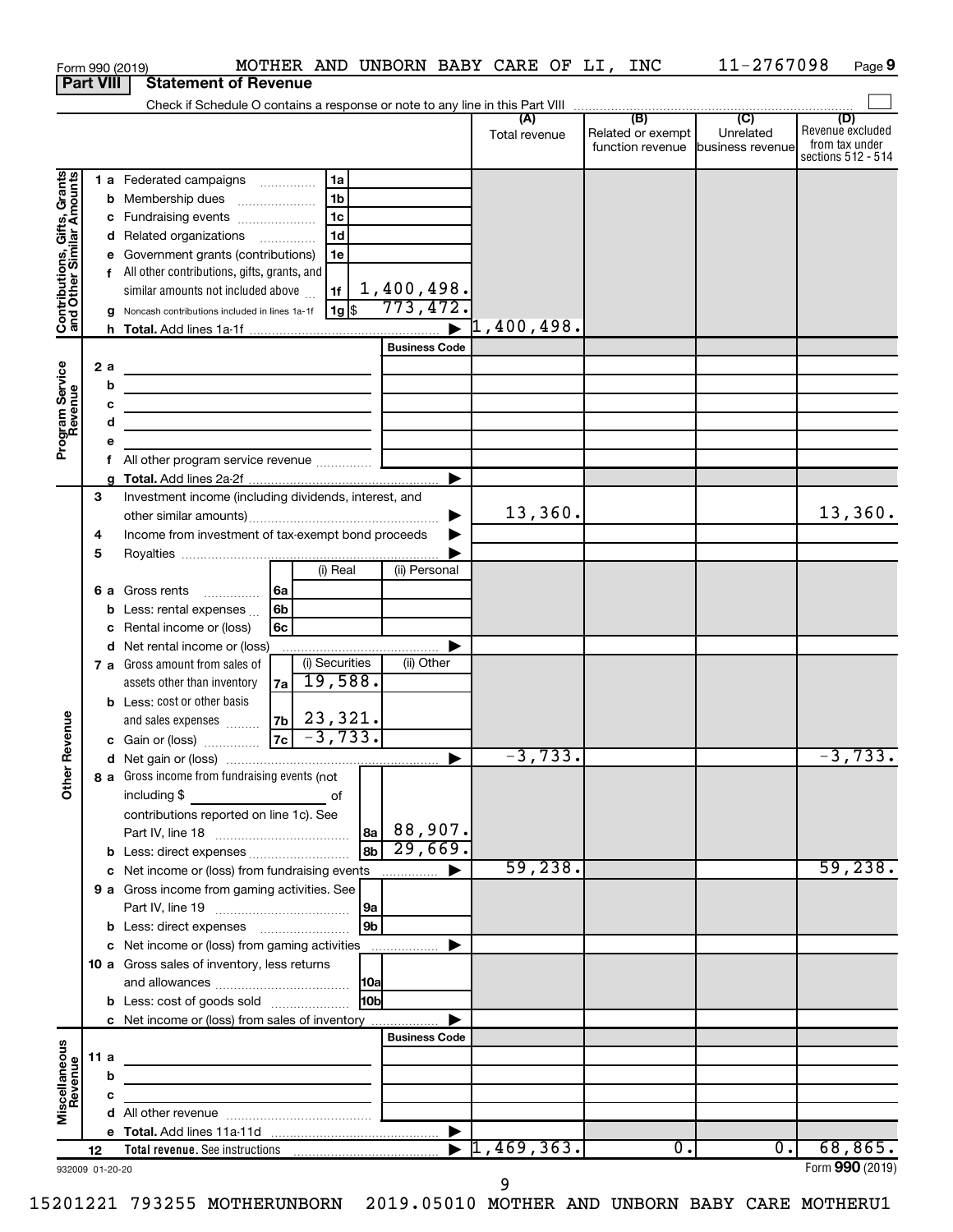|              | <b>Part IX   Statement of Functional Expenses</b>                                                                                                                                                          |                       |                                    |                                           |                                |
|--------------|------------------------------------------------------------------------------------------------------------------------------------------------------------------------------------------------------------|-----------------------|------------------------------------|-------------------------------------------|--------------------------------|
|              | Section 501(c)(3) and 501(c)(4) organizations must complete all columns. All other organizations must complete column (A).                                                                                 |                       |                                    |                                           |                                |
|              | Check if Schedule O contains a response or note to any line in this Part IX                                                                                                                                |                       |                                    |                                           | $\mathbf{X}$                   |
|              | Do not include amounts reported on lines 6b,<br>7b, 8b, 9b, and 10b of Part VIII.                                                                                                                          | (A)<br>Total expenses | (B)<br>Program service<br>expenses | (C)<br>Management and<br>general expenses | (D)<br>Fundraising<br>expenses |
| 1            | Grants and other assistance to domestic organizations                                                                                                                                                      |                       |                                    |                                           |                                |
|              | and domestic governments. See Part IV, line 21                                                                                                                                                             |                       |                                    |                                           |                                |
| $\mathbf{2}$ | Grants and other assistance to domestic                                                                                                                                                                    |                       |                                    |                                           |                                |
|              | individuals. See Part IV, line 22                                                                                                                                                                          | 786,195.              | 786,195.                           |                                           |                                |
| 3            | Grants and other assistance to foreign                                                                                                                                                                     |                       |                                    |                                           |                                |
|              | organizations, foreign governments, and foreign                                                                                                                                                            |                       |                                    |                                           |                                |
|              | individuals. See Part IV, lines 15 and 16                                                                                                                                                                  |                       |                                    |                                           |                                |
| 4            | Benefits paid to or for members                                                                                                                                                                            |                       |                                    |                                           |                                |
| 5            | Compensation of current officers, directors,                                                                                                                                                               | 78,394.               | 11,759.                            | 47,036.                                   | 19,599.                        |
| 6            | Compensation not included above to disqualified                                                                                                                                                            |                       |                                    |                                           |                                |
|              | persons (as defined under section 4958(f)(1)) and                                                                                                                                                          |                       |                                    |                                           |                                |
|              | persons described in section 4958(c)(3)(B)                                                                                                                                                                 |                       |                                    |                                           |                                |
| 7            | Other salaries and wages                                                                                                                                                                                   | 366,055.              | 128,992.                           | 176, 322.                                 | 60,741.                        |
| 8            | Pension plan accruals and contributions (include                                                                                                                                                           |                       |                                    |                                           |                                |
|              | section 401(k) and 403(b) employer contributions)                                                                                                                                                          |                       |                                    |                                           |                                |
| 9            |                                                                                                                                                                                                            | 19, 172.              | 6,135.                             | 9,586.                                    | 3,451.                         |
| 10           |                                                                                                                                                                                                            | 34,000.               | 10,880.                            | 17,000.                                   | 6,120.                         |
| 11           | Fees for services (nonemployees):                                                                                                                                                                          |                       |                                    |                                           |                                |
| а            |                                                                                                                                                                                                            |                       |                                    |                                           |                                |
| b            |                                                                                                                                                                                                            |                       |                                    |                                           |                                |
| с            |                                                                                                                                                                                                            | 19,570.               |                                    | 19,570.                                   |                                |
| d            |                                                                                                                                                                                                            |                       |                                    |                                           |                                |
|              | Professional fundraising services. See Part IV, line 17                                                                                                                                                    |                       |                                    |                                           |                                |
|              | Investment management fees                                                                                                                                                                                 |                       |                                    |                                           |                                |
| g            | Other. (If line 11g amount exceeds 10% of line 25,                                                                                                                                                         |                       |                                    |                                           |                                |
|              | column (A) amount, list line 11g expenses on Sch O.)                                                                                                                                                       |                       |                                    |                                           |                                |
| 12           |                                                                                                                                                                                                            | 31,000.<br>39,562.    | 14,944.                            | 31,000.<br>21, 354.                       |                                |
| 13           |                                                                                                                                                                                                            |                       |                                    |                                           | 3, 264.                        |
| 14           |                                                                                                                                                                                                            |                       |                                    |                                           |                                |
| 15           |                                                                                                                                                                                                            |                       |                                    |                                           |                                |
| 16           |                                                                                                                                                                                                            | 1,201.                |                                    |                                           | 1,201.                         |
| 17<br>18     | Travel<br>Payments of travel or entertainment expenses                                                                                                                                                     |                       |                                    |                                           |                                |
|              | for any federal, state, or local public officials                                                                                                                                                          |                       |                                    |                                           |                                |
| 19           | Conferences, conventions, and meetings                                                                                                                                                                     |                       |                                    |                                           |                                |
| 20           | Interest                                                                                                                                                                                                   |                       |                                    |                                           |                                |
| 21           |                                                                                                                                                                                                            |                       |                                    |                                           |                                |
| 22           | Depreciation, depletion, and amortization                                                                                                                                                                  | 23,441.               | 11,721.                            | 9,376.                                    | 2,344.                         |
| 23           | Insurance                                                                                                                                                                                                  | 30,453.               |                                    | 30, 453.                                  |                                |
| 24           | Other expenses. Itemize expenses not covered<br>above (List miscellaneous expenses on line 24e. If<br>line 24e amount exceeds 10% of line 25, column (A)<br>amount, list line 24e expenses on Schedule O.) |                       |                                    |                                           |                                |
| a            | RENT                                                                                                                                                                                                       | 36,747.               | 18,374.                            | 14,698.                                   | 3,675.                         |
| b            | PRINTING                                                                                                                                                                                                   | 21,057.               | 2,578.                             | 8,213.                                    | 10, 266.                       |
|              | <b>BABY BOTTLE FUNDRAISING</b>                                                                                                                                                                             | 16, 525.              |                                    |                                           | 16,525.                        |
| d            | UTILITIES                                                                                                                                                                                                  | 13, 123.              | 6,562.                             | 5,249.                                    | 1,312.                         |
| е            | All other expenses                                                                                                                                                                                         | 20,717.               | 8,286.                             | 8,127.                                    | 4,304.                         |
| 25           | Total functional expenses. Add lines 1 through 24e                                                                                                                                                         | 1,537,212.            | 1,006,426.                         | 397,984.                                  | 132,802.                       |
| 26           | Joint costs. Complete this line only if the organization                                                                                                                                                   |                       |                                    |                                           |                                |
|              | reported in column (B) joint costs from a combined                                                                                                                                                         |                       |                                    |                                           |                                |
|              | educational campaign and fundraising solicitation.                                                                                                                                                         |                       |                                    |                                           |                                |
|              | Check here $\blacktriangleright$<br>if following SOP 98-2 (ASC 958-720)                                                                                                                                    |                       |                                    |                                           |                                |

Form 990 (2019) MUTHER AND UNBURN BABY CARE OF LI, INC II-276 7098 Page

MOTHER AND UNBORN BABY CARE OF LI, INC 11-2767098

932010 01-20-20

Form (2019) **990**

11-2767098 Page 10

10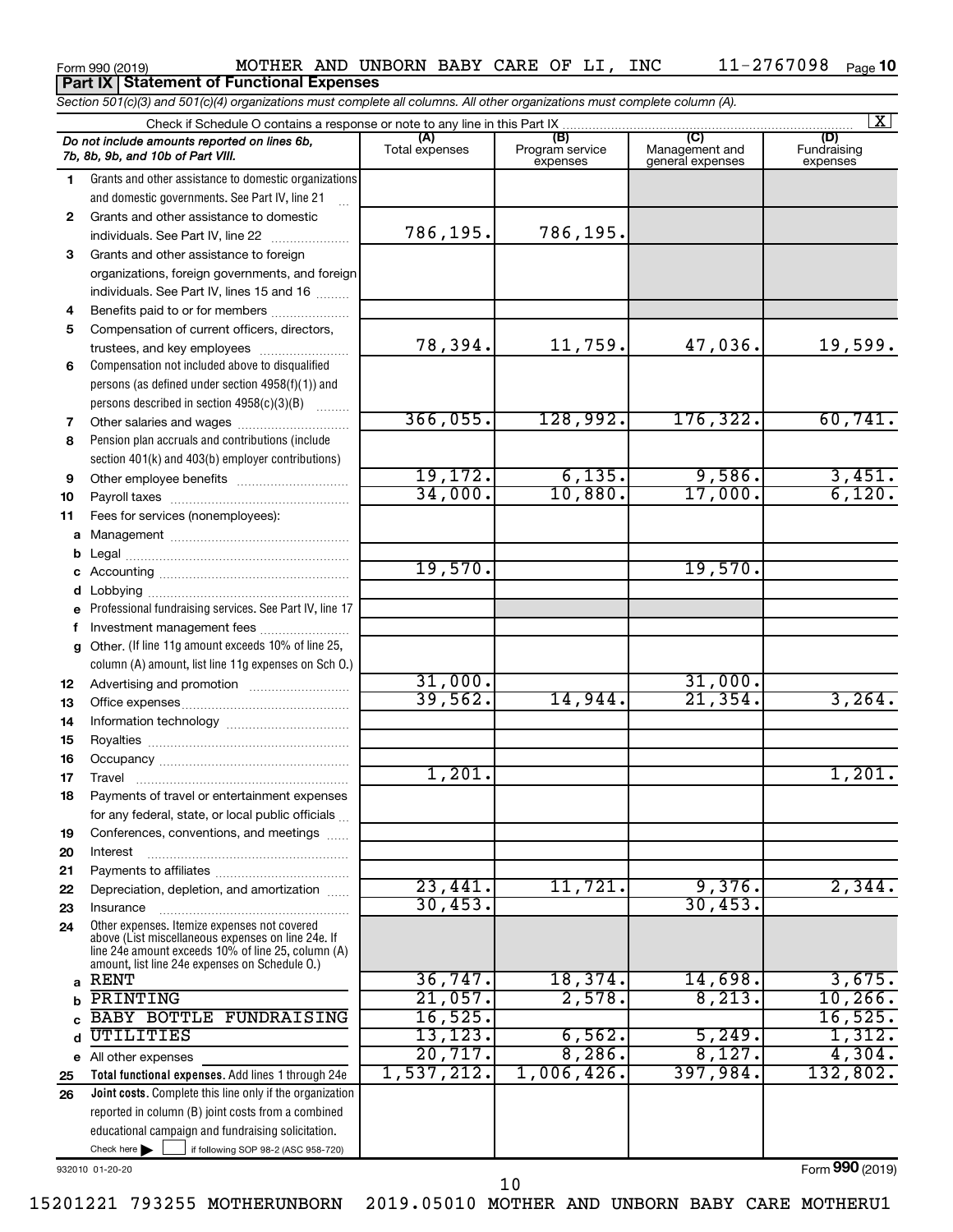**32 33**

Total liabilities and net assets/fund balances

| Check if Schedule O contains a response or note to any line in this Part X |  |  |  |
|----------------------------------------------------------------------------|--|--|--|
|                                                                            |  |  |  |

|                             |          |                                                                                                                                                                                                                                |        | (A)<br>Beginning of year |                 | (B)<br>End of year |
|-----------------------------|----------|--------------------------------------------------------------------------------------------------------------------------------------------------------------------------------------------------------------------------------|--------|--------------------------|-----------------|--------------------|
|                             | 1        |                                                                                                                                                                                                                                |        | 194,021.                 | $\mathbf{1}$    | 129, 197.          |
|                             | 2        |                                                                                                                                                                                                                                |        | 43,977.                  | $\mathbf{2}$    |                    |
|                             | 3        |                                                                                                                                                                                                                                |        |                          | 3               |                    |
|                             | 4        |                                                                                                                                                                                                                                |        |                          | 4               |                    |
|                             | 5        | Loans and other receivables from any current or former officer, director,                                                                                                                                                      |        |                          |                 |                    |
|                             |          | trustee, key employee, creator or founder, substantial contributor, or 35%                                                                                                                                                     |        |                          |                 |                    |
|                             |          |                                                                                                                                                                                                                                |        |                          | 5               |                    |
|                             | 6        | Loans and other receivables from other disqualified persons (as defined                                                                                                                                                        |        |                          |                 |                    |
|                             |          | under section $4958(f)(1)$ , and persons described in section $4958(c)(3)(B)$                                                                                                                                                  | $\sim$ |                          | 6               |                    |
|                             | 7        |                                                                                                                                                                                                                                |        |                          | $\overline{7}$  |                    |
| Assets                      | 8        |                                                                                                                                                                                                                                |        |                          | 8               |                    |
|                             | 9        |                                                                                                                                                                                                                                |        | 6,438.                   | 9               | 5,916.             |
|                             |          | 10a Land, buildings, and equipment: cost or other                                                                                                                                                                              |        |                          |                 |                    |
|                             |          |                                                                                                                                                                                                                                |        |                          |                 |                    |
|                             |          |                                                                                                                                                                                                                                |        | 696,750.                 | 10 <sub>c</sub> | 673,308.           |
|                             | 11       |                                                                                                                                                                                                                                |        | 347,834.                 | 11              | 385,597.           |
|                             | 12       |                                                                                                                                                                                                                                |        | 9,862.                   | 12              | 5,679.             |
|                             | 13       |                                                                                                                                                                                                                                |        | 13                       |                 |                    |
|                             | 14       |                                                                                                                                                                                                                                |        | 14                       |                 |                    |
|                             | 15       |                                                                                                                                                                                                                                |        | 15                       |                 |                    |
|                             | 16       |                                                                                                                                                                                                                                |        | 1, 298, 882.             | 16              | $1,199,697$ .      |
|                             | 17       |                                                                                                                                                                                                                                |        | 40, 369.                 | 17              | 35,720.            |
|                             | 18       |                                                                                                                                                                                                                                |        | 18                       |                 |                    |
|                             | 19       | Deferred revenue manual contracts and contracts are contracted and contract and contract are contracted and contract are contracted and contract are contracted and contract are contracted and contract are contracted and co |        | 19                       |                 |                    |
|                             | 20       |                                                                                                                                                                                                                                |        | 20                       |                 |                    |
|                             | 21       | Escrow or custodial account liability. Complete Part IV of Schedule D                                                                                                                                                          |        |                          | 21              |                    |
|                             | 22       | Loans and other payables to any current or former officer, director,                                                                                                                                                           |        |                          |                 |                    |
| Liabilities                 |          | trustee, key employee, creator or founder, substantial contributor, or 35%                                                                                                                                                     |        |                          |                 |                    |
|                             |          |                                                                                                                                                                                                                                |        |                          | 22              |                    |
|                             | 23       | Secured mortgages and notes payable to unrelated third parties                                                                                                                                                                 |        |                          | 23              |                    |
|                             | 24       | Unsecured notes and loans payable to unrelated third parties                                                                                                                                                                   |        |                          | 24              |                    |
|                             | 25       | Other liabilities (including federal income tax, payables to related third                                                                                                                                                     |        |                          |                 |                    |
|                             |          | parties, and other liabilities not included on lines 17-24). Complete Part X                                                                                                                                                   |        |                          |                 |                    |
|                             |          | of Schedule D                                                                                                                                                                                                                  |        | 40,369.                  | 25              | 35,720.            |
|                             | 26       |                                                                                                                                                                                                                                |        |                          | 26              |                    |
|                             |          | Organizations that follow FASB ASC 958, check here $\blacktriangleright \boxed{X}$                                                                                                                                             |        |                          |                 |                    |
|                             |          | and complete lines 27, 28, 32, and 33.                                                                                                                                                                                         |        |                          |                 | 1, 133, 224.       |
|                             | 27       | Net assets without donor restrictions                                                                                                                                                                                          |        | 1,174,496.<br>84,017.    | 27<br>28        | 30, 753.           |
|                             | 28       |                                                                                                                                                                                                                                |        |                          |                 |                    |
| Net Assets or Fund Balances |          | Organizations that do not follow FASB ASC 958, check here $\blacktriangleright$                                                                                                                                                |        |                          |                 |                    |
|                             |          | and complete lines 29 through 33.                                                                                                                                                                                              |        | 29                       |                 |                    |
|                             | 29<br>30 | Paid-in or capital surplus, or land, building, or equipment fund                                                                                                                                                               |        |                          | 30              |                    |
|                             | 31       | Retained earnings, endowment, accumulated income, or other funds                                                                                                                                                               |        |                          | 31              |                    |
|                             | 32       |                                                                                                                                                                                                                                |        | 1,258,513.               | 32              | 1,163,977.         |
|                             |          |                                                                                                                                                                                                                                |        |                          |                 |                    |

Form (2019) **990**

11-2767098 Page 11

 $\perp$ 

**Part X** | Balance Sheet

**33**

 $1,298,882.$   $33$  1, 199, 697.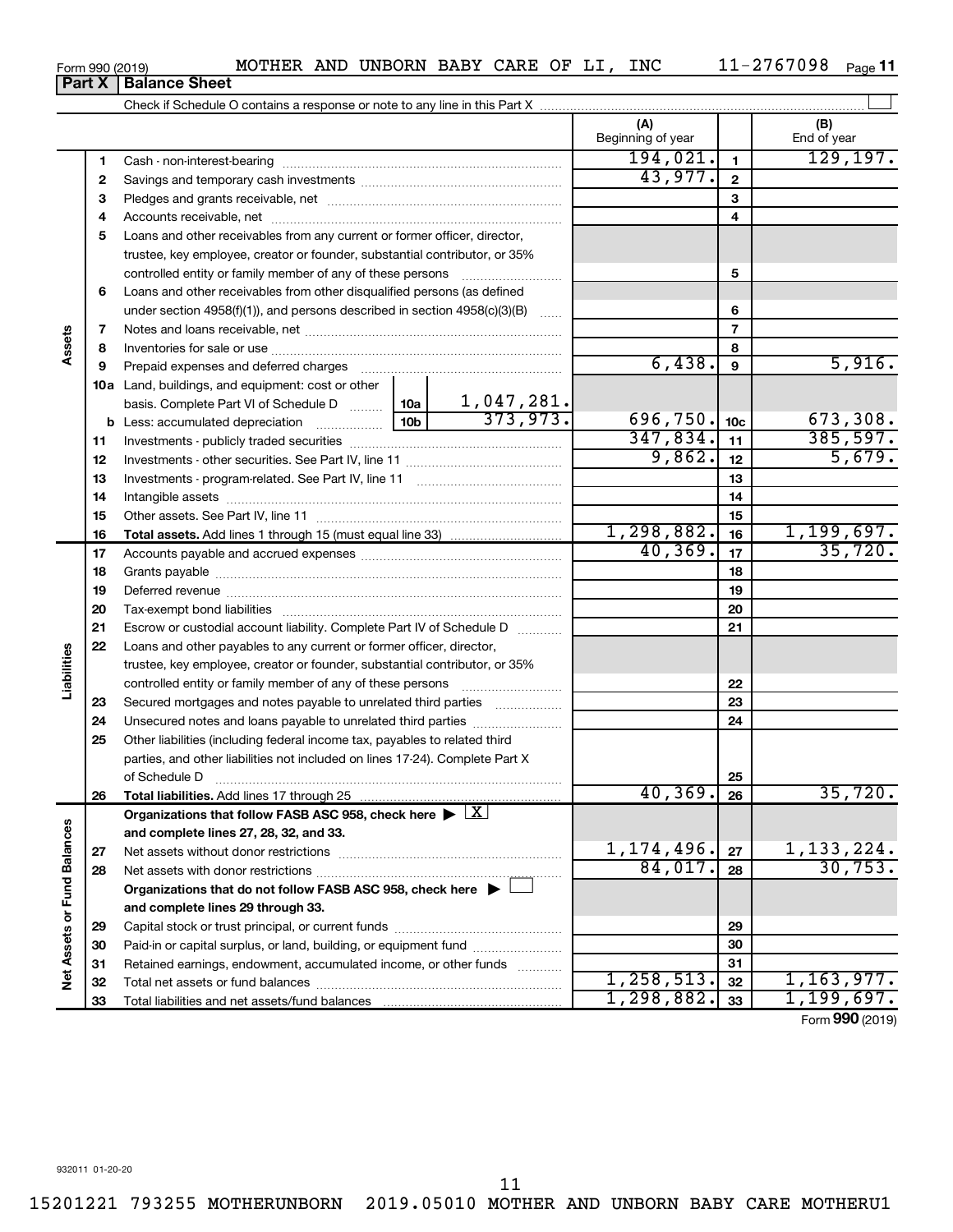|    | MOTHER AND UNBORN BABY CARE OF LI, INC<br>Form 990 (2019)                                                                                                                                                                      |                         | 11-2767098     |            | Page 12                 |
|----|--------------------------------------------------------------------------------------------------------------------------------------------------------------------------------------------------------------------------------|-------------------------|----------------|------------|-------------------------|
|    | Part XI   Reconciliation of Net Assets                                                                                                                                                                                         |                         |                |            |                         |
|    |                                                                                                                                                                                                                                |                         |                |            |                         |
|    |                                                                                                                                                                                                                                |                         |                |            |                         |
| 1  |                                                                                                                                                                                                                                | $\mathbf{1}$            | 1,469,363.     |            |                         |
| 2  |                                                                                                                                                                                                                                | $\mathfrak{p}$          | 1,537,212.     |            |                         |
| 3  | Revenue less expenses. Subtract line 2 from line 1                                                                                                                                                                             | 3                       |                |            | $-67,849.$              |
| 4  |                                                                                                                                                                                                                                | $\overline{\mathbf{4}}$ | 1,258,513.     |            |                         |
| 5  |                                                                                                                                                                                                                                | 5                       |                |            | $-26,687.$              |
| 6  | Donated services and use of facilities [[111][12] manufactures in the service of facilities [11] manufactures in the service and use of facilities [[11] manufactures in the service of the service of the service of the serv | 6                       |                |            |                         |
| 7  | Investment expenses www.communication.com/www.communication.com/www.communication.com/www.com                                                                                                                                  | $\overline{7}$          |                |            |                         |
| 8  | Prior period adjustments www.communication.communication.communication.com/news-managements                                                                                                                                    | 8                       |                |            |                         |
| 9  |                                                                                                                                                                                                                                | 9                       |                |            | $0$ .                   |
| 10 | Net assets or fund balances at end of year. Combine lines 3 through 9 (must equal Part X, line 32,                                                                                                                             |                         |                |            |                         |
|    |                                                                                                                                                                                                                                | 10                      | 1,163,977.     |            |                         |
|    | Part XII Financial Statements and Reporting                                                                                                                                                                                    |                         |                |            |                         |
|    |                                                                                                                                                                                                                                |                         |                |            | $\overline{\mathbf{x}}$ |
|    |                                                                                                                                                                                                                                |                         |                | <b>Yes</b> | No                      |
| 1  | Accounting method used to prepare the Form 990: $\Box$ Cash $\Box X$ Accrual $\Box$ Other                                                                                                                                      |                         |                |            |                         |
|    | If the organization changed its method of accounting from a prior year or checked "Other," explain in Schedule O.                                                                                                              |                         |                |            |                         |
|    | 2a Were the organization's financial statements compiled or reviewed by an independent accountant?                                                                                                                             |                         | 2a             |            | x                       |
|    | If "Yes," check a box below to indicate whether the financial statements for the year were compiled or reviewed on a                                                                                                           |                         |                |            |                         |
|    | separate basis, consolidated basis, or both:                                                                                                                                                                                   |                         |                |            |                         |
|    | Consolidated basis<br>Both consolidated and separate basis<br>Separate basis                                                                                                                                                   |                         |                |            |                         |
|    | <b>b</b> Were the organization's financial statements audited by an independent accountant?                                                                                                                                    |                         | 2 <sub>b</sub> | х          |                         |
|    | If "Yes," check a box below to indicate whether the financial statements for the year were audited on a separate basis,                                                                                                        |                         |                |            |                         |
|    | consolidated basis, or both:                                                                                                                                                                                                   |                         |                |            |                         |
|    | $\lfloor x \rfloor$ Separate basis<br><b>Consolidated basis</b><br>Both consolidated and separate basis                                                                                                                        |                         |                |            |                         |
|    | c If "Yes" to line 2a or 2b, does the organization have a committee that assumes responsibility for oversight of the audit,                                                                                                    |                         |                |            |                         |
|    |                                                                                                                                                                                                                                |                         | 2c             | X          |                         |
|    | If the organization changed either its oversight process or selection process during the tax year, explain on Schedule O.                                                                                                      |                         |                |            |                         |
|    | 3a As a result of a federal award, was the organization required to undergo an audit or audits as set forth in the Single Audit                                                                                                |                         |                |            |                         |
|    |                                                                                                                                                                                                                                |                         | За             |            | X                       |
|    | b If "Yes," did the organization undergo the required audit or audits? If the organization did not undergo the required audit                                                                                                  |                         |                |            |                         |
|    |                                                                                                                                                                                                                                |                         | 3b             | <b>000</b> |                         |

Form (2019) **990**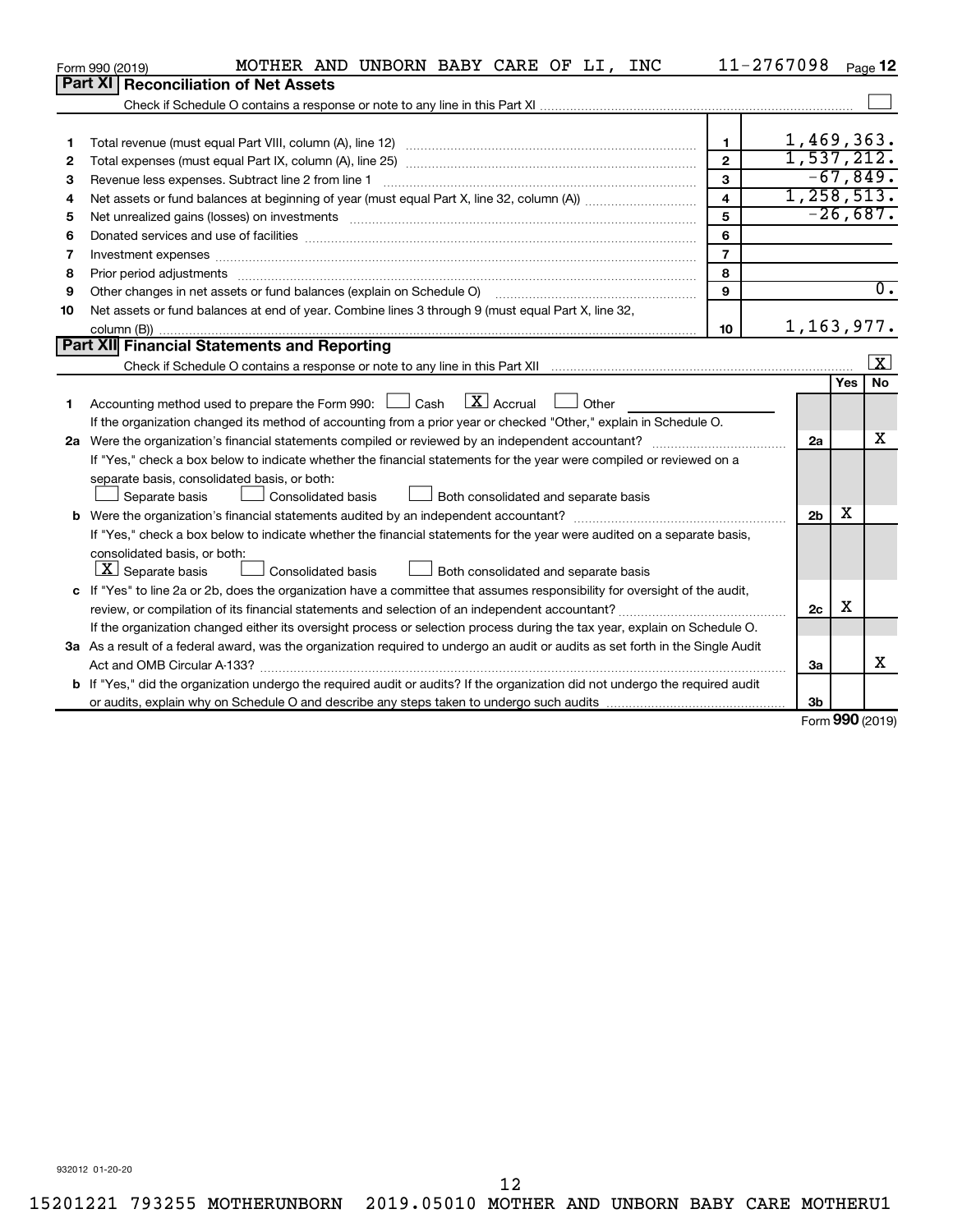| <b>SCHEDULE A</b> |  |
|-------------------|--|
|-------------------|--|

Department of the Treasury Internal Revenue Service

Form 990 or 990-EZ)<br>
Complete if the organization is a section 501(c)(3) organization or a section<br> **Public Charity Status and Public Support** 

**4947(a)(1) nonexempt charitable trust. | Attach to Form 990 or Form 990-EZ.** 

**| Go to www.irs.gov/Form990 for instructions and the latest information.**

| OMB No. 1545-0047                   |
|-------------------------------------|
| 2019                                |
| <b>Open to Public</b><br>Inspection |

|                   | Name of the organization                                                                                                                                                                                                         |          |                                                       |     |                                                                |                            |  | <b>Employer identification number</b> |  |
|-------------------|----------------------------------------------------------------------------------------------------------------------------------------------------------------------------------------------------------------------------------|----------|-------------------------------------------------------|-----|----------------------------------------------------------------|----------------------------|--|---------------------------------------|--|
|                   |                                                                                                                                                                                                                                  |          | MOTHER AND UNBORN BABY CARE OF LI, INC                |     |                                                                |                            |  | 11-2767098                            |  |
| Part I            | Reason for Public Charity Status (All organizations must complete this part.) See instructions.                                                                                                                                  |          |                                                       |     |                                                                |                            |  |                                       |  |
|                   | The organization is not a private foundation because it is: (For lines 1 through 12, check only one box.)                                                                                                                        |          |                                                       |     |                                                                |                            |  |                                       |  |
| 1.                | A church, convention of churches, or association of churches described in section 170(b)(1)(A)(i).                                                                                                                               |          |                                                       |     |                                                                |                            |  |                                       |  |
| 2                 | A school described in section 170(b)(1)(A)(ii). (Attach Schedule E (Form 990 or 990-EZ).)                                                                                                                                        |          |                                                       |     |                                                                |                            |  |                                       |  |
| з                 | A hospital or a cooperative hospital service organization described in section 170(b)(1)(A)(iii).                                                                                                                                |          |                                                       |     |                                                                |                            |  |                                       |  |
| 4                 | A medical research organization operated in conjunction with a hospital described in section 170(b)(1)(A)(iii). Enter the hospital's name,                                                                                       |          |                                                       |     |                                                                |                            |  |                                       |  |
|                   | city, and state:                                                                                                                                                                                                                 |          |                                                       |     |                                                                |                            |  |                                       |  |
| 5                 | An organization operated for the benefit of a college or university owned or operated by a governmental unit described in                                                                                                        |          |                                                       |     |                                                                |                            |  |                                       |  |
|                   | section 170(b)(1)(A)(iv). (Complete Part II.)                                                                                                                                                                                    |          |                                                       |     |                                                                |                            |  |                                       |  |
| 6                 | A federal, state, or local government or governmental unit described in section 170(b)(1)(A)(v).                                                                                                                                 |          |                                                       |     |                                                                |                            |  |                                       |  |
| $\mathbf{X}$<br>7 | An organization that normally receives a substantial part of its support from a governmental unit or from the general public described in                                                                                        |          |                                                       |     |                                                                |                            |  |                                       |  |
|                   | section 170(b)(1)(A)(vi). (Complete Part II.)                                                                                                                                                                                    |          |                                                       |     |                                                                |                            |  |                                       |  |
| 8                 | A community trust described in section 170(b)(1)(A)(vi). (Complete Part II.)                                                                                                                                                     |          |                                                       |     |                                                                |                            |  |                                       |  |
| 9                 | An agricultural research organization described in section 170(b)(1)(A)(ix) operated in conjunction with a land-grant college                                                                                                    |          |                                                       |     |                                                                |                            |  |                                       |  |
|                   | or university or a non-land-grant college of agriculture (see instructions). Enter the name, city, and state of the college or                                                                                                   |          |                                                       |     |                                                                |                            |  |                                       |  |
|                   | university:                                                                                                                                                                                                                      |          |                                                       |     |                                                                |                            |  |                                       |  |
| 10                | An organization that normally receives: (1) more than 33 1/3% of its support from contributions, membership fees, and gross receipts from                                                                                        |          |                                                       |     |                                                                |                            |  |                                       |  |
|                   | activities related to its exempt functions - subject to certain exceptions, and (2) no more than 33 1/3% of its support from gross investment                                                                                    |          |                                                       |     |                                                                |                            |  |                                       |  |
|                   | income and unrelated business taxable income (less section 511 tax) from businesses acquired by the organization after June 30, 1975.                                                                                            |          |                                                       |     |                                                                |                            |  |                                       |  |
|                   | See section 509(a)(2). (Complete Part III.)                                                                                                                                                                                      |          |                                                       |     |                                                                |                            |  |                                       |  |
| 11                | An organization organized and operated exclusively to test for public safety. See section 509(a)(4).                                                                                                                             |          |                                                       |     |                                                                |                            |  |                                       |  |
| 12                | An organization organized and operated exclusively for the benefit of, to perform the functions of, or to carry out the purposes of one or                                                                                       |          |                                                       |     |                                                                |                            |  |                                       |  |
|                   | more publicly supported organizations described in section 509(a)(1) or section 509(a)(2). See section 509(a)(3). Check the box in                                                                                               |          |                                                       |     |                                                                |                            |  |                                       |  |
|                   | lines 12a through 12d that describes the type of supporting organization and complete lines 12e, 12f, and 12g.                                                                                                                   |          |                                                       |     |                                                                |                            |  |                                       |  |
| а                 | Type I. A supporting organization operated, supervised, or controlled by its supported organization(s), typically by giving                                                                                                      |          |                                                       |     |                                                                |                            |  |                                       |  |
|                   | the supported organization(s) the power to regularly appoint or elect a majority of the directors or trustees of the supporting                                                                                                  |          |                                                       |     |                                                                |                            |  |                                       |  |
|                   | organization. You must complete Part IV, Sections A and B.                                                                                                                                                                       |          |                                                       |     |                                                                |                            |  |                                       |  |
| b                 | Type II. A supporting organization supervised or controlled in connection with its supported organization(s), by having                                                                                                          |          |                                                       |     |                                                                |                            |  |                                       |  |
|                   | control or management of the supporting organization vested in the same persons that control or manage the supported                                                                                                             |          |                                                       |     |                                                                |                            |  |                                       |  |
|                   | organization(s). You must complete Part IV, Sections A and C.                                                                                                                                                                    |          |                                                       |     |                                                                |                            |  |                                       |  |
| c                 | Type III functionally integrated. A supporting organization operated in connection with, and functionally integrated with,<br>its supported organization(s) (see instructions). You must complete Part IV, Sections A, D, and E. |          |                                                       |     |                                                                |                            |  |                                       |  |
| d                 | Type III non-functionally integrated. A supporting organization operated in connection with its supported organization(s)                                                                                                        |          |                                                       |     |                                                                |                            |  |                                       |  |
|                   | that is not functionally integrated. The organization generally must satisfy a distribution requirement and an attentiveness                                                                                                     |          |                                                       |     |                                                                |                            |  |                                       |  |
|                   | requirement (see instructions). You must complete Part IV, Sections A and D, and Part V.                                                                                                                                         |          |                                                       |     |                                                                |                            |  |                                       |  |
| е                 | Check this box if the organization received a written determination from the IRS that it is a Type I, Type II, Type III                                                                                                          |          |                                                       |     |                                                                |                            |  |                                       |  |
|                   | functionally integrated, or Type III non-functionally integrated supporting organization.                                                                                                                                        |          |                                                       |     |                                                                |                            |  |                                       |  |
|                   |                                                                                                                                                                                                                                  |          |                                                       |     |                                                                |                            |  |                                       |  |
| g                 | Provide the following information about the supported organization(s).                                                                                                                                                           |          |                                                       |     |                                                                |                            |  |                                       |  |
|                   | (i) Name of supported                                                                                                                                                                                                            | (ii) EIN | (iii) Type of organization                            |     | (iv) Is the organization listed<br>in your governing document? | (v) Amount of monetary     |  | (vi) Amount of other                  |  |
|                   | organization                                                                                                                                                                                                                     |          | (described on lines 1-10<br>above (see instructions)) | Yes | No                                                             | support (see instructions) |  | support (see instructions)            |  |
|                   |                                                                                                                                                                                                                                  |          |                                                       |     |                                                                |                            |  |                                       |  |
|                   |                                                                                                                                                                                                                                  |          |                                                       |     |                                                                |                            |  |                                       |  |
|                   |                                                                                                                                                                                                                                  |          |                                                       |     |                                                                |                            |  |                                       |  |
|                   |                                                                                                                                                                                                                                  |          |                                                       |     |                                                                |                            |  |                                       |  |
|                   |                                                                                                                                                                                                                                  |          |                                                       |     |                                                                |                            |  |                                       |  |
|                   |                                                                                                                                                                                                                                  |          |                                                       |     |                                                                |                            |  |                                       |  |
|                   |                                                                                                                                                                                                                                  |          |                                                       |     |                                                                |                            |  |                                       |  |
|                   |                                                                                                                                                                                                                                  |          |                                                       |     |                                                                |                            |  |                                       |  |
|                   |                                                                                                                                                                                                                                  |          |                                                       |     |                                                                |                            |  |                                       |  |
|                   |                                                                                                                                                                                                                                  |          |                                                       |     |                                                                |                            |  |                                       |  |
| Total             |                                                                                                                                                                                                                                  |          |                                                       |     |                                                                |                            |  |                                       |  |
|                   | LHA For Paperwork Reduction Act Notice, see the Instructions for Form 990 or 990-EZ. 932021 09-25-19                                                                                                                             |          |                                                       |     |                                                                |                            |  | Schedule A (Form 990 or 990-EZ) 2019  |  |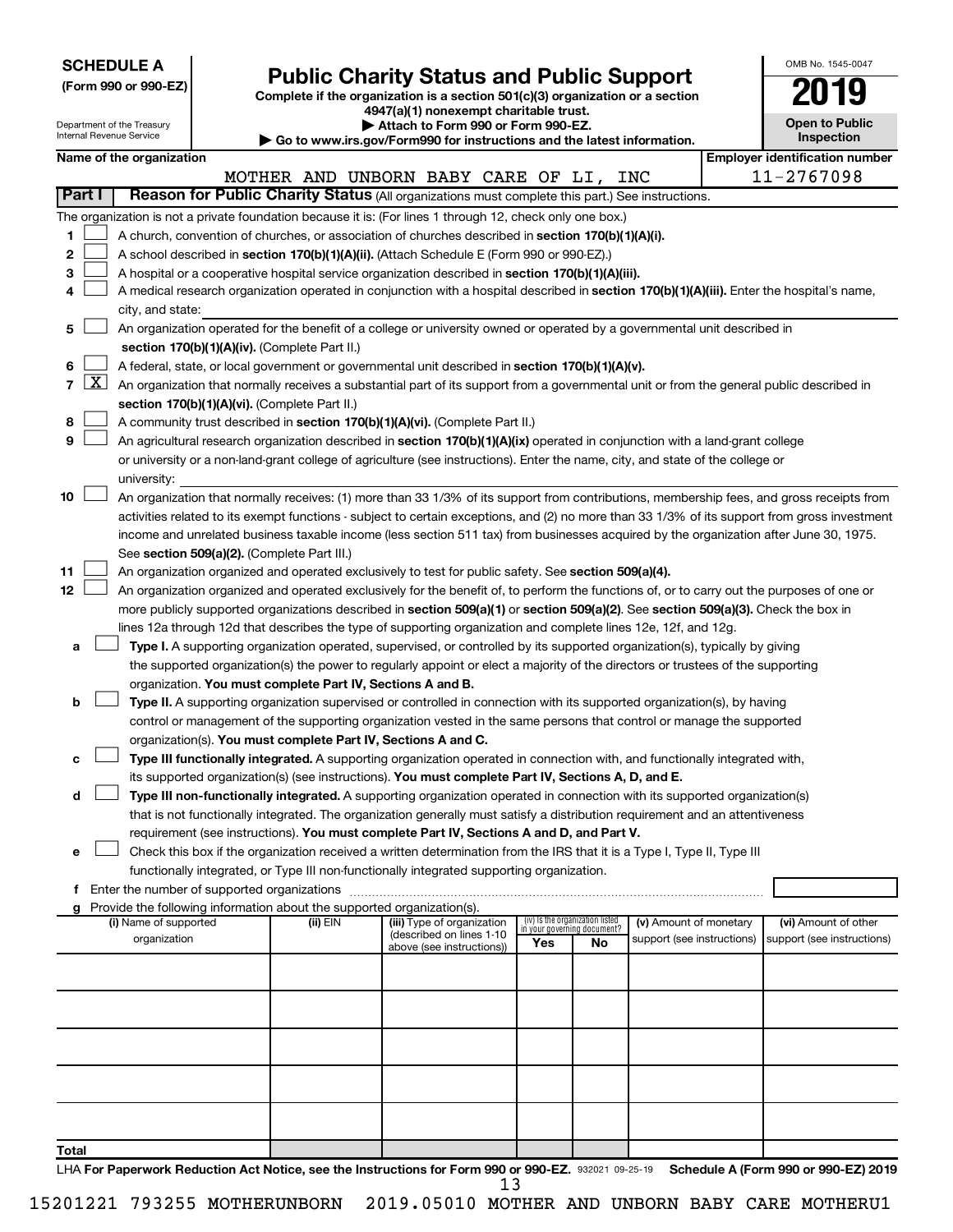#### 11-2767098 Page 2 Schedule A (Form 990 or 990-EZ) 2019 MOTHER AND UNBORN BABY CARE OF LI, INC  $11-2767098$  Page **Part II Support Schedule for Organizations Described in Sections 170(b)(1)(A)(iv) and 170(b)(1)(A)(vi)**

(Complete only if you checked the box on line 5, 7, or 8 of Part I or if the organization failed to qualify under Part III. If the organization fails to qualify under the tests listed below, please complete Part III.)

|    | <b>Section A. Public Support</b>                                                                                                                                                                                              |            |            |            |            |                                      |                                    |
|----|-------------------------------------------------------------------------------------------------------------------------------------------------------------------------------------------------------------------------------|------------|------------|------------|------------|--------------------------------------|------------------------------------|
|    | Calendar year (or fiscal year beginning in)                                                                                                                                                                                   | (a) 2015   | (b) 2016   | $(c)$ 2017 | $(d)$ 2018 | (e) 2019                             | (f) Total                          |
|    | 1 Gifts, grants, contributions, and                                                                                                                                                                                           |            |            |            |            |                                      |                                    |
|    | membership fees received. (Do not                                                                                                                                                                                             |            |            |            |            |                                      |                                    |
|    | include any "unusual grants.")                                                                                                                                                                                                | 1,598,842. | 1,505,457. | 1,522,566. | 1,462,663. | 1,400,498.                           | 7,490,026.                         |
|    | 2 Tax revenues levied for the organ-                                                                                                                                                                                          |            |            |            |            |                                      |                                    |
|    | ization's benefit and either paid to                                                                                                                                                                                          |            |            |            |            |                                      |                                    |
|    | or expended on its behalf                                                                                                                                                                                                     |            |            |            |            |                                      |                                    |
|    | 3 The value of services or facilities                                                                                                                                                                                         |            |            |            |            |                                      |                                    |
|    | furnished by a governmental unit to                                                                                                                                                                                           |            |            |            |            |                                      |                                    |
|    | the organization without charge                                                                                                                                                                                               |            |            |            |            |                                      |                                    |
|    | 4 Total. Add lines 1 through 3                                                                                                                                                                                                | 1,598,842. | 1,505,457. | 1,522,566. | 1,462,663. | 1,400,498                            | 7,490,026.                         |
|    | 5 The portion of total contributions                                                                                                                                                                                          |            |            |            |            |                                      |                                    |
|    | by each person (other than a                                                                                                                                                                                                  |            |            |            |            |                                      |                                    |
|    | governmental unit or publicly                                                                                                                                                                                                 |            |            |            |            |                                      |                                    |
|    | supported organization) included                                                                                                                                                                                              |            |            |            |            |                                      |                                    |
|    | on line 1 that exceeds 2% of the                                                                                                                                                                                              |            |            |            |            |                                      |                                    |
|    | amount shown on line 11,                                                                                                                                                                                                      |            |            |            |            |                                      |                                    |
|    | column (f)                                                                                                                                                                                                                    |            |            |            |            |                                      |                                    |
|    | 6 Public support. Subtract line 5 from line 4.                                                                                                                                                                                |            |            |            |            |                                      | 7,490,026.                         |
|    | <b>Section B. Total Support</b>                                                                                                                                                                                               |            |            |            |            |                                      |                                    |
|    | Calendar year (or fiscal year beginning in)                                                                                                                                                                                   | (a) 2015   | (b) 2016   | $(c)$ 2017 | $(d)$ 2018 | (e) 2019                             | (f) Total                          |
|    | <b>7</b> Amounts from line 4                                                                                                                                                                                                  | 1,598,842  | 1,505,457. | 1,522,566  | 1,462,663  | 1,400,498                            | 7,490,026.                         |
| 8  | Gross income from interest,                                                                                                                                                                                                   |            |            |            |            |                                      |                                    |
|    | dividends, payments received on                                                                                                                                                                                               |            |            |            |            |                                      |                                    |
|    | securities loans, rents, royalties,                                                                                                                                                                                           |            |            |            |            |                                      |                                    |
|    | and income from similar sources                                                                                                                                                                                               | 2,768.     | 2,875.     | 2,925.     | 6,405.     | 9,627.                               | 24,600.                            |
|    | <b>9</b> Net income from unrelated business                                                                                                                                                                                   |            |            |            |            |                                      |                                    |
|    | activities, whether or not the                                                                                                                                                                                                |            |            |            |            |                                      |                                    |
|    | business is regularly carried on                                                                                                                                                                                              |            |            |            |            |                                      |                                    |
|    | 10 Other income. Do not include gain                                                                                                                                                                                          |            |            |            |            |                                      |                                    |
|    | or loss from the sale of capital                                                                                                                                                                                              |            |            |            |            |                                      |                                    |
|    | assets (Explain in Part VI.)                                                                                                                                                                                                  |            |            |            |            |                                      |                                    |
|    | 11 Total support. Add lines 7 through 10                                                                                                                                                                                      |            |            |            |            |                                      | 7,514,626.                         |
|    | <b>12</b> Gross receipts from related activities, etc. (see instructions)                                                                                                                                                     |            |            |            |            | 12                                   | 423,228.                           |
|    | 13 First five years. If the Form 990 is for the organization's first, second, third, fourth, or fifth tax year as a section 501(c)(3)                                                                                         |            |            |            |            |                                      |                                    |
|    | organization, check this box and stop here                                                                                                                                                                                    |            |            |            |            |                                      |                                    |
|    | <b>Section C. Computation of Public Support Percentage</b>                                                                                                                                                                    |            |            |            |            |                                      | 99.67                              |
|    | 14 Public support percentage for 2019 (line 6, column (f) divided by line 11, column (f) <i>mummumumum</i>                                                                                                                    |            |            |            |            | 14                                   | %<br>99.33                         |
|    |                                                                                                                                                                                                                               |            |            |            |            | 15                                   | $\%$                               |
|    | 16a 33 1/3% support test - 2019. If the organization did not check the box on line 13, and line 14 is 33 1/3% or more, check this box and                                                                                     |            |            |            |            |                                      | $\blacktriangleright$ $\mathbf{X}$ |
|    | stop here. The organization qualifies as a publicly supported organization [11] manuscription manuscription manuscription of the original state of the state of the state of the state of the state of the state of the state |            |            |            |            |                                      |                                    |
|    | b 33 1/3% support test - 2018. If the organization did not check a box on line 13 or 16a, and line 15 is 33 1/3% or more, check this box                                                                                      |            |            |            |            |                                      |                                    |
|    |                                                                                                                                                                                                                               |            |            |            |            |                                      |                                    |
|    | 17a 10% -facts-and-circumstances test - 2019. If the organization did not check a box on line 13, 16a, or 16b, and line 14 is 10% or more,                                                                                    |            |            |            |            |                                      |                                    |
|    | and if the organization meets the "facts-and-circumstances" test, check this box and stop here. Explain in Part VI how the organization                                                                                       |            |            |            |            |                                      |                                    |
|    |                                                                                                                                                                                                                               |            |            |            |            |                                      |                                    |
|    | b 10% -facts-and-circumstances test - 2018. If the organization did not check a box on line 13, 16a, 16b, or 17a, and line 15 is 10% or                                                                                       |            |            |            |            |                                      |                                    |
|    | more, and if the organization meets the "facts-and-circumstances" test, check this box and stop here. Explain in Part VI how the                                                                                              |            |            |            |            |                                      |                                    |
|    | organization meets the "facts-and-circumstances" test. The organization qualifies as a publicly supported organization                                                                                                        |            |            |            |            |                                      |                                    |
| 18 | Private foundation. If the organization did not check a box on line 13, 16a, 16b, 17a, or 17b, check this box and see instructions                                                                                            |            |            |            |            | Schedule A (Form 990 or 990-EZ) 2019 |                                    |
|    |                                                                                                                                                                                                                               |            |            |            |            |                                      |                                    |

932022 09-25-19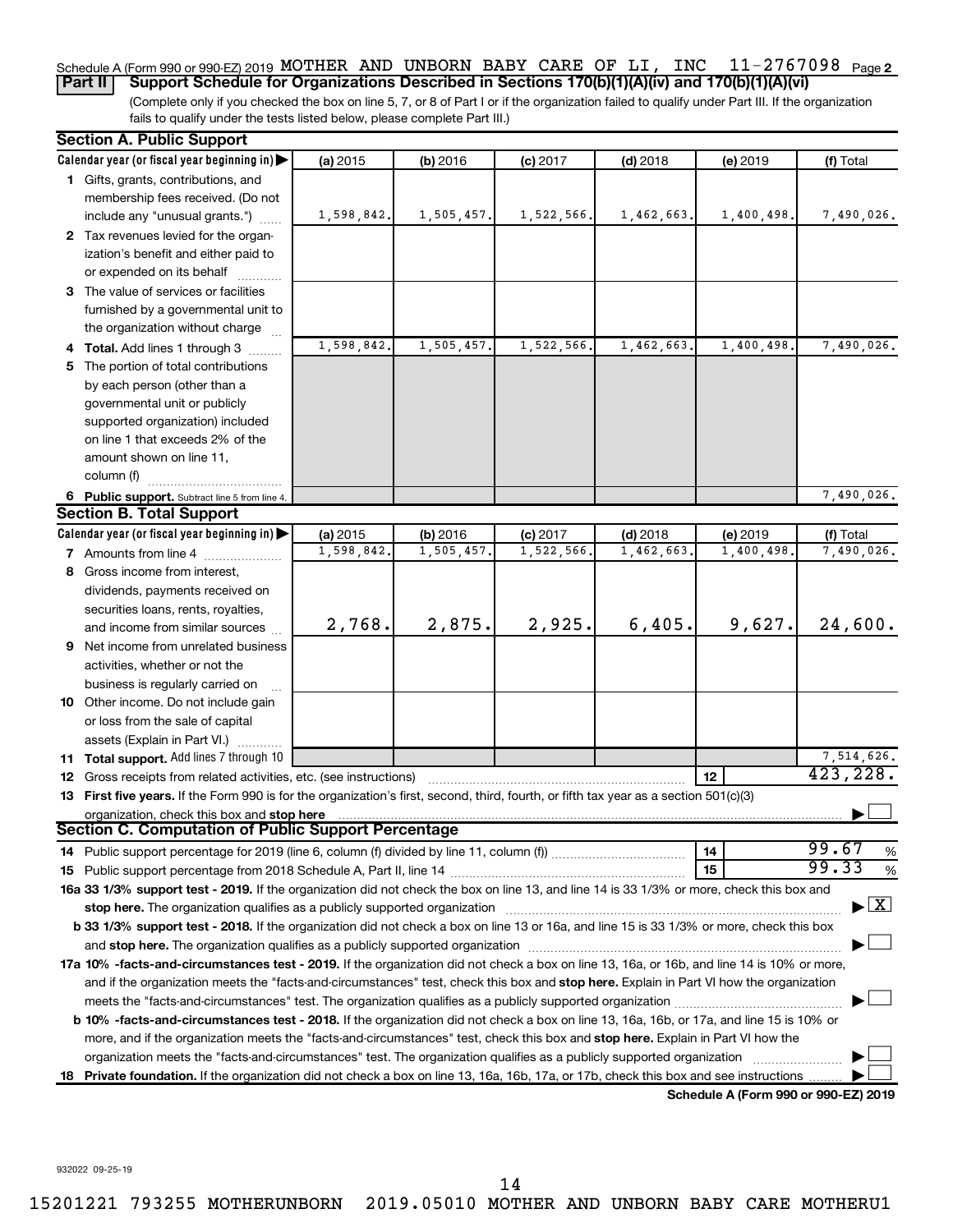#### 11-2767098 Page 3 Schedule A (Form 990 or 990-EZ) 2019 MOTHER AND UNBORN BABY CARE OF LI, INC  $11-2767098$  Page **Part III Support Schedule for Organizations Described in Section 509(a)(2)**

(Complete only if you checked the box on line 10 of Part I or if the organization failed to qualify under Part II. If the organization fails to qualify under the tests listed below, please complete Part II.)

| <b>Section A. Public Support</b>                                                                                                                                                                                                   |          |          |            |            |          |                                      |
|------------------------------------------------------------------------------------------------------------------------------------------------------------------------------------------------------------------------------------|----------|----------|------------|------------|----------|--------------------------------------|
| Calendar year (or fiscal year beginning in)                                                                                                                                                                                        | (a) 2015 | (b) 2016 | $(c)$ 2017 | $(d)$ 2018 | (e) 2019 | (f) Total                            |
| 1 Gifts, grants, contributions, and                                                                                                                                                                                                |          |          |            |            |          |                                      |
| membership fees received. (Do not                                                                                                                                                                                                  |          |          |            |            |          |                                      |
| include any "unusual grants.")                                                                                                                                                                                                     |          |          |            |            |          |                                      |
| 2 Gross receipts from admissions,<br>merchandise sold or services per-<br>formed, or facilities furnished in<br>any activity that is related to the<br>organization's tax-exempt purpose                                           |          |          |            |            |          |                                      |
| <b>3</b> Gross receipts from activities that                                                                                                                                                                                       |          |          |            |            |          |                                      |
| are not an unrelated trade or bus-                                                                                                                                                                                                 |          |          |            |            |          |                                      |
| iness under section 513                                                                                                                                                                                                            |          |          |            |            |          |                                      |
| 4 Tax revenues levied for the organ-                                                                                                                                                                                               |          |          |            |            |          |                                      |
| ization's benefit and either paid to                                                                                                                                                                                               |          |          |            |            |          |                                      |
| or expended on its behalf                                                                                                                                                                                                          |          |          |            |            |          |                                      |
| 5 The value of services or facilities                                                                                                                                                                                              |          |          |            |            |          |                                      |
| furnished by a governmental unit to                                                                                                                                                                                                |          |          |            |            |          |                                      |
|                                                                                                                                                                                                                                    |          |          |            |            |          |                                      |
| the organization without charge                                                                                                                                                                                                    |          |          |            |            |          |                                      |
| <b>6 Total.</b> Add lines 1 through 5                                                                                                                                                                                              |          |          |            |            |          |                                      |
| 7a Amounts included on lines 1, 2, and                                                                                                                                                                                             |          |          |            |            |          |                                      |
| 3 received from disqualified persons<br><b>b</b> Amounts included on lines 2 and 3 received<br>from other than disqualified persons that<br>exceed the greater of \$5,000 or 1% of the<br>amount on line 13 for the year           |          |          |            |            |          |                                      |
| c Add lines 7a and 7b                                                                                                                                                                                                              |          |          |            |            |          |                                      |
| 8 Public support. (Subtract line 7c from line 6.)<br><b>Section B. Total Support</b>                                                                                                                                               |          |          |            |            |          |                                      |
| Calendar year (or fiscal year beginning in)                                                                                                                                                                                        | (a) 2015 | (b) 2016 | $(c)$ 2017 | $(d)$ 2018 | (e) 2019 | (f) Total                            |
| <b>9</b> Amounts from line 6                                                                                                                                                                                                       |          |          |            |            |          |                                      |
| <b>10a</b> Gross income from interest,<br>dividends, payments received on<br>securities loans, rents, royalties,<br>and income from similar sources                                                                                |          |          |            |            |          |                                      |
| <b>b</b> Unrelated business taxable income                                                                                                                                                                                         |          |          |            |            |          |                                      |
| (less section 511 taxes) from businesses<br>acquired after June 30, 1975<br>$\overline{\phantom{a}}$                                                                                                                               |          |          |            |            |          |                                      |
| c Add lines 10a and 10b                                                                                                                                                                                                            |          |          |            |            |          |                                      |
| <b>11</b> Net income from unrelated business<br>activities not included in line 10b.<br>whether or not the business is<br>regularly carried on                                                                                     |          |          |            |            |          |                                      |
| <b>12</b> Other income. Do not include gain<br>or loss from the sale of capital<br>assets (Explain in Part VI.)                                                                                                                    |          |          |            |            |          |                                      |
| <b>13</b> Total support. (Add lines 9, 10c, 11, and 12.)                                                                                                                                                                           |          |          |            |            |          |                                      |
| 14 First five years. If the Form 990 is for the organization's first, second, third, fourth, or fifth tax year as a section 501(c)(3) organization,                                                                                |          |          |            |            |          |                                      |
| check this box and stop here <i>manufacture in the content of the state in the state in the state state</i> and stop here and stop here and stop the state of the state of the state of the state of the state of the state of the |          |          |            |            |          |                                      |
| <b>Section C. Computation of Public Support Percentage</b>                                                                                                                                                                         |          |          |            |            |          |                                      |
| 15 Public support percentage for 2019 (line 8, column (f), divided by line 13, column (f) <i>manumeronominimal</i>                                                                                                                 |          |          |            |            | 15       | ℅                                    |
| 16 Public support percentage from 2018 Schedule A, Part III, line 15                                                                                                                                                               |          |          |            |            | 16       | %                                    |
| Section D. Computation of Investment Income Percentage                                                                                                                                                                             |          |          |            |            |          |                                      |
|                                                                                                                                                                                                                                    |          |          |            |            | 17       | %                                    |
| 18 Investment income percentage from 2018 Schedule A, Part III, line 17                                                                                                                                                            |          |          |            |            | 18       | %                                    |
| 19a 33 1/3% support tests - 2019. If the organization did not check the box on line 14, and line 15 is more than 33 1/3%, and line 17 is not                                                                                       |          |          |            |            |          |                                      |
| more than 33 1/3%, check this box and stop here. The organization qualifies as a publicly supported organization                                                                                                                   |          |          |            |            |          |                                      |
| b 33 1/3% support tests - 2018. If the organization did not check a box on line 14 or line 19a, and line 16 is more than 33 1/3%, and                                                                                              |          |          |            |            |          |                                      |
| line 18 is not more than 33 1/3%, check this box and stop here. The organization qualifies as a publicly supported organization                                                                                                    |          |          |            |            |          |                                      |
|                                                                                                                                                                                                                                    |          |          |            |            |          |                                      |
|                                                                                                                                                                                                                                    |          |          |            |            |          | Schedule A (Form 990 or 990-EZ) 2019 |
| 932023 09-25-19                                                                                                                                                                                                                    |          |          | 15         |            |          |                                      |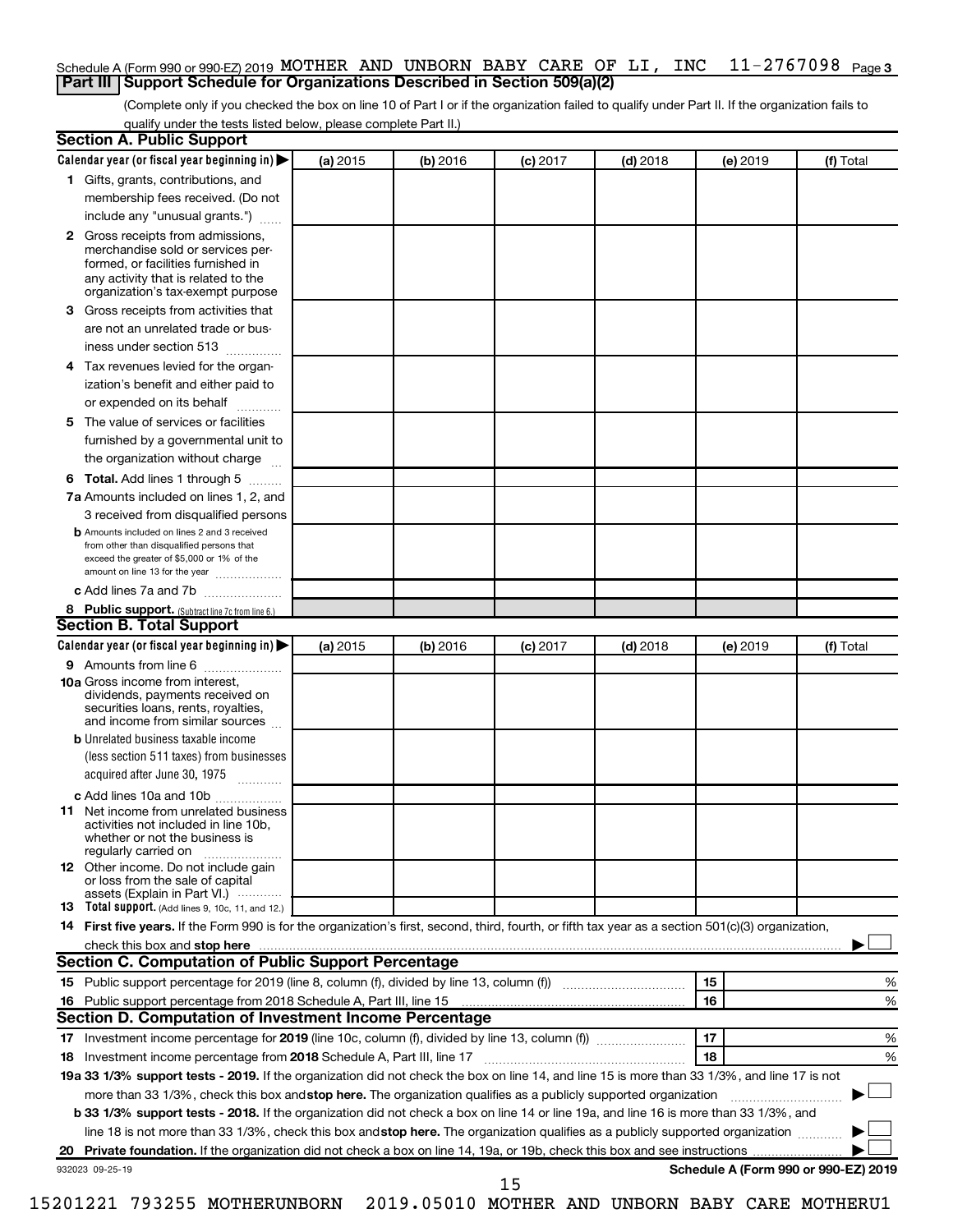## Schedule A (Form 990 or 990-EZ) 2019 MOTHER AND UNBORN BABY CARE OF LI, INC 11-2767098 <sub>Page 4</sub>

## **Part IV Supporting Organizations**

(Complete only if you checked a box in line 12 on Part I. If you checked 12a of Part I, complete Sections A and B. If you checked 12b of Part I, complete Sections A and C. If you checked 12c of Part I, complete Sections A, D, and E. If you checked 12d of Part I, complete Sections A and D, and complete Part V.)

## **Section A. All Supporting Organizations**

- **1** Are all of the organization's supported organizations listed by name in the organization's governing documents? If "No," describe in Part VI how the supported organizations are designated. If designated by *class or purpose, describe the designation. If historic and continuing relationship, explain.*
- **2** Did the organization have any supported organization that does not have an IRS determination of status under section 509(a)(1) or (2)? If "Yes," explain in Part **VI** how the organization determined that the supported *organization was described in section 509(a)(1) or (2).*
- **3a** Did the organization have a supported organization described in section 501(c)(4), (5), or (6)? If "Yes," answer *(b) and (c) below.*
- **b** Did the organization confirm that each supported organization qualified under section 501(c)(4), (5), or (6) and satisfied the public support tests under section 509(a)(2)? If "Yes," describe in Part VI when and how the *organization made the determination.*
- **c** Did the organization ensure that all support to such organizations was used exclusively for section 170(c)(2)(B) purposes? If "Yes," explain in Part VI what controls the organization put in place to ensure such use.
- **4 a** *If* Was any supported organization not organized in the United States ("foreign supported organization")? *"Yes," and if you checked 12a or 12b in Part I, answer (b) and (c) below.*
- **b** Did the organization have ultimate control and discretion in deciding whether to make grants to the foreign supported organization? If "Yes," describe in Part VI how the organization had such control and discretion *despite being controlled or supervised by or in connection with its supported organizations.*
- **c** Did the organization support any foreign supported organization that does not have an IRS determination under sections 501(c)(3) and 509(a)(1) or (2)? If "Yes," explain in Part VI what controls the organization used *to ensure that all support to the foreign supported organization was used exclusively for section 170(c)(2)(B) purposes.*
- **5a** Did the organization add, substitute, or remove any supported organizations during the tax year? If "Yes," answer (b) and (c) below (if applicable). Also, provide detail in **Part VI,** including (i) the names and EIN *numbers of the supported organizations added, substituted, or removed; (ii) the reasons for each such action; (iii) the authority under the organization's organizing document authorizing such action; and (iv) how the action was accomplished (such as by amendment to the organizing document).*
- **b** Type I or Type II only. Was any added or substituted supported organization part of a class already designated in the organization's organizing document?
- **c Substitutions only.**  Was the substitution the result of an event beyond the organization's control?
- **6** Did the organization provide support (whether in the form of grants or the provision of services or facilities) to **Part VI.** support or benefit one or more of the filing organization's supported organizations? If "Yes," provide detail in anyone other than (i) its supported organizations, (ii) individuals that are part of the charitable class benefited by one or more of its supported organizations, or (iii) other supporting organizations that also
- **7** Did the organization provide a grant, loan, compensation, or other similar payment to a substantial contributor regard to a substantial contributor? If "Yes," complete Part I of Schedule L (Form 990 or 990-EZ). (as defined in section 4958(c)(3)(C)), a family member of a substantial contributor, or a 35% controlled entity with
- **8** Did the organization make a loan to a disqualified person (as defined in section 4958) not described in line 7? *If "Yes," complete Part I of Schedule L (Form 990 or 990-EZ).*
- **9 a** Was the organization controlled directly or indirectly at any time during the tax year by one or more in section 509(a)(1) or (2))? If "Yes," provide detail in **Part VI.** disqualified persons as defined in section 4946 (other than foundation managers and organizations described
- **b** Did one or more disqualified persons (as defined in line 9a) hold a controlling interest in any entity in which the supporting organization had an interest? If "Yes," provide detail in Part VI.
- **c** Did a disqualified person (as defined in line 9a) have an ownership interest in, or derive any personal benefit from, assets in which the supporting organization also had an interest? If "Yes," provide detail in Part VI.
- **10 a** Was the organization subject to the excess business holdings rules of section 4943 because of section supporting organizations)? If "Yes," answer 10b below. 4943(f) (regarding certain Type II supporting organizations, and all Type III non-functionally integrated
	- **b** Did the organization have any excess business holdings in the tax year? (Use Schedule C, Form 4720, to *determine whether the organization had excess business holdings.)*

932024 09-25-19

**Schedule A (Form 990 or 990-EZ) 2019**

**Yes No**

**1**

**2**

**3a**

**3b**

**3c**

**4a**

**4b**

**4c**

**5a**

**5b 5c**

**6**

**7**

**8**

**9a**

**9b**

**9c**

**10a**

**10b**

15201221 793255 MOTHERUNBORN 2019.05010 MOTHER AND UNBORN BABY CARE MOTHERU1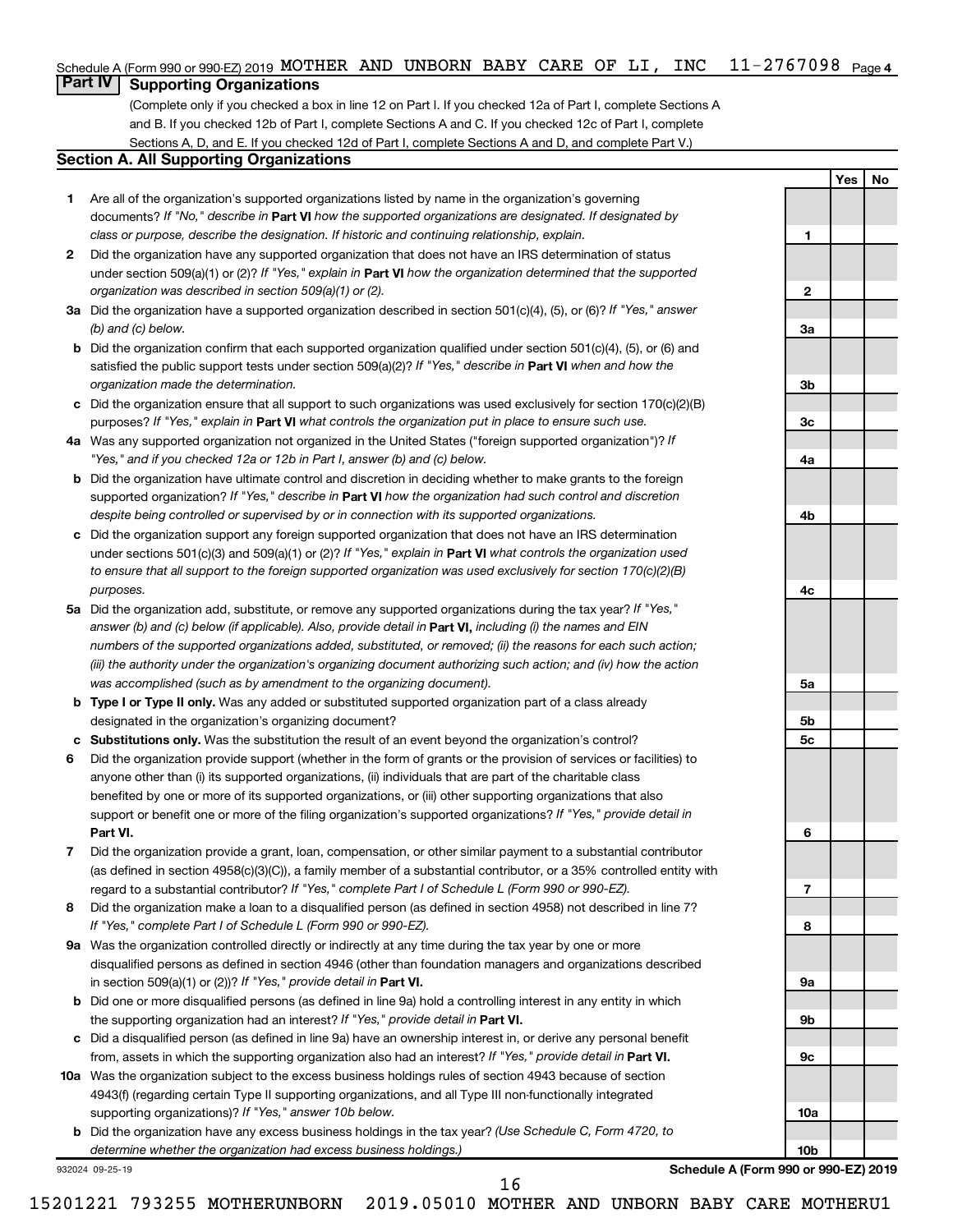### Schedule A (Form 990 or 990-EZ) 2019 MOTHER AND UNBORN BABY CARE OF LI, INC II-2767098 Page 5 **Part IV Supporting Organizations** *(continued)* MOTHER AND UNBORN BABY CARE OF LI, INC 11-2767098

|              |                                                                                                                                 |              | Yes | No |
|--------------|---------------------------------------------------------------------------------------------------------------------------------|--------------|-----|----|
| 11           | Has the organization accepted a gift or contribution from any of the following persons?                                         |              |     |    |
| а            | A person who directly or indirectly controls, either alone or together with persons described in (b) and (c)                    |              |     |    |
|              | below, the governing body of a supported organization?                                                                          | 11a          |     |    |
|              | <b>b</b> A family member of a person described in (a) above?                                                                    | 11b          |     |    |
|              | c A 35% controlled entity of a person described in (a) or (b) above? If "Yes" to a, b, or c, provide detail in Part VI.         | 11c          |     |    |
|              | <b>Section B. Type I Supporting Organizations</b>                                                                               |              |     |    |
|              |                                                                                                                                 |              | Yes | No |
| 1            | Did the directors, trustees, or membership of one or more supported organizations have the power to                             |              |     |    |
|              | regularly appoint or elect at least a majority of the organization's directors or trustees at all times during the              |              |     |    |
|              | tax year? If "No," describe in Part VI how the supported organization(s) effectively operated, supervised, or                   |              |     |    |
|              | controlled the organization's activities. If the organization had more than one supported organization,                         |              |     |    |
|              | describe how the powers to appoint and/or remove directors or trustees were allocated among the supported                       |              |     |    |
|              | organizations and what conditions or restrictions, if any, applied to such powers during the tax year.                          | 1            |     |    |
| $\mathbf{2}$ | Did the organization operate for the benefit of any supported organization other than the supported                             |              |     |    |
|              | organization(s) that operated, supervised, or controlled the supporting organization? If "Yes," explain in                      |              |     |    |
|              | Part VI how providing such benefit carried out the purposes of the supported organization(s) that operated,                     |              |     |    |
|              | supervised, or controlled the supporting organization.                                                                          | $\mathbf{2}$ |     |    |
|              | <b>Section C. Type II Supporting Organizations</b>                                                                              |              |     |    |
|              |                                                                                                                                 |              | Yes | No |
| 1.           | Were a majority of the organization's directors or trustees during the tax year also a majority of the directors                |              |     |    |
|              | or trustees of each of the organization's supported organization(s)? If "No," describe in Part VI how control                   |              |     |    |
|              | or management of the supporting organization was vested in the same persons that controlled or managed                          |              |     |    |
|              | the supported organization(s).                                                                                                  | 1            |     |    |
|              | Section D. All Type III Supporting Organizations                                                                                |              |     |    |
|              |                                                                                                                                 |              | Yes | No |
| 1            | Did the organization provide to each of its supported organizations, by the last day of the fifth month of the                  |              |     |    |
|              | organization's tax year, (i) a written notice describing the type and amount of support provided during the prior tax           |              |     |    |
|              | year, (ii) a copy of the Form 990 that was most recently filed as of the date of notification, and (iii) copies of the          |              |     |    |
|              | organization's governing documents in effect on the date of notification, to the extent not previously provided?                | 1            |     |    |
| 2            | Were any of the organization's officers, directors, or trustees either (i) appointed or elected by the supported                |              |     |    |
|              | organization(s) or (ii) serving on the governing body of a supported organization? If "No," explain in <b>Part VI</b> how       |              |     |    |
|              | the organization maintained a close and continuous working relationship with the supported organization(s).                     | 2            |     |    |
| 3            | By reason of the relationship described in (2), did the organization's supported organizations have a                           |              |     |    |
|              | significant voice in the organization's investment policies and in directing the use of the organization's                      |              |     |    |
|              | income or assets at all times during the tax year? If "Yes," describe in Part VI the role the organization's                    |              |     |    |
|              | supported organizations played in this regard.                                                                                  | 3            |     |    |
|              | Section E. Type III Functionally Integrated Supporting Organizations                                                            |              |     |    |
| 1            | Check the box next to the method that the organization used to satisfy the Integral Part Test during the yealsee instructions). |              |     |    |
| a            | The organization satisfied the Activities Test. Complete line 2 below.                                                          |              |     |    |
| b            | The organization is the parent of each of its supported organizations. Complete line 3 below.                                   |              |     |    |
| c            | The organization supported a governmental entity. Describe in Part VI how you supported a government entity (see instructions). |              |     |    |
| 2            | Activities Test. Answer (a) and (b) below.                                                                                      |              | Yes | No |
| a            | Did substantially all of the organization's activities during the tax year directly further the exempt purposes of              |              |     |    |
|              | the supported organization(s) to which the organization was responsive? If "Yes," then in Part VI identify                      |              |     |    |
|              | those supported organizations and explain how these activities directly furthered their exempt purposes,                        |              |     |    |
|              | how the organization was responsive to those supported organizations, and how the organization determined                       |              |     |    |
|              | that these activities constituted substantially all of its activities.                                                          | 2a           |     |    |
|              | <b>b</b> Did the activities described in (a) constitute activities that, but for the organization's involvement, one or more    |              |     |    |
|              | of the organization's supported organization(s) would have been engaged in? If "Yes," explain in Part VI the                    |              |     |    |
|              | reasons for the organization's position that its supported organization(s) would have engaged in these                          |              |     |    |
|              | activities but for the organization's involvement.                                                                              | 2b           |     |    |
| 3            | Parent of Supported Organizations. Answer (a) and (b) below.                                                                    |              |     |    |
| а            | Did the organization have the power to regularly appoint or elect a majority of the officers, directors, or                     |              |     |    |
|              | trustees of each of the supported organizations? Provide details in Part VI.                                                    | За           |     |    |
|              | <b>b</b> Did the organization exercise a substantial degree of direction over the policies, programs, and activities of each    |              |     |    |
|              | of its supported organizations? If "Yes," describe in Part VI the role played by the organization in this regard.               | 3b           |     |    |
|              | Schedule A (Form 990 or 990-EZ) 2019<br>932025 09-25-19                                                                         |              |     |    |
|              | 17                                                                                                                              |              |     |    |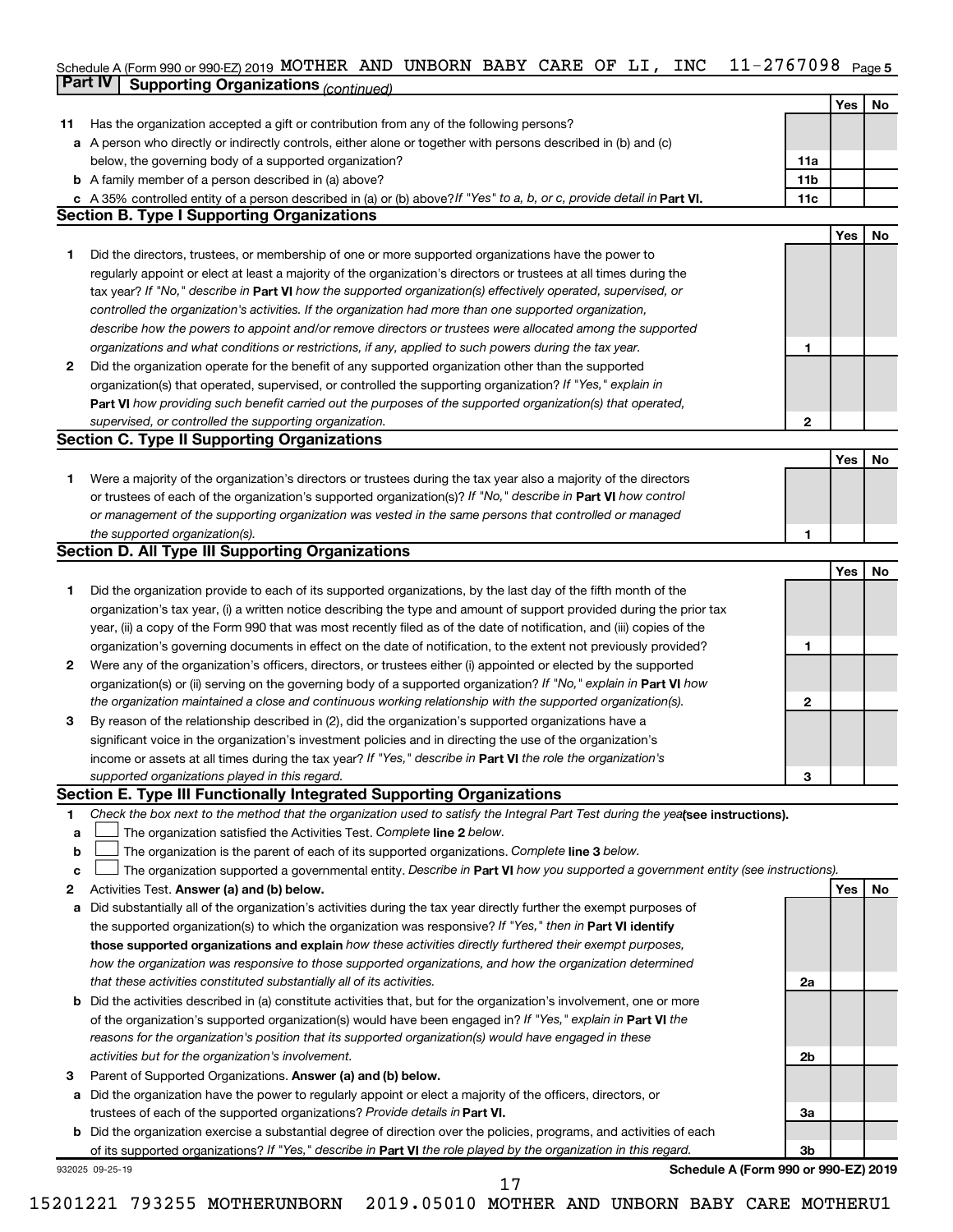|              | Schedule A (Form 990 or 990-EZ) 2019 MOTHER AND UNBORN BABY CARE OF LI, INC                                                                        |                |                | $11 - 2767098$ Page 6          |
|--------------|----------------------------------------------------------------------------------------------------------------------------------------------------|----------------|----------------|--------------------------------|
|              | <b>Part V</b><br>Type III Non-Functionally Integrated 509(a)(3) Supporting Organizations                                                           |                |                |                                |
| 1            | Check here if the organization satisfied the Integral Part Test as a qualifying trust on Nov. 20, 1970 (explain in Part VI). See instructions. All |                |                |                                |
|              | other Type III non-functionally integrated supporting organizations must complete Sections A through E.                                            |                |                |                                |
|              | Section A - Adjusted Net Income                                                                                                                    |                | (A) Prior Year | (B) Current Year<br>(optional) |
| 1            | Net short-term capital gain                                                                                                                        | 1              |                |                                |
| 2            | Recoveries of prior-year distributions                                                                                                             | $\overline{2}$ |                |                                |
| 3            | Other gross income (see instructions)                                                                                                              | 3              |                |                                |
| 4            | Add lines 1 through 3.                                                                                                                             | 4              |                |                                |
| 5            | Depreciation and depletion                                                                                                                         | 5              |                |                                |
| 6            | Portion of operating expenses paid or incurred for production or                                                                                   |                |                |                                |
|              | collection of gross income or for management, conservation, or                                                                                     |                |                |                                |
|              | maintenance of property held for production of income (see instructions)                                                                           | 6              |                |                                |
| 7            | Other expenses (see instructions)                                                                                                                  | 7              |                |                                |
| 8            | Adjusted Net Income (subtract lines 5, 6, and 7 from line 4)                                                                                       | 8              |                |                                |
|              | <b>Section B - Minimum Asset Amount</b>                                                                                                            |                | (A) Prior Year | (B) Current Year<br>(optional) |
| 1            | Aggregate fair market value of all non-exempt-use assets (see                                                                                      |                |                |                                |
|              | instructions for short tax year or assets held for part of year):                                                                                  |                |                |                                |
|              | <b>a</b> Average monthly value of securities                                                                                                       | 1a             |                |                                |
|              | <b>b</b> Average monthly cash balances                                                                                                             | 1b             |                |                                |
|              | c Fair market value of other non-exempt-use assets                                                                                                 | 1 <sub>c</sub> |                |                                |
|              | <b>d</b> Total (add lines 1a, 1b, and 1c)                                                                                                          | 1d             |                |                                |
|              | e Discount claimed for blockage or other                                                                                                           |                |                |                                |
|              | factors (explain in detail in <b>Part VI</b> ):                                                                                                    |                |                |                                |
| 2            | Acquisition indebtedness applicable to non-exempt-use assets                                                                                       | $\mathbf{2}$   |                |                                |
| 3            | Subtract line 2 from line 1d.                                                                                                                      | 3              |                |                                |
| 4            | Cash deemed held for exempt use. Enter 1-1/2% of line 3 (for greater amount,                                                                       |                |                |                                |
|              | see instructions).                                                                                                                                 | 4              |                |                                |
| 5            | Net value of non-exempt-use assets (subtract line 4 from line 3)                                                                                   | 5              |                |                                |
| 6            | Multiply line 5 by .035.                                                                                                                           | 6              |                |                                |
| 7            | Recoveries of prior-year distributions                                                                                                             | $\overline{7}$ |                |                                |
| 8            | Minimum Asset Amount (add line 7 to line 6)                                                                                                        | 8              |                |                                |
|              | <b>Section C - Distributable Amount</b>                                                                                                            |                |                | <b>Current Year</b>            |
| 1            | Adjusted net income for prior year (from Section A, line 8, Column A)                                                                              | 1              |                |                                |
| $\mathbf{2}$ | Enter 85% of line 1.                                                                                                                               | $\overline{2}$ |                |                                |
| 3            | Minimum asset amount for prior year (from Section B, line 8, Column A)                                                                             | 3              |                |                                |
| 4            | Enter greater of line 2 or line 3.                                                                                                                 | 4              |                |                                |
| 5            | Income tax imposed in prior year                                                                                                                   | 5              |                |                                |
| 6            | <b>Distributable Amount.</b> Subtract line 5 from line 4, unless subject to                                                                        |                |                |                                |
|              | emergency temporary reduction (see instructions).                                                                                                  | 6              |                |                                |
|              |                                                                                                                                                    |                |                |                                |

**7** Let Check here if the current year is the organization's first as a non-functionally integrated Type III supporting organization (see instructions).

**Schedule A (Form 990 or 990-EZ) 2019**

932026 09-25-19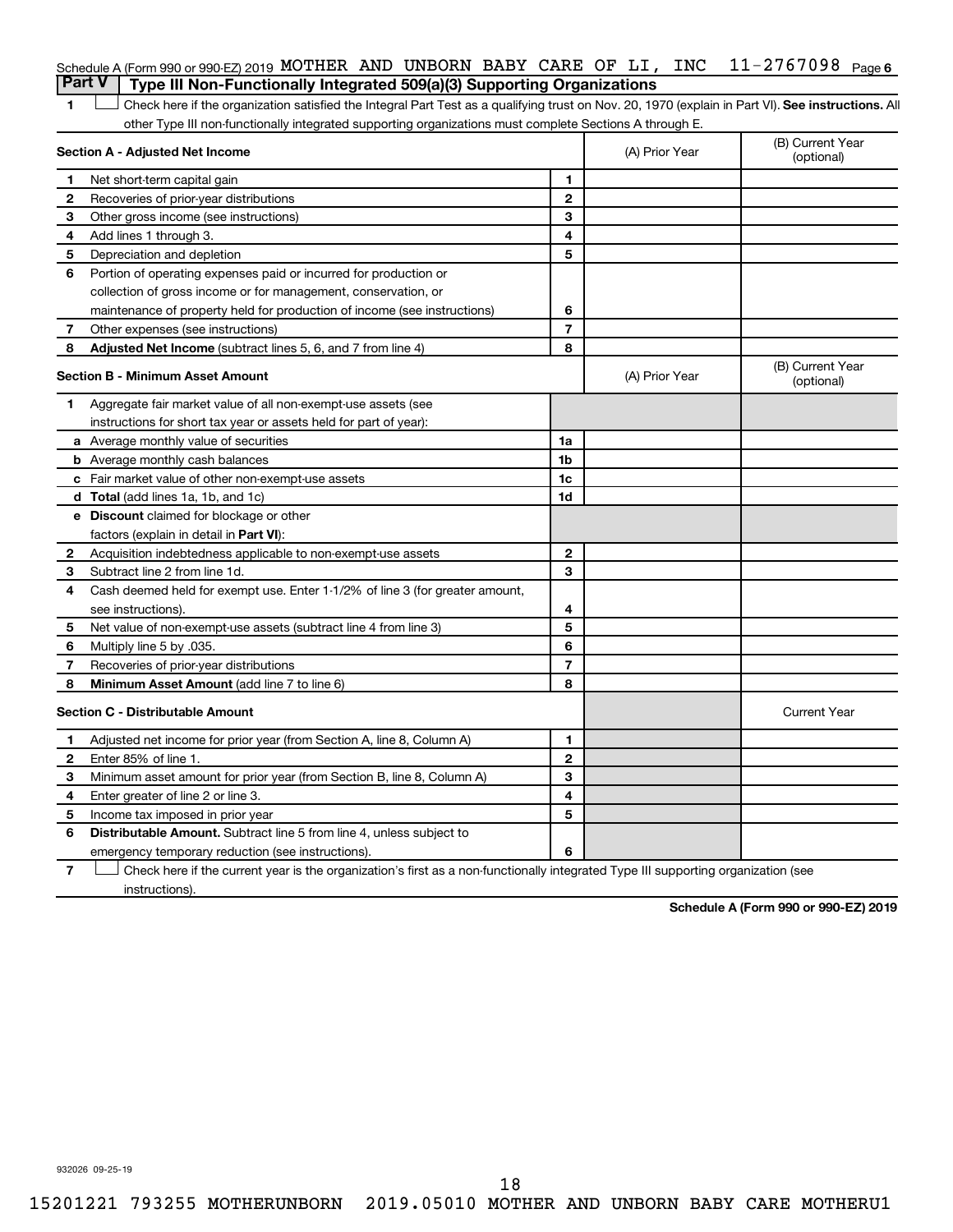#### 11-2767098 Page 7 Schedule A (Form 990 or 990-EZ) 2019 MOTHER AND UNBORN BABY CARE OF LI, INC  $11-2767098$  Page

| <b>Part V</b> | Type III Non-Functionally Integrated 509(a)(3) Supporting Organizations (continued)        |                             |                                       |                                                |  |  |  |  |  |  |  |
|---------------|--------------------------------------------------------------------------------------------|-----------------------------|---------------------------------------|------------------------------------------------|--|--|--|--|--|--|--|
|               | <b>Section D - Distributions</b>                                                           |                             |                                       | <b>Current Year</b>                            |  |  |  |  |  |  |  |
| 1             | Amounts paid to supported organizations to accomplish exempt purposes                      |                             |                                       |                                                |  |  |  |  |  |  |  |
| 2             | Amounts paid to perform activity that directly furthers exempt purposes of supported       |                             |                                       |                                                |  |  |  |  |  |  |  |
|               | organizations, in excess of income from activity                                           |                             |                                       |                                                |  |  |  |  |  |  |  |
| 3             | Administrative expenses paid to accomplish exempt purposes of supported organizations      |                             |                                       |                                                |  |  |  |  |  |  |  |
| 4             | Amounts paid to acquire exempt-use assets                                                  |                             |                                       |                                                |  |  |  |  |  |  |  |
| 5             | Qualified set-aside amounts (prior IRS approval required)                                  |                             |                                       |                                                |  |  |  |  |  |  |  |
| 6             | Other distributions (describe in Part VI). See instructions.                               |                             |                                       |                                                |  |  |  |  |  |  |  |
| 7             | <b>Total annual distributions.</b> Add lines 1 through 6.                                  |                             |                                       |                                                |  |  |  |  |  |  |  |
| 8             | Distributions to attentive supported organizations to which the organization is responsive |                             |                                       |                                                |  |  |  |  |  |  |  |
|               | (provide details in Part VI). See instructions.                                            |                             |                                       |                                                |  |  |  |  |  |  |  |
| 9             | Distributable amount for 2019 from Section C, line 6                                       |                             |                                       |                                                |  |  |  |  |  |  |  |
| 10            | Line 8 amount divided by line 9 amount                                                     |                             |                                       |                                                |  |  |  |  |  |  |  |
|               |                                                                                            | (i)                         | (ii)                                  | (iii)                                          |  |  |  |  |  |  |  |
|               | <b>Section E - Distribution Allocations (see instructions)</b>                             | <b>Excess Distributions</b> | <b>Underdistributions</b><br>Pre-2019 | <b>Distributable</b><br><b>Amount for 2019</b> |  |  |  |  |  |  |  |
| 1.            | Distributable amount for 2019 from Section C, line 6                                       |                             |                                       |                                                |  |  |  |  |  |  |  |
| $\mathbf{2}$  | Underdistributions, if any, for years prior to 2019 (reason-                               |                             |                                       |                                                |  |  |  |  |  |  |  |
|               | able cause required- explain in Part VI). See instructions.                                |                             |                                       |                                                |  |  |  |  |  |  |  |
| 3             | Excess distributions carryover, if any, to 2019                                            |                             |                                       |                                                |  |  |  |  |  |  |  |
|               | a From 2014                                                                                |                             |                                       |                                                |  |  |  |  |  |  |  |
|               | <b>b</b> From 2015                                                                         |                             |                                       |                                                |  |  |  |  |  |  |  |
|               | c From 2016                                                                                |                             |                                       |                                                |  |  |  |  |  |  |  |
|               | d From 2017                                                                                |                             |                                       |                                                |  |  |  |  |  |  |  |
|               | e From 2018                                                                                |                             |                                       |                                                |  |  |  |  |  |  |  |
|               | f Total of lines 3a through e                                                              |                             |                                       |                                                |  |  |  |  |  |  |  |
|               | <b>g</b> Applied to underdistributions of prior years                                      |                             |                                       |                                                |  |  |  |  |  |  |  |
|               | <b>h</b> Applied to 2019 distributable amount                                              |                             |                                       |                                                |  |  |  |  |  |  |  |
|               | Carryover from 2014 not applied (see instructions)                                         |                             |                                       |                                                |  |  |  |  |  |  |  |
|               | Remainder. Subtract lines 3g, 3h, and 3i from 3f.                                          |                             |                                       |                                                |  |  |  |  |  |  |  |
| 4             | Distributions for 2019 from Section D,                                                     |                             |                                       |                                                |  |  |  |  |  |  |  |
|               | $line 7$ :                                                                                 |                             |                                       |                                                |  |  |  |  |  |  |  |
|               | <b>a</b> Applied to underdistributions of prior years                                      |                             |                                       |                                                |  |  |  |  |  |  |  |
|               | <b>b</b> Applied to 2019 distributable amount                                              |                             |                                       |                                                |  |  |  |  |  |  |  |
| с             | Remainder. Subtract lines 4a and 4b from 4.                                                |                             |                                       |                                                |  |  |  |  |  |  |  |
| 5             | Remaining underdistributions for years prior to 2019, if                                   |                             |                                       |                                                |  |  |  |  |  |  |  |
|               | any. Subtract lines 3g and 4a from line 2. For result greater                              |                             |                                       |                                                |  |  |  |  |  |  |  |
|               | than zero, explain in Part VI. See instructions.                                           |                             |                                       |                                                |  |  |  |  |  |  |  |
| 6             | Remaining underdistributions for 2019. Subtract lines 3h                                   |                             |                                       |                                                |  |  |  |  |  |  |  |
|               | and 4b from line 1. For result greater than zero, explain in                               |                             |                                       |                                                |  |  |  |  |  |  |  |
|               | <b>Part VI.</b> See instructions.                                                          |                             |                                       |                                                |  |  |  |  |  |  |  |
| $\mathbf{7}$  | Excess distributions carryover to 2020. Add lines 3j                                       |                             |                                       |                                                |  |  |  |  |  |  |  |
|               | and 4c.                                                                                    |                             |                                       |                                                |  |  |  |  |  |  |  |
| 8             | Breakdown of line 7:                                                                       |                             |                                       |                                                |  |  |  |  |  |  |  |
|               | a Excess from 2015                                                                         |                             |                                       |                                                |  |  |  |  |  |  |  |
|               | <b>b</b> Excess from 2016                                                                  |                             |                                       |                                                |  |  |  |  |  |  |  |
|               | c Excess from 2017                                                                         |                             |                                       |                                                |  |  |  |  |  |  |  |
|               | d Excess from 2018                                                                         |                             |                                       |                                                |  |  |  |  |  |  |  |
|               | e Excess from 2019                                                                         |                             |                                       |                                                |  |  |  |  |  |  |  |

**Schedule A (Form 990 or 990-EZ) 2019**

932027 09-25-19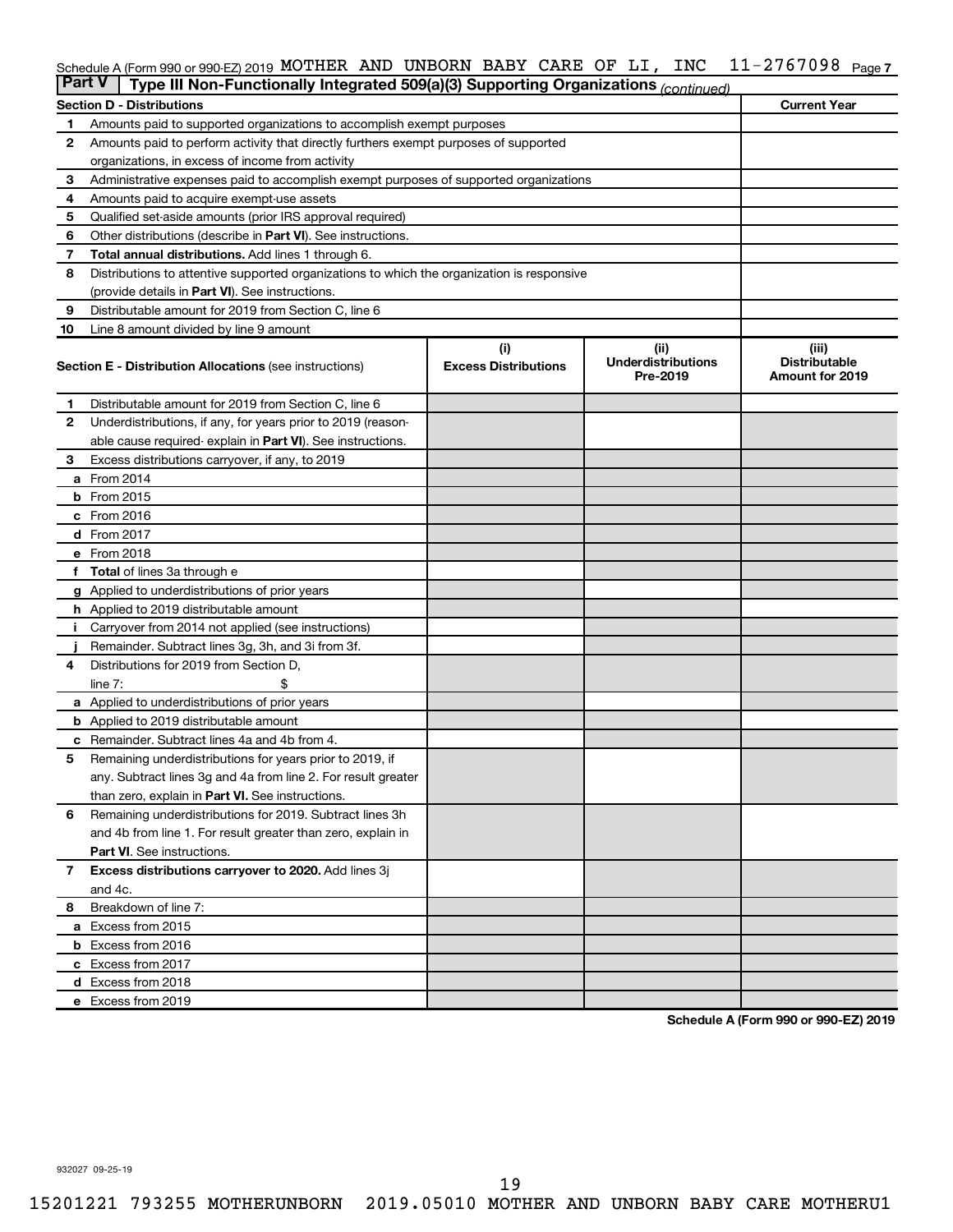| <b>Part VI</b>  |                                                                                                                                 |  | Schedule A (Form 990 or 990-EZ) 2019 MOTHER AND UNBORN BABY CARE OF LI, INC |    |  | $11 - 2767098$ Page 8                                                                                                                                                                                                                                                                                                                                             |  |
|-----------------|---------------------------------------------------------------------------------------------------------------------------------|--|-----------------------------------------------------------------------------|----|--|-------------------------------------------------------------------------------------------------------------------------------------------------------------------------------------------------------------------------------------------------------------------------------------------------------------------------------------------------------------------|--|
|                 |                                                                                                                                 |  |                                                                             |    |  | Supplemental Information. Provide the explanations required by Part II, line 10; Part II, line 17a or 17b; Part III, line 12;<br>Part IV, Section A, lines 1, 2, 3b, 3c, 4b, 4c, 5a, 6, 9a, 9b, 9c, 11a, 11b, and 11c; Part IV, Section B, lines 1 and 2; Part IV, Section C,<br>line 1; Part IV, Section D, lines 2 and 3; Part IV, Section E, lines 1c, 2a, 2b, |  |
|                 | Section D, lines 5, 6, and 8; and Part V, Section E, lines 2, 5, and 6. Also complete this part for any additional information. |  |                                                                             |    |  |                                                                                                                                                                                                                                                                                                                                                                   |  |
|                 | (See instructions.)                                                                                                             |  |                                                                             |    |  |                                                                                                                                                                                                                                                                                                                                                                   |  |
|                 |                                                                                                                                 |  |                                                                             |    |  |                                                                                                                                                                                                                                                                                                                                                                   |  |
|                 |                                                                                                                                 |  |                                                                             |    |  |                                                                                                                                                                                                                                                                                                                                                                   |  |
|                 |                                                                                                                                 |  |                                                                             |    |  |                                                                                                                                                                                                                                                                                                                                                                   |  |
|                 |                                                                                                                                 |  |                                                                             |    |  |                                                                                                                                                                                                                                                                                                                                                                   |  |
|                 |                                                                                                                                 |  |                                                                             |    |  |                                                                                                                                                                                                                                                                                                                                                                   |  |
|                 |                                                                                                                                 |  |                                                                             |    |  |                                                                                                                                                                                                                                                                                                                                                                   |  |
|                 |                                                                                                                                 |  |                                                                             |    |  |                                                                                                                                                                                                                                                                                                                                                                   |  |
|                 |                                                                                                                                 |  |                                                                             |    |  |                                                                                                                                                                                                                                                                                                                                                                   |  |
|                 |                                                                                                                                 |  |                                                                             |    |  |                                                                                                                                                                                                                                                                                                                                                                   |  |
|                 |                                                                                                                                 |  |                                                                             |    |  |                                                                                                                                                                                                                                                                                                                                                                   |  |
|                 |                                                                                                                                 |  |                                                                             |    |  |                                                                                                                                                                                                                                                                                                                                                                   |  |
|                 |                                                                                                                                 |  |                                                                             |    |  |                                                                                                                                                                                                                                                                                                                                                                   |  |
|                 |                                                                                                                                 |  |                                                                             |    |  |                                                                                                                                                                                                                                                                                                                                                                   |  |
|                 |                                                                                                                                 |  |                                                                             |    |  |                                                                                                                                                                                                                                                                                                                                                                   |  |
|                 |                                                                                                                                 |  |                                                                             |    |  |                                                                                                                                                                                                                                                                                                                                                                   |  |
|                 |                                                                                                                                 |  |                                                                             |    |  |                                                                                                                                                                                                                                                                                                                                                                   |  |
|                 |                                                                                                                                 |  |                                                                             |    |  |                                                                                                                                                                                                                                                                                                                                                                   |  |
|                 |                                                                                                                                 |  |                                                                             |    |  |                                                                                                                                                                                                                                                                                                                                                                   |  |
|                 |                                                                                                                                 |  |                                                                             |    |  |                                                                                                                                                                                                                                                                                                                                                                   |  |
|                 |                                                                                                                                 |  |                                                                             |    |  |                                                                                                                                                                                                                                                                                                                                                                   |  |
|                 |                                                                                                                                 |  |                                                                             |    |  |                                                                                                                                                                                                                                                                                                                                                                   |  |
|                 |                                                                                                                                 |  |                                                                             |    |  |                                                                                                                                                                                                                                                                                                                                                                   |  |
|                 |                                                                                                                                 |  |                                                                             |    |  |                                                                                                                                                                                                                                                                                                                                                                   |  |
|                 |                                                                                                                                 |  |                                                                             |    |  |                                                                                                                                                                                                                                                                                                                                                                   |  |
|                 |                                                                                                                                 |  |                                                                             |    |  |                                                                                                                                                                                                                                                                                                                                                                   |  |
|                 |                                                                                                                                 |  |                                                                             |    |  |                                                                                                                                                                                                                                                                                                                                                                   |  |
|                 |                                                                                                                                 |  |                                                                             |    |  |                                                                                                                                                                                                                                                                                                                                                                   |  |
|                 |                                                                                                                                 |  |                                                                             |    |  |                                                                                                                                                                                                                                                                                                                                                                   |  |
|                 |                                                                                                                                 |  |                                                                             |    |  |                                                                                                                                                                                                                                                                                                                                                                   |  |
|                 |                                                                                                                                 |  |                                                                             |    |  |                                                                                                                                                                                                                                                                                                                                                                   |  |
|                 |                                                                                                                                 |  |                                                                             |    |  |                                                                                                                                                                                                                                                                                                                                                                   |  |
|                 |                                                                                                                                 |  |                                                                             |    |  |                                                                                                                                                                                                                                                                                                                                                                   |  |
|                 |                                                                                                                                 |  |                                                                             |    |  |                                                                                                                                                                                                                                                                                                                                                                   |  |
|                 |                                                                                                                                 |  |                                                                             |    |  |                                                                                                                                                                                                                                                                                                                                                                   |  |
|                 |                                                                                                                                 |  |                                                                             |    |  |                                                                                                                                                                                                                                                                                                                                                                   |  |
|                 |                                                                                                                                 |  |                                                                             |    |  |                                                                                                                                                                                                                                                                                                                                                                   |  |
|                 |                                                                                                                                 |  |                                                                             |    |  |                                                                                                                                                                                                                                                                                                                                                                   |  |
|                 |                                                                                                                                 |  |                                                                             |    |  |                                                                                                                                                                                                                                                                                                                                                                   |  |
|                 |                                                                                                                                 |  |                                                                             |    |  |                                                                                                                                                                                                                                                                                                                                                                   |  |
|                 |                                                                                                                                 |  |                                                                             |    |  |                                                                                                                                                                                                                                                                                                                                                                   |  |
| 932028 09-25-19 |                                                                                                                                 |  |                                                                             |    |  | Schedule A (Form 990 or 990-EZ) 2019                                                                                                                                                                                                                                                                                                                              |  |
|                 | 15201221 793255 MOTHERUNBORN                                                                                                    |  |                                                                             | 20 |  | 2019.05010 MOTHER AND UNBORN BABY CARE MOTHERU1                                                                                                                                                                                                                                                                                                                   |  |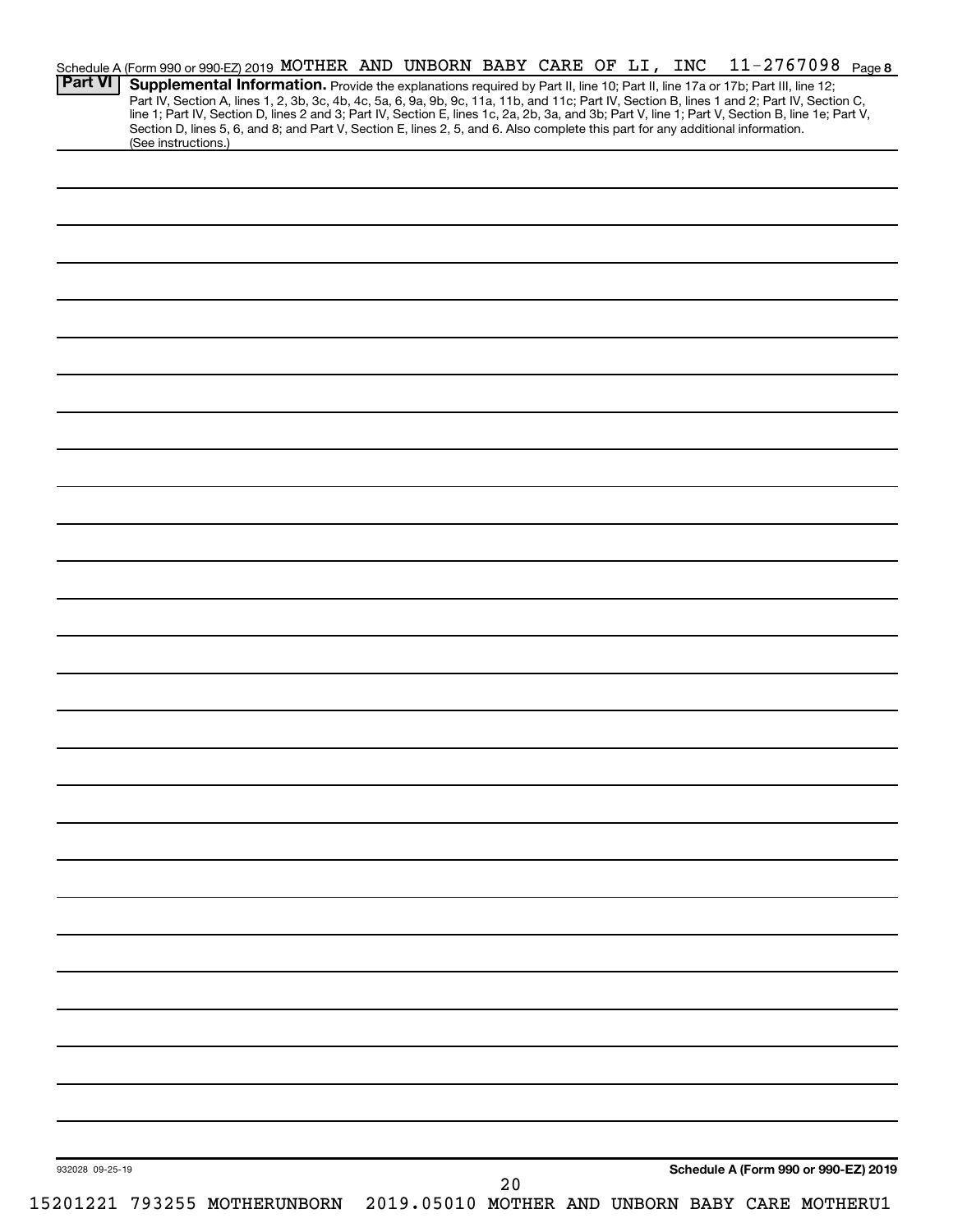| (Form 990) |  |
|------------|--|
|------------|--|

# **SCHEDULE D Supplemental Financial Statements**<br> **Form 990 2019**<br> **Part IV** line 6.7.8.9.10, 11a, 11b, 11d, 11d, 11d, 11d, 11d, 12a, 0r, 12b

**(Form 990) | Complete if the organization answered "Yes" on Form 990, Part IV, line 6, 7, 8, 9, 10, 11a, 11b, 11c, 11d, 11e, 11f, 12a, or 12b.**

**| Attach to Form 990. |Go to www.irs.gov/Form990 for instructions and the latest information.**



Department of the Treasury Internal Revenue Service

Name of the organization<br>**MOTHER AND UNBORN BABY CARE OF LI, INC Employer identification number** 

|        | MOTHER AND UNBORN BABY CARE OF LI, INC                                                                                                         |                         |  |  | 11-2767098                                         |  |  |  |  |  |
|--------|------------------------------------------------------------------------------------------------------------------------------------------------|-------------------------|--|--|----------------------------------------------------|--|--|--|--|--|
| Part I | Organizations Maintaining Donor Advised Funds or Other Similar Funds or Accounts. Complete if the                                              |                         |  |  |                                                    |  |  |  |  |  |
|        | organization answered "Yes" on Form 990, Part IV, line 6.                                                                                      |                         |  |  |                                                    |  |  |  |  |  |
|        |                                                                                                                                                | (a) Donor advised funds |  |  | (b) Funds and other accounts                       |  |  |  |  |  |
| 1      |                                                                                                                                                |                         |  |  |                                                    |  |  |  |  |  |
| 2      | Aggregate value of contributions to (during year)                                                                                              |                         |  |  |                                                    |  |  |  |  |  |
| з      | Aggregate value of grants from (during year)                                                                                                   |                         |  |  |                                                    |  |  |  |  |  |
| 4      |                                                                                                                                                |                         |  |  |                                                    |  |  |  |  |  |
| 5      | Did the organization inform all donors and donor advisors in writing that the assets held in donor advised funds                               |                         |  |  |                                                    |  |  |  |  |  |
|        |                                                                                                                                                |                         |  |  | Yes<br>No                                          |  |  |  |  |  |
| 6      | Did the organization inform all grantees, donors, and donor advisors in writing that grant funds can be used only                              |                         |  |  |                                                    |  |  |  |  |  |
|        | for charitable purposes and not for the benefit of the donor or donor advisor, or for any other purpose conferring                             |                         |  |  |                                                    |  |  |  |  |  |
|        | Yes<br>No<br>impermissible private benefit?                                                                                                    |                         |  |  |                                                    |  |  |  |  |  |
|        | Part II<br>Conservation Easements. Complete if the organization answered "Yes" on Form 990, Part IV, line 7.                                   |                         |  |  |                                                    |  |  |  |  |  |
| 1.     | Purpose(s) of conservation easements held by the organization (check all that apply).                                                          |                         |  |  |                                                    |  |  |  |  |  |
|        | Preservation of land for public use (for example, recreation or education)                                                                     |                         |  |  | Preservation of a historically important land area |  |  |  |  |  |
|        | Protection of natural habitat                                                                                                                  |                         |  |  | Preservation of a certified historic structure     |  |  |  |  |  |
|        | Preservation of open space                                                                                                                     |                         |  |  |                                                    |  |  |  |  |  |
| 2      | Complete lines 2a through 2d if the organization held a qualified conservation contribution in the form of a conservation easement on the last |                         |  |  |                                                    |  |  |  |  |  |
|        | day of the tax year.                                                                                                                           |                         |  |  | Held at the End of the Tax Year                    |  |  |  |  |  |
| а      |                                                                                                                                                |                         |  |  | 2a                                                 |  |  |  |  |  |
|        | Total acreage restricted by conservation easements                                                                                             |                         |  |  | 2 <sub>b</sub>                                     |  |  |  |  |  |
|        | Number of conservation easements on a certified historic structure included in (a) <i>manumumumumum</i>                                        |                         |  |  | 2c                                                 |  |  |  |  |  |
|        | d Number of conservation easements included in (c) acquired after 7/25/06, and not on a historic structure                                     |                         |  |  |                                                    |  |  |  |  |  |
|        |                                                                                                                                                |                         |  |  | 2d                                                 |  |  |  |  |  |
| З      | Number of conservation easements modified, transferred, released, extinguished, or terminated by the organization during the tax               |                         |  |  |                                                    |  |  |  |  |  |
|        | year                                                                                                                                           |                         |  |  |                                                    |  |  |  |  |  |
| 4      | Number of states where property subject to conservation easement is located >                                                                  |                         |  |  |                                                    |  |  |  |  |  |
| 5      | Does the organization have a written policy regarding the periodic monitoring, inspection, handling of                                         |                         |  |  |                                                    |  |  |  |  |  |
|        | violations, and enforcement of the conservation easements it holds?                                                                            |                         |  |  | Yes<br>No                                          |  |  |  |  |  |
| 6      | Staff and volunteer hours devoted to monitoring, inspecting, handling of violations, and enforcing conservation easements during the year      |                         |  |  |                                                    |  |  |  |  |  |
|        |                                                                                                                                                |                         |  |  |                                                    |  |  |  |  |  |
| 7      | Amount of expenses incurred in monitoring, inspecting, handling of violations, and enforcing conservation easements during the year            |                         |  |  |                                                    |  |  |  |  |  |
|        | $\blacktriangleright$ \$                                                                                                                       |                         |  |  |                                                    |  |  |  |  |  |
| 8      | Does each conservation easement reported on line 2(d) above satisfy the requirements of section 170(h)(4)(B)(i)                                |                         |  |  |                                                    |  |  |  |  |  |
|        |                                                                                                                                                |                         |  |  | Yes<br>No                                          |  |  |  |  |  |
| 9      | In Part XIII, describe how the organization reports conservation easements in its revenue and expense statement and                            |                         |  |  |                                                    |  |  |  |  |  |
|        | balance sheet, and include, if applicable, the text of the footnote to the organization's financial statements that describes the              |                         |  |  |                                                    |  |  |  |  |  |
|        | organization's accounting for conservation easements.                                                                                          |                         |  |  |                                                    |  |  |  |  |  |
|        | Organizations Maintaining Collections of Art, Historical Treasures, or Other Similar Assets.<br>Part III                                       |                         |  |  |                                                    |  |  |  |  |  |
|        | Complete if the organization answered "Yes" on Form 990, Part IV, line 8.                                                                      |                         |  |  |                                                    |  |  |  |  |  |
|        | 1a If the organization elected, as permitted under FASB ASC 958, not to report in its revenue statement and balance sheet works                |                         |  |  |                                                    |  |  |  |  |  |
|        | of art, historical treasures, or other similar assets held for public exhibition, education, or research in furtherance of public              |                         |  |  |                                                    |  |  |  |  |  |
|        | service, provide in Part XIII the text of the footnote to its financial statements that describes these items.                                 |                         |  |  |                                                    |  |  |  |  |  |
|        | <b>b</b> If the organization elected, as permitted under FASB ASC 958, to report in its revenue statement and balance sheet works of           |                         |  |  |                                                    |  |  |  |  |  |
|        | art, historical treasures, or other similar assets held for public exhibition, education, or research in furtherance of public service,        |                         |  |  |                                                    |  |  |  |  |  |
|        | provide the following amounts relating to these items:                                                                                         |                         |  |  |                                                    |  |  |  |  |  |
|        |                                                                                                                                                |                         |  |  |                                                    |  |  |  |  |  |
|        | (ii) Assets included in Form 990, Part X                                                                                                       |                         |  |  | $\blacktriangleright$ s                            |  |  |  |  |  |
| 2      | If the organization received or held works of art, historical treasures, or other similar assets for financial gain, provide                   |                         |  |  |                                                    |  |  |  |  |  |
|        | the following amounts required to be reported under FASB ASC 958 relating to these items:                                                      |                         |  |  |                                                    |  |  |  |  |  |
| а      |                                                                                                                                                |                         |  |  | \$                                                 |  |  |  |  |  |
|        |                                                                                                                                                |                         |  |  | $\blacktriangleright$ s                            |  |  |  |  |  |
|        | LHA For Paperwork Reduction Act Notice, see the Instructions for Form 990.                                                                     |                         |  |  | Schedule D (Form 990) 2019                         |  |  |  |  |  |
|        | 932051 10-02-19                                                                                                                                |                         |  |  |                                                    |  |  |  |  |  |
|        |                                                                                                                                                | 25                      |  |  |                                                    |  |  |  |  |  |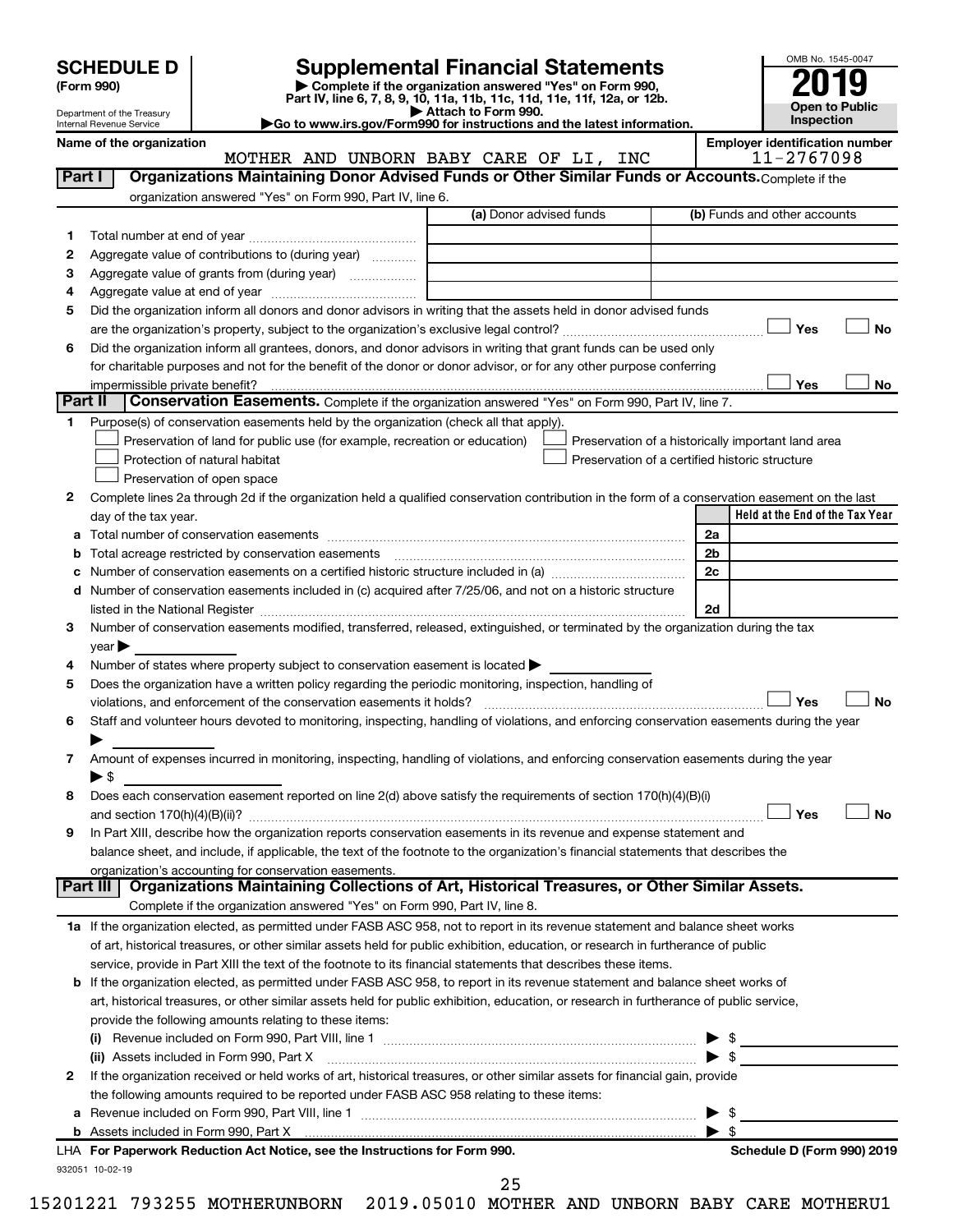|    | Schedule D (Form 990) 2019                                                                                                                                                                                                                   | MOTHER AND UNBORN BABY CARE OF LI, INC |  |                |                          |  |                                 | $11 - 2767098$ Page 2                                                       |                |        |           |
|----|----------------------------------------------------------------------------------------------------------------------------------------------------------------------------------------------------------------------------------------------|----------------------------------------|--|----------------|--------------------------|--|---------------------------------|-----------------------------------------------------------------------------|----------------|--------|-----------|
|    | Part III<br>Organizations Maintaining Collections of Art, Historical Treasures, or Other Similar Assets (continued)                                                                                                                          |                                        |  |                |                          |  |                                 |                                                                             |                |        |           |
| З  | Using the organization's acquisition, accession, and other records, check any of the following that make significant use of its                                                                                                              |                                        |  |                |                          |  |                                 |                                                                             |                |        |           |
|    | collection items (check all that apply):                                                                                                                                                                                                     |                                        |  |                |                          |  |                                 |                                                                             |                |        |           |
| a  | Public exhibition                                                                                                                                                                                                                            | d                                      |  |                | Loan or exchange program |  |                                 |                                                                             |                |        |           |
| b  | Scholarly research                                                                                                                                                                                                                           | е                                      |  | Other          |                          |  |                                 |                                                                             |                |        |           |
| c  | Preservation for future generations                                                                                                                                                                                                          |                                        |  |                |                          |  |                                 |                                                                             |                |        |           |
| 4  | Provide a description of the organization's collections and explain how they further the organization's exempt purpose in Part XIII.                                                                                                         |                                        |  |                |                          |  |                                 |                                                                             |                |        |           |
| 5  | During the year, did the organization solicit or receive donations of art, historical treasures, or other similar assets                                                                                                                     |                                        |  |                |                          |  |                                 |                                                                             |                |        |           |
|    | Yes<br>No                                                                                                                                                                                                                                    |                                        |  |                |                          |  |                                 |                                                                             |                |        |           |
|    | Part IV<br>Escrow and Custodial Arrangements. Complete if the organization answered "Yes" on Form 990, Part IV, line 9, or<br>reported an amount on Form 990, Part X, line 21.                                                               |                                        |  |                |                          |  |                                 |                                                                             |                |        |           |
|    | 1a Is the organization an agent, trustee, custodian or other intermediary for contributions or other assets not included                                                                                                                     |                                        |  |                |                          |  |                                 |                                                                             |                |        |           |
|    | on Form 990, Part X? [11] matter contracts and contracts and contracts are contracted as a form of the set of the set of the set of the set of the set of the set of the set of the set of the set of the set of the set of th               |                                        |  |                |                          |  |                                 |                                                                             | Yes            |        | <b>No</b> |
|    | b If "Yes," explain the arrangement in Part XIII and complete the following table:                                                                                                                                                           |                                        |  |                |                          |  |                                 |                                                                             |                |        |           |
|    |                                                                                                                                                                                                                                              |                                        |  |                |                          |  |                                 |                                                                             | Amount         |        |           |
|    |                                                                                                                                                                                                                                              |                                        |  |                |                          |  | 1c                              |                                                                             |                |        |           |
|    |                                                                                                                                                                                                                                              |                                        |  |                |                          |  | 1d                              |                                                                             |                |        |           |
|    | Distributions during the year manufactured and an account of the year manufactured and the year manufactured and the year manufactured and the year manufactured and the year manufactured and the year manufactured and the y               |                                        |  |                |                          |  | 1e                              |                                                                             |                |        |           |
| f. |                                                                                                                                                                                                                                              |                                        |  |                |                          |  | 1f                              |                                                                             |                |        |           |
|    | 2a Did the organization include an amount on Form 990, Part X, line 21, for escrow or custodial account liability?                                                                                                                           |                                        |  |                |                          |  |                                 |                                                                             | <b>Yes</b>     |        | No        |
|    |                                                                                                                                                                                                                                              |                                        |  |                |                          |  |                                 |                                                                             |                |        |           |
|    | <b>b</b> If "Yes," explain the arrangement in Part XIII. Check here if the explanation has been provided on Part XIII<br><b>Part V</b><br><b>Endowment Funds.</b> Complete if the organization answered "Yes" on Form 990, Part IV, line 10. |                                        |  |                |                          |  |                                 |                                                                             |                |        |           |
|    |                                                                                                                                                                                                                                              | (a) Current year                       |  | (b) Prior year |                          |  |                                 | (c) Two years back $\vert$ (d) Three years back $\vert$ (e) Four years back |                |        |           |
| 1a | Beginning of year balance                                                                                                                                                                                                                    |                                        |  |                |                          |  |                                 |                                                                             |                |        |           |
|    |                                                                                                                                                                                                                                              |                                        |  |                |                          |  |                                 |                                                                             |                |        |           |
|    | Net investment earnings, gains, and losses                                                                                                                                                                                                   |                                        |  |                |                          |  |                                 |                                                                             |                |        |           |
| d  |                                                                                                                                                                                                                                              |                                        |  |                |                          |  |                                 |                                                                             |                |        |           |
|    | e Other expenditures for facilities                                                                                                                                                                                                          |                                        |  |                |                          |  |                                 |                                                                             |                |        |           |
|    | and programs                                                                                                                                                                                                                                 |                                        |  |                |                          |  |                                 |                                                                             |                |        |           |
| τ. |                                                                                                                                                                                                                                              |                                        |  |                |                          |  |                                 |                                                                             |                |        |           |
| g  | End of year balance                                                                                                                                                                                                                          |                                        |  |                |                          |  |                                 |                                                                             |                |        |           |
| 2  | Provide the estimated percentage of the current year end balance (line 1g, column (a)) held as:                                                                                                                                              |                                        |  |                |                          |  |                                 |                                                                             |                |        |           |
| а  | Board designated or quasi-endowment                                                                                                                                                                                                          |                                        |  |                |                          |  |                                 |                                                                             |                |        |           |
| b  | Permanent endowment                                                                                                                                                                                                                          | %                                      |  |                |                          |  |                                 |                                                                             |                |        |           |
|    | Term endowment $\blacktriangleright$                                                                                                                                                                                                         | %                                      |  |                |                          |  |                                 |                                                                             |                |        |           |
|    | The percentages on lines 2a, 2b, and 2c should equal 100%.                                                                                                                                                                                   |                                        |  |                |                          |  |                                 |                                                                             |                |        |           |
|    | 3a Are there endowment funds not in the possession of the organization that are held and administered for the organization                                                                                                                   |                                        |  |                |                          |  |                                 |                                                                             |                |        |           |
|    | by:                                                                                                                                                                                                                                          |                                        |  |                |                          |  |                                 |                                                                             |                | Yes    | No        |
|    | (i)                                                                                                                                                                                                                                          |                                        |  |                |                          |  |                                 |                                                                             | 3a(i)          |        |           |
|    | (ii)                                                                                                                                                                                                                                         |                                        |  |                |                          |  |                                 |                                                                             | 3a(ii)         |        |           |
|    |                                                                                                                                                                                                                                              |                                        |  |                |                          |  |                                 |                                                                             | 3b             |        |           |
|    | Describe in Part XIII the intended uses of the organization's endowment funds.                                                                                                                                                               |                                        |  |                |                          |  |                                 |                                                                             |                |        |           |
|    | <b>Part VI</b><br>Land, Buildings, and Equipment.                                                                                                                                                                                            |                                        |  |                |                          |  |                                 |                                                                             |                |        |           |
|    | Complete if the organization answered "Yes" on Form 990, Part IV, line 11a. See Form 990, Part X, line 10.                                                                                                                                   |                                        |  |                |                          |  |                                 |                                                                             |                |        |           |
|    |                                                                                                                                                                                                                                              | (a) Cost or other                      |  |                | (b) Cost or other        |  |                                 |                                                                             |                |        |           |
|    | Description of property                                                                                                                                                                                                                      | basis (investment)                     |  |                | basis (other)            |  | (c) Accumulated<br>depreciation |                                                                             | (d) Book value |        |           |
|    |                                                                                                                                                                                                                                              |                                        |  |                | 238, 359.                |  |                                 |                                                                             | 238, 359.      |        |           |
|    |                                                                                                                                                                                                                                              |                                        |  |                | 713,760.                 |  | 286, 337.                       |                                                                             | 427, 423.      |        |           |
|    |                                                                                                                                                                                                                                              |                                        |  |                |                          |  |                                 |                                                                             |                |        |           |
|    |                                                                                                                                                                                                                                              |                                        |  |                | 72,392.                  |  |                                 | 65,546.                                                                     |                | 6,846. |           |
|    |                                                                                                                                                                                                                                              |                                        |  |                | 22,770.                  |  |                                 |                                                                             |                |        | 680.      |
|    |                                                                                                                                                                                                                                              |                                        |  |                |                          |  |                                 | 22,090.                                                                     |                |        |           |
|    | Total. Add lines 1a through 1e. (Column (d) must equal Form 990, Part X, column (B), line 10c.)                                                                                                                                              |                                        |  |                |                          |  |                                 |                                                                             | 673,308.       |        |           |

**Schedule D (Form 990) 2019**

932052 10-02-19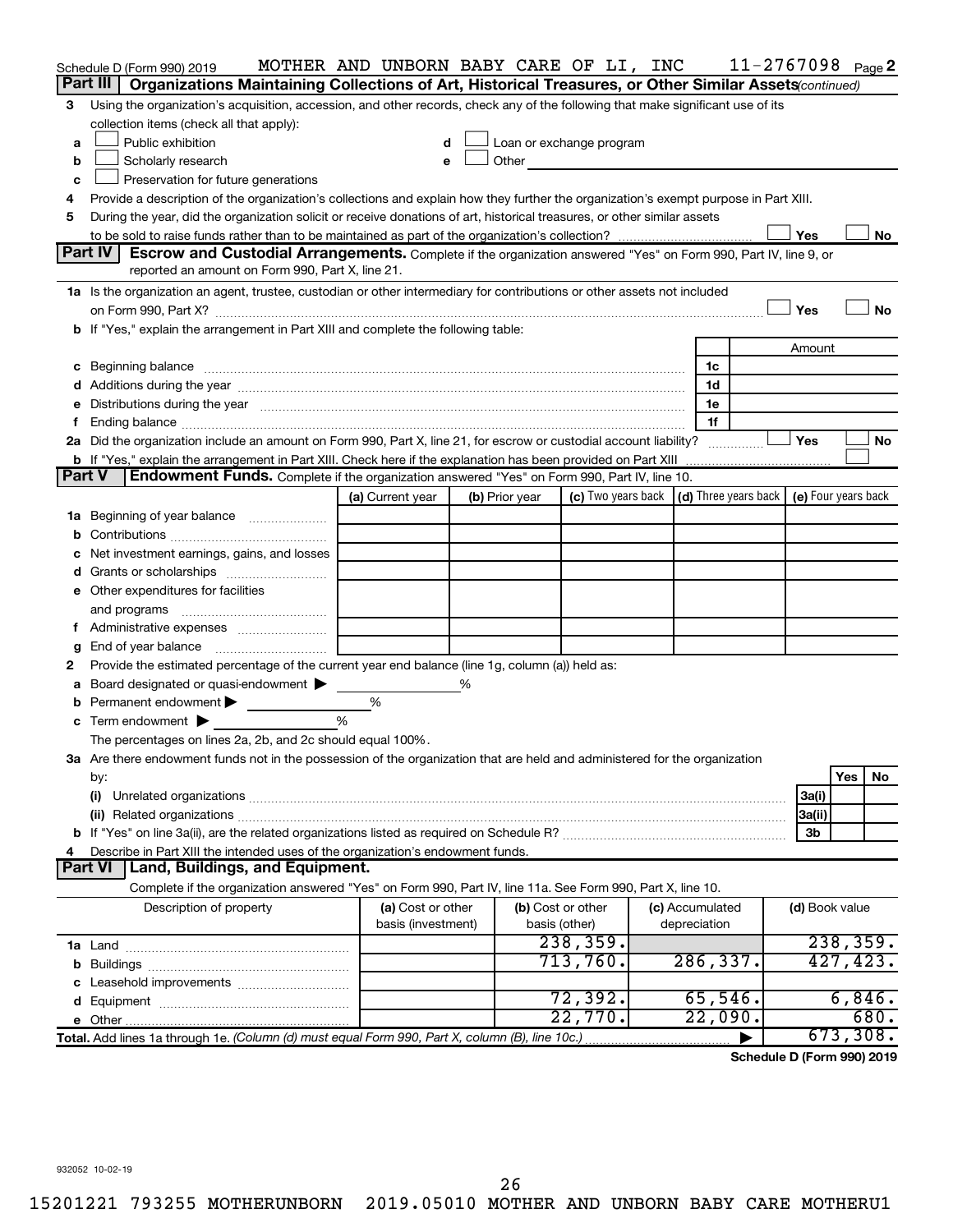|                  | Schedule D (Form 990) 2019                                                                                        | MOTHER AND UNBORN BABY CARE OF LI, INC |                 |                |  |  | $11 - 2767098$ Page 3                                                                                                                                                                                                                                                                                                         |
|------------------|-------------------------------------------------------------------------------------------------------------------|----------------------------------------|-----------------|----------------|--|--|-------------------------------------------------------------------------------------------------------------------------------------------------------------------------------------------------------------------------------------------------------------------------------------------------------------------------------|
| <b>Part VIII</b> | <b>Investments - Other Securities.</b>                                                                            |                                        |                 |                |  |  |                                                                                                                                                                                                                                                                                                                               |
|                  | Complete if the organization answered "Yes" on Form 990, Part IV, line 11b. See Form 990, Part X, line 12.        |                                        |                 |                |  |  |                                                                                                                                                                                                                                                                                                                               |
|                  | (a) Description of security or category (including name of security)                                              |                                        |                 | (b) Book value |  |  | (c) Method of valuation: Cost or end-of-year market value                                                                                                                                                                                                                                                                     |
|                  | (1) Financial derivatives                                                                                         |                                        |                 |                |  |  |                                                                                                                                                                                                                                                                                                                               |
|                  |                                                                                                                   |                                        |                 |                |  |  |                                                                                                                                                                                                                                                                                                                               |
| $(3)$ Other      |                                                                                                                   |                                        |                 |                |  |  |                                                                                                                                                                                                                                                                                                                               |
| (A)              |                                                                                                                   |                                        |                 |                |  |  |                                                                                                                                                                                                                                                                                                                               |
| (B)              |                                                                                                                   |                                        |                 |                |  |  |                                                                                                                                                                                                                                                                                                                               |
| (C)              |                                                                                                                   |                                        |                 |                |  |  |                                                                                                                                                                                                                                                                                                                               |
| (D)              |                                                                                                                   |                                        |                 |                |  |  |                                                                                                                                                                                                                                                                                                                               |
| (E)<br>(F)       |                                                                                                                   |                                        |                 |                |  |  |                                                                                                                                                                                                                                                                                                                               |
| (G)              |                                                                                                                   |                                        |                 |                |  |  |                                                                                                                                                                                                                                                                                                                               |
| (H)              |                                                                                                                   |                                        |                 |                |  |  |                                                                                                                                                                                                                                                                                                                               |
|                  | Total. (Col. (b) must equal Form 990, Part X, col. (B) line 12.)                                                  |                                        |                 |                |  |  |                                                                                                                                                                                                                                                                                                                               |
|                  | Part VIII Investments - Program Related.                                                                          |                                        |                 |                |  |  |                                                                                                                                                                                                                                                                                                                               |
|                  | Complete if the organization answered "Yes" on Form 990, Part IV, line 11c. See Form 990, Part X, line 13.        |                                        |                 |                |  |  |                                                                                                                                                                                                                                                                                                                               |
|                  | (a) Description of investment                                                                                     |                                        |                 | (b) Book value |  |  | (c) Method of valuation: Cost or end-of-year market value                                                                                                                                                                                                                                                                     |
| (1)              |                                                                                                                   |                                        |                 |                |  |  |                                                                                                                                                                                                                                                                                                                               |
| (2)              |                                                                                                                   |                                        |                 |                |  |  |                                                                                                                                                                                                                                                                                                                               |
| (3)              |                                                                                                                   |                                        |                 |                |  |  |                                                                                                                                                                                                                                                                                                                               |
| (4)              |                                                                                                                   |                                        |                 |                |  |  |                                                                                                                                                                                                                                                                                                                               |
| (5)              |                                                                                                                   |                                        |                 |                |  |  |                                                                                                                                                                                                                                                                                                                               |
| (6)              |                                                                                                                   |                                        |                 |                |  |  |                                                                                                                                                                                                                                                                                                                               |
| (7)              |                                                                                                                   |                                        |                 |                |  |  |                                                                                                                                                                                                                                                                                                                               |
| (8)<br>(9)       |                                                                                                                   |                                        |                 |                |  |  |                                                                                                                                                                                                                                                                                                                               |
|                  | Total. (Col. (b) must equal Form 990, Part X, col. (B) line 13.)                                                  |                                        |                 |                |  |  |                                                                                                                                                                                                                                                                                                                               |
| Part IX          | <b>Other Assets.</b>                                                                                              |                                        |                 |                |  |  |                                                                                                                                                                                                                                                                                                                               |
|                  | Complete if the organization answered "Yes" on Form 990, Part IV, line 11d. See Form 990, Part X, line 15.        |                                        |                 |                |  |  |                                                                                                                                                                                                                                                                                                                               |
|                  |                                                                                                                   |                                        | (a) Description |                |  |  | (b) Book value                                                                                                                                                                                                                                                                                                                |
| (1)              |                                                                                                                   |                                        |                 |                |  |  |                                                                                                                                                                                                                                                                                                                               |
| (2)              |                                                                                                                   |                                        |                 |                |  |  |                                                                                                                                                                                                                                                                                                                               |
| (3)              |                                                                                                                   |                                        |                 |                |  |  |                                                                                                                                                                                                                                                                                                                               |
| (4)              |                                                                                                                   |                                        |                 |                |  |  |                                                                                                                                                                                                                                                                                                                               |
| (5)              |                                                                                                                   |                                        |                 |                |  |  |                                                                                                                                                                                                                                                                                                                               |
| (6)              |                                                                                                                   |                                        |                 |                |  |  |                                                                                                                                                                                                                                                                                                                               |
| (7)              |                                                                                                                   |                                        |                 |                |  |  |                                                                                                                                                                                                                                                                                                                               |
| (8)              |                                                                                                                   |                                        |                 |                |  |  |                                                                                                                                                                                                                                                                                                                               |
| (9)              |                                                                                                                   |                                        |                 |                |  |  |                                                                                                                                                                                                                                                                                                                               |
| Part X           | Total. (Column (b) must equal Form 990, Part X, col. (B) line 15.)<br><b>Other Liabilities.</b>                   |                                        |                 |                |  |  | ▶                                                                                                                                                                                                                                                                                                                             |
|                  | Complete if the organization answered "Yes" on Form 990, Part IV, line 11e or 11f. See Form 990, Part X, line 25. |                                        |                 |                |  |  |                                                                                                                                                                                                                                                                                                                               |
| 1.               |                                                                                                                   | (a) Description of liability           |                 |                |  |  | (b) Book value                                                                                                                                                                                                                                                                                                                |
| (1)              | Federal income taxes                                                                                              |                                        |                 |                |  |  |                                                                                                                                                                                                                                                                                                                               |
| (2)              |                                                                                                                   |                                        |                 |                |  |  |                                                                                                                                                                                                                                                                                                                               |
| (3)              |                                                                                                                   |                                        |                 |                |  |  |                                                                                                                                                                                                                                                                                                                               |
| (4)              |                                                                                                                   |                                        |                 |                |  |  |                                                                                                                                                                                                                                                                                                                               |
| (5)              |                                                                                                                   |                                        |                 |                |  |  |                                                                                                                                                                                                                                                                                                                               |
| (6)              |                                                                                                                   |                                        |                 |                |  |  |                                                                                                                                                                                                                                                                                                                               |
| (7)              |                                                                                                                   |                                        |                 |                |  |  |                                                                                                                                                                                                                                                                                                                               |
| (8)              |                                                                                                                   |                                        |                 |                |  |  |                                                                                                                                                                                                                                                                                                                               |
| (9)              |                                                                                                                   |                                        |                 |                |  |  |                                                                                                                                                                                                                                                                                                                               |
|                  |                                                                                                                   |                                        |                 |                |  |  |                                                                                                                                                                                                                                                                                                                               |
|                  |                                                                                                                   |                                        |                 |                |  |  | 2. Liability for uncertain tax positions. In Part XIII, provide the text of the footnote to the organization's financial statements that reports the<br>$\lfloor x \rfloor$<br>organization's liability for uncertain tax positions under FASB ASC 740. Check here if the text of the footnote has been provided in Part XIII |
|                  |                                                                                                                   |                                        |                 |                |  |  |                                                                                                                                                                                                                                                                                                                               |

932053 10-02-19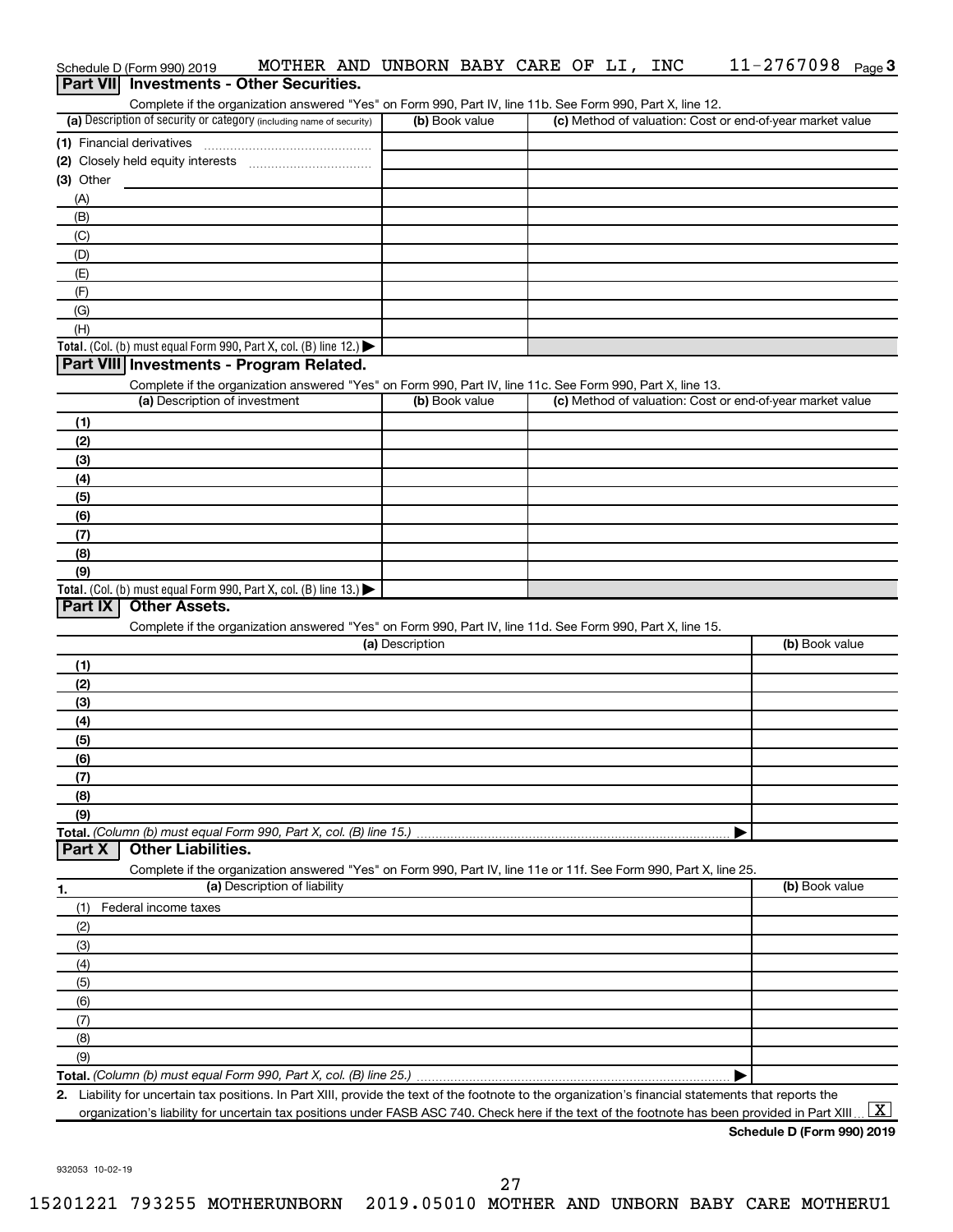| MOTHER AND UNBORN BABY CARE OF LI, INC<br>Schedule D (Form 990) 2019                                                                                                                                                                     |                |            |                | $11 - 2767098$ Page 4 |
|------------------------------------------------------------------------------------------------------------------------------------------------------------------------------------------------------------------------------------------|----------------|------------|----------------|-----------------------|
| Reconciliation of Revenue per Audited Financial Statements With Revenue per Return.<br>Part XI                                                                                                                                           |                |            |                |                       |
| Complete if the organization answered "Yes" on Form 990, Part IV, line 12a.                                                                                                                                                              |                |            |                |                       |
| Total revenue, gains, and other support per audited financial statements<br>1                                                                                                                                                            |                |            | $\blacksquare$ | 1,479,921.            |
| Amounts included on line 1 but not on Form 990, Part VIII, line 12:<br>2                                                                                                                                                                 |                |            |                |                       |
| a                                                                                                                                                                                                                                        | 2a             | $-26,687.$ |                |                       |
| b                                                                                                                                                                                                                                        | 2 <sub>b</sub> | 37, 245.   |                |                       |
|                                                                                                                                                                                                                                          | 2c             |            |                |                       |
| d                                                                                                                                                                                                                                        | 2d             |            |                |                       |
| Add lines 2a through 2d<br>$\mathbf{e}$                                                                                                                                                                                                  |                |            | 2е             | 10,558.               |
| з                                                                                                                                                                                                                                        |                |            | 3              | 1,469,363.            |
| Amounts included on Form 990, Part VIII, line 12, but not on line 1:<br>4                                                                                                                                                                |                |            |                |                       |
| a                                                                                                                                                                                                                                        | 4a             |            |                |                       |
|                                                                                                                                                                                                                                          | 4 <sub>b</sub> |            |                |                       |
| c Add lines 4a and 4b                                                                                                                                                                                                                    | 4c             | $0$ .      |                |                       |
| 5                                                                                                                                                                                                                                        | 5              | 1,469,363. |                |                       |
|                                                                                                                                                                                                                                          |                |            |                |                       |
| Part XII   Reconciliation of Expenses per Audited Financial Statements With Expenses per Return.                                                                                                                                         |                |            |                |                       |
| Complete if the organization answered "Yes" on Form 990, Part IV, line 12a.                                                                                                                                                              |                |            |                |                       |
| 1                                                                                                                                                                                                                                        |                |            | $\blacksquare$ | 1,574,457.            |
| Amounts included on line 1 but not on Form 990, Part IX, line 25:<br>2                                                                                                                                                                   |                |            |                |                       |
| a                                                                                                                                                                                                                                        | 2a             | 37,245.    |                |                       |
| b                                                                                                                                                                                                                                        | 2 <sub>b</sub> |            |                |                       |
| Other losses<br>c                                                                                                                                                                                                                        | 2 <sub>c</sub> |            |                |                       |
| d                                                                                                                                                                                                                                        | 2d             |            |                |                       |
| Add lines 2a through 2d <b>contained a contained a contained a contained a</b> contained a contact the contact of the contact of the contact of the contact of the contact of the contact of the contact of the contact of the cont<br>e |                |            | 2e             | 37,245.               |
| з                                                                                                                                                                                                                                        |                |            | 3              | 1,537,212.            |
| Amounts included on Form 990, Part IX, line 25, but not on line 1:                                                                                                                                                                       |                |            |                |                       |
| Investment expenses not included on Form 990, Part VIII, line 7b [100] [100] [100] [100] [100] [100] [100] [10<br>a                                                                                                                      | 4a             |            |                |                       |
| Other (Describe in Part XIII.)<br>b                                                                                                                                                                                                      | 4 <sub>b</sub> |            |                |                       |
| Add lines 4a and 4b                                                                                                                                                                                                                      |                |            | 4c             | 0.                    |
| 5<br>Part XIII Supplemental Information.                                                                                                                                                                                                 |                |            | 5              | 1,537,212.            |

Provide the descriptions required for Part II, lines 3, 5, and 9; Part III, lines 1a and 4; Part IV, lines 1b and 2b; Part V, line 4; Part X, line 2; Part XI, lines 2d and 4b; and Part XII, lines 2d and 4b. Also complete this part to provide any additional information.

PART X, LINE 2:

FINANCIAL STATEMENT FOOTNOTE: AS OF MARCH 31, 2020, THE ORGANIZATION DOES

NOT BELIEVE IT HAS ANY UNCERTAIN TAX POSITIONS THAT WOULD REQUIRE EITHER

RECOGNITION OR DISCLOSURE IN THE ACCOMPANYING FINANCIAL STATEMENTS.

932054 10-02-19

**Schedule D (Form 990) 2019**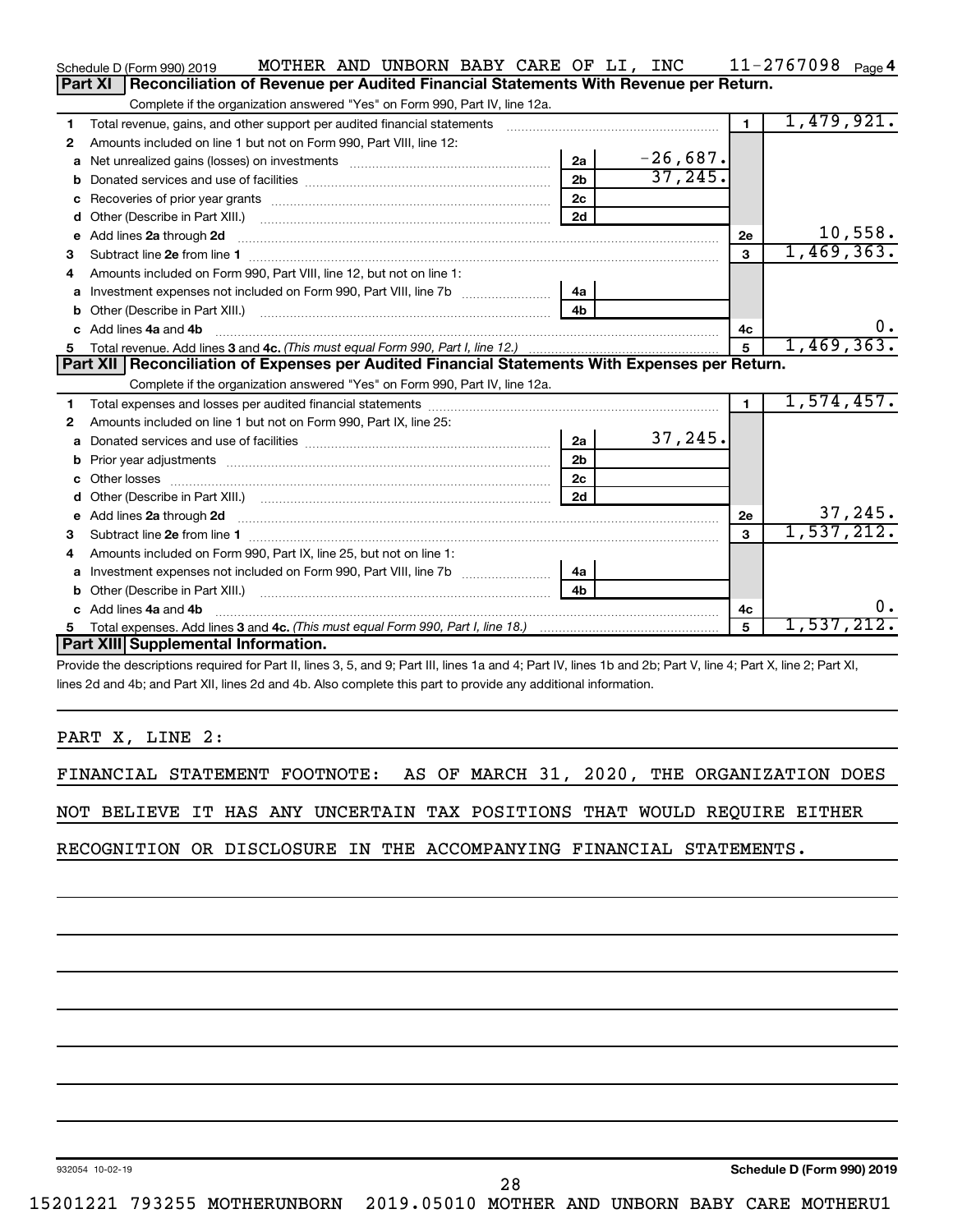| <b>SCHEDULE G</b>                                                             |                                                                                                                                                                                                                                                                                                                                                                                                                                                                                                                                                                                                                         | <b>Supplemental Information Regarding Fundraising or Gaming Activities</b>                                                                                          |                                                                            |    |                                      |                                                                            |            | OMB No. 1545-0047                                       |  |  |
|-------------------------------------------------------------------------------|-------------------------------------------------------------------------------------------------------------------------------------------------------------------------------------------------------------------------------------------------------------------------------------------------------------------------------------------------------------------------------------------------------------------------------------------------------------------------------------------------------------------------------------------------------------------------------------------------------------------------|---------------------------------------------------------------------------------------------------------------------------------------------------------------------|----------------------------------------------------------------------------|----|--------------------------------------|----------------------------------------------------------------------------|------------|---------------------------------------------------------|--|--|
| (Form 990 or 990-EZ)                                                          |                                                                                                                                                                                                                                                                                                                                                                                                                                                                                                                                                                                                                         | Complete if the organization answered "Yes" on Form 990, Part IV, line 17, 18, or 19, or if the<br>organization entered more than \$15,000 on Form 990-EZ, line 6a. |                                                                            |    |                                      |                                                                            |            | 119                                                     |  |  |
| Department of the Treasury                                                    |                                                                                                                                                                                                                                                                                                                                                                                                                                                                                                                                                                                                                         | Attach to Form 990 or Form 990-EZ.                                                                                                                                  |                                                                            |    |                                      |                                                                            |            | <b>Open to Public</b>                                   |  |  |
| Internal Revenue Service                                                      |                                                                                                                                                                                                                                                                                                                                                                                                                                                                                                                                                                                                                         | ► Go to www.irs.gov/Form990 for instructions and the latest information.                                                                                            |                                                                            |    |                                      |                                                                            |            | Inspection                                              |  |  |
| Name of the organization                                                      |                                                                                                                                                                                                                                                                                                                                                                                                                                                                                                                                                                                                                         | MOTHER AND UNBORN BABY CARE OF LI, INC                                                                                                                              |                                                                            |    |                                      |                                                                            | 11-2767098 | <b>Employer identification number</b>                   |  |  |
| Part I                                                                        |                                                                                                                                                                                                                                                                                                                                                                                                                                                                                                                                                                                                                         | Fundraising Activities. Complete if the organization answered "Yes" on Form 990, Part IV, line 17. Form 990-EZ filers are not                                       |                                                                            |    |                                      |                                                                            |            |                                                         |  |  |
|                                                                               | required to complete this part.                                                                                                                                                                                                                                                                                                                                                                                                                                                                                                                                                                                         |                                                                                                                                                                     |                                                                            |    |                                      |                                                                            |            |                                                         |  |  |
| a<br>b<br>с<br>d                                                              | 1 Indicate whether the organization raised funds through any of the following activities. Check all that apply.<br>Mail solicitations<br>Solicitation of non-government grants<br>е<br>Internet and email solicitations<br>Solicitation of government grants<br>f<br>Phone solicitations<br>Special fundraising events<br>g<br>In-person solicitations<br>2 a Did the organization have a written or oral agreement with any individual (including officers, directors, trustees, or<br><b>No</b><br>key employees listed in Form 990, Part VII) or entity in connection with professional fundraising services?<br>Yes |                                                                                                                                                                     |                                                                            |    |                                      |                                                                            |            |                                                         |  |  |
|                                                                               | b If "Yes," list the 10 highest paid individuals or entities (fundraisers) pursuant to agreements under which the fundraiser is to be<br>compensated at least \$5,000 by the organization.                                                                                                                                                                                                                                                                                                                                                                                                                              |                                                                                                                                                                     |                                                                            |    |                                      |                                                                            |            |                                                         |  |  |
| (i) Name and address of individual<br>(ii) Activity<br>or entity (fundraiser) |                                                                                                                                                                                                                                                                                                                                                                                                                                                                                                                                                                                                                         |                                                                                                                                                                     | (iii) Did<br>fundraiser<br>have custody<br>or control of<br>contributions? |    | (iv) Gross receipts<br>from activity | (v) Amount paid<br>to (or retained by)<br>fundraiser<br>listed in col. (i) |            | (vi) Amount paid<br>to (or retained by)<br>organization |  |  |
|                                                                               |                                                                                                                                                                                                                                                                                                                                                                                                                                                                                                                                                                                                                         |                                                                                                                                                                     | Yes                                                                        | No |                                      |                                                                            |            |                                                         |  |  |
|                                                                               |                                                                                                                                                                                                                                                                                                                                                                                                                                                                                                                                                                                                                         |                                                                                                                                                                     |                                                                            |    |                                      |                                                                            |            |                                                         |  |  |
|                                                                               |                                                                                                                                                                                                                                                                                                                                                                                                                                                                                                                                                                                                                         |                                                                                                                                                                     |                                                                            |    |                                      |                                                                            |            |                                                         |  |  |
|                                                                               |                                                                                                                                                                                                                                                                                                                                                                                                                                                                                                                                                                                                                         |                                                                                                                                                                     |                                                                            |    |                                      |                                                                            |            |                                                         |  |  |
|                                                                               |                                                                                                                                                                                                                                                                                                                                                                                                                                                                                                                                                                                                                         |                                                                                                                                                                     |                                                                            |    |                                      |                                                                            |            |                                                         |  |  |
|                                                                               |                                                                                                                                                                                                                                                                                                                                                                                                                                                                                                                                                                                                                         |                                                                                                                                                                     |                                                                            |    |                                      |                                                                            |            |                                                         |  |  |
|                                                                               |                                                                                                                                                                                                                                                                                                                                                                                                                                                                                                                                                                                                                         |                                                                                                                                                                     |                                                                            |    |                                      |                                                                            |            |                                                         |  |  |
|                                                                               |                                                                                                                                                                                                                                                                                                                                                                                                                                                                                                                                                                                                                         |                                                                                                                                                                     |                                                                            |    |                                      |                                                                            |            |                                                         |  |  |
|                                                                               |                                                                                                                                                                                                                                                                                                                                                                                                                                                                                                                                                                                                                         |                                                                                                                                                                     |                                                                            |    |                                      |                                                                            |            |                                                         |  |  |
|                                                                               |                                                                                                                                                                                                                                                                                                                                                                                                                                                                                                                                                                                                                         |                                                                                                                                                                     |                                                                            |    |                                      |                                                                            |            |                                                         |  |  |
|                                                                               |                                                                                                                                                                                                                                                                                                                                                                                                                                                                                                                                                                                                                         |                                                                                                                                                                     |                                                                            |    |                                      |                                                                            |            |                                                         |  |  |
|                                                                               |                                                                                                                                                                                                                                                                                                                                                                                                                                                                                                                                                                                                                         |                                                                                                                                                                     |                                                                            |    |                                      |                                                                            |            |                                                         |  |  |
|                                                                               |                                                                                                                                                                                                                                                                                                                                                                                                                                                                                                                                                                                                                         |                                                                                                                                                                     |                                                                            |    |                                      |                                                                            |            |                                                         |  |  |
| Total                                                                         |                                                                                                                                                                                                                                                                                                                                                                                                                                                                                                                                                                                                                         |                                                                                                                                                                     |                                                                            |    |                                      |                                                                            |            |                                                         |  |  |
| or licensing.                                                                 |                                                                                                                                                                                                                                                                                                                                                                                                                                                                                                                                                                                                                         | 3 List all states in which the organization is registered or licensed to solicit contributions or has been notified it is exempt from registration                  |                                                                            |    |                                      |                                                                            |            |                                                         |  |  |
|                                                                               |                                                                                                                                                                                                                                                                                                                                                                                                                                                                                                                                                                                                                         |                                                                                                                                                                     |                                                                            |    |                                      |                                                                            |            |                                                         |  |  |
|                                                                               |                                                                                                                                                                                                                                                                                                                                                                                                                                                                                                                                                                                                                         |                                                                                                                                                                     |                                                                            |    |                                      |                                                                            |            |                                                         |  |  |
|                                                                               |                                                                                                                                                                                                                                                                                                                                                                                                                                                                                                                                                                                                                         |                                                                                                                                                                     |                                                                            |    |                                      |                                                                            |            |                                                         |  |  |
|                                                                               |                                                                                                                                                                                                                                                                                                                                                                                                                                                                                                                                                                                                                         |                                                                                                                                                                     |                                                                            |    |                                      |                                                                            |            |                                                         |  |  |
|                                                                               |                                                                                                                                                                                                                                                                                                                                                                                                                                                                                                                                                                                                                         |                                                                                                                                                                     |                                                                            |    |                                      |                                                                            |            |                                                         |  |  |
|                                                                               |                                                                                                                                                                                                                                                                                                                                                                                                                                                                                                                                                                                                                         |                                                                                                                                                                     |                                                                            |    |                                      |                                                                            |            |                                                         |  |  |
|                                                                               |                                                                                                                                                                                                                                                                                                                                                                                                                                                                                                                                                                                                                         |                                                                                                                                                                     |                                                                            |    |                                      |                                                                            |            |                                                         |  |  |
|                                                                               |                                                                                                                                                                                                                                                                                                                                                                                                                                                                                                                                                                                                                         |                                                                                                                                                                     |                                                                            |    |                                      |                                                                            |            |                                                         |  |  |
|                                                                               |                                                                                                                                                                                                                                                                                                                                                                                                                                                                                                                                                                                                                         |                                                                                                                                                                     |                                                                            |    |                                      |                                                                            |            |                                                         |  |  |

**For Paperwork Reduction Act Notice, see the Instructions for Form 990 or 990-EZ. Schedule G (Form 990 or 990-EZ) 2019** LHA

932081 09-11-19

29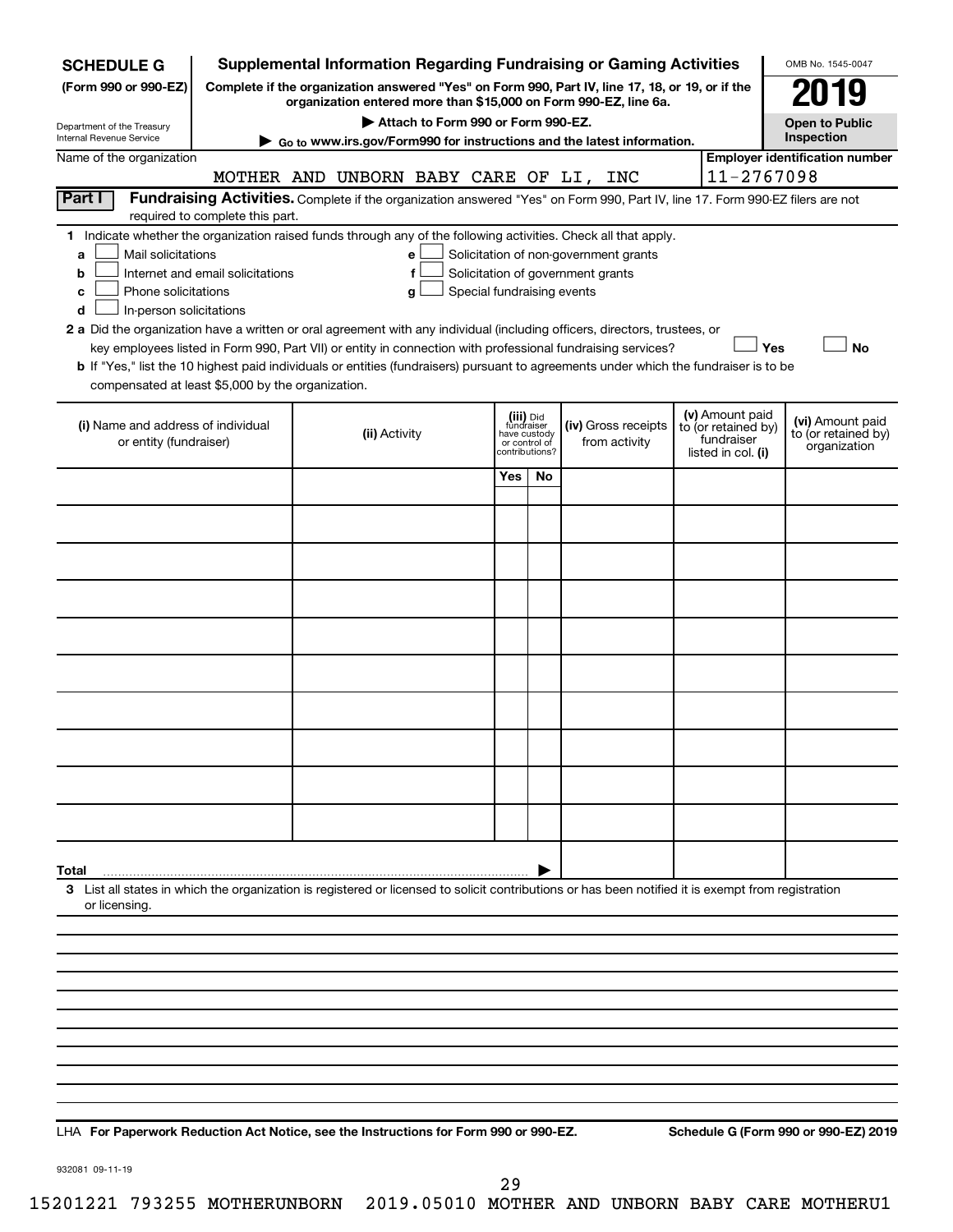11-2767098 Page 2 Schedule G (Form 990 or 990-EZ) 2019 MOTHER AND UNBORN BABY CARE OF LI, INC  $11-2767098$  Page Part II | Fundraising Events. Complete if the organization answered "Yes" on Form 990, Part IV, line 18, or reported more than \$15,000

of fundraising event contributions and gross income on Form 990-EZ, lines 1 and 6b. List events with gross receipts greater than \$5,000.

|                 |              |                                                                                                                                                                                                                               | $(a)$ Event #1       | $(b)$ Event #2           | (c) Other events |                                      |  |  |
|-----------------|--------------|-------------------------------------------------------------------------------------------------------------------------------------------------------------------------------------------------------------------------------|----------------------|--------------------------|------------------|--------------------------------------|--|--|
|                 |              |                                                                                                                                                                                                                               |                      | KNIGHTS OF               |                  | (d) Total events                     |  |  |
|                 |              |                                                                                                                                                                                                                               |                      | DINNER DANCECOLUMBUS DIN | 4                | (add col. (a) through                |  |  |
|                 |              |                                                                                                                                                                                                                               | (event type)         | (event type)             | (total number)   | col. (c)                             |  |  |
|                 |              |                                                                                                                                                                                                                               |                      |                          |                  |                                      |  |  |
| Revenue         | 1.           |                                                                                                                                                                                                                               | 54,987.              | 13,835.                  | 20,084.          | 88,906.                              |  |  |
|                 |              |                                                                                                                                                                                                                               |                      |                          |                  |                                      |  |  |
|                 |              |                                                                                                                                                                                                                               |                      |                          |                  |                                      |  |  |
|                 | 3            | Gross income (line 1 minus line 2)                                                                                                                                                                                            | 54,987.              | 13,835.                  | 20,084.          | 88,906.                              |  |  |
|                 |              |                                                                                                                                                                                                                               |                      |                          |                  |                                      |  |  |
|                 |              |                                                                                                                                                                                                                               |                      |                          |                  |                                      |  |  |
|                 |              |                                                                                                                                                                                                                               |                      |                          |                  |                                      |  |  |
|                 | 5            |                                                                                                                                                                                                                               |                      |                          |                  |                                      |  |  |
|                 |              |                                                                                                                                                                                                                               |                      |                          |                  |                                      |  |  |
| Direct Expenses | 6            |                                                                                                                                                                                                                               |                      |                          |                  |                                      |  |  |
|                 |              |                                                                                                                                                                                                                               |                      |                          |                  |                                      |  |  |
|                 | $\mathbf{7}$ |                                                                                                                                                                                                                               |                      |                          |                  |                                      |  |  |
|                 | 8            |                                                                                                                                                                                                                               |                      |                          |                  |                                      |  |  |
|                 | 9            |                                                                                                                                                                                                                               | $\overline{27,937.}$ | 1,686.                   | 46.              | 29,669.                              |  |  |
|                 |              | 10 Direct expense summary. Add lines 4 through 9 in column (d)                                                                                                                                                                |                      |                          |                  | 29,669.                              |  |  |
|                 |              | 11 Net income summary. Subtract line 10 from line 3, column (d)                                                                                                                                                               |                      |                          |                  | 59, 237.                             |  |  |
| Part III        |              | Gaming. Complete if the organization answered "Yes" on Form 990, Part IV, line 19, or reported more than                                                                                                                      |                      |                          |                  |                                      |  |  |
|                 |              | \$15,000 on Form 990-EZ, line 6a.                                                                                                                                                                                             |                      |                          |                  |                                      |  |  |
|                 |              |                                                                                                                                                                                                                               |                      | (b) Pull tabs/instant    |                  | (d) Total gaming (add                |  |  |
| Revenue         |              |                                                                                                                                                                                                                               | (a) Bingo            | bingo/progressive bingo  | (c) Other gaming | col. (a) through col. (c))           |  |  |
|                 |              |                                                                                                                                                                                                                               |                      |                          |                  |                                      |  |  |
|                 | 1.           |                                                                                                                                                                                                                               |                      |                          |                  |                                      |  |  |
|                 |              |                                                                                                                                                                                                                               |                      |                          |                  |                                      |  |  |
|                 |              |                                                                                                                                                                                                                               |                      |                          |                  |                                      |  |  |
|                 |              |                                                                                                                                                                                                                               |                      |                          |                  |                                      |  |  |
|                 | 3            |                                                                                                                                                                                                                               |                      |                          |                  |                                      |  |  |
|                 |              |                                                                                                                                                                                                                               |                      |                          |                  |                                      |  |  |
| Direct Expenses | 4            |                                                                                                                                                                                                                               |                      |                          |                  |                                      |  |  |
|                 |              |                                                                                                                                                                                                                               |                      |                          |                  |                                      |  |  |
|                 |              |                                                                                                                                                                                                                               |                      |                          |                  |                                      |  |  |
|                 |              |                                                                                                                                                                                                                               | %<br>Yes             | %<br>Yes                 | %<br>Yes         |                                      |  |  |
|                 | 6            |                                                                                                                                                                                                                               | No                   | No                       | No               |                                      |  |  |
|                 |              |                                                                                                                                                                                                                               |                      |                          |                  |                                      |  |  |
|                 | 7            | Direct expense summary. Add lines 2 through 5 in column (d)                                                                                                                                                                   |                      |                          |                  |                                      |  |  |
|                 |              |                                                                                                                                                                                                                               |                      |                          |                  |                                      |  |  |
|                 | 8            |                                                                                                                                                                                                                               |                      |                          |                  |                                      |  |  |
|                 |              | 9 Enter the state(s) in which the organization conducts gaming activities:                                                                                                                                                    |                      |                          |                  |                                      |  |  |
|                 |              |                                                                                                                                                                                                                               |                      |                          |                  | Yes<br>No                            |  |  |
|                 |              | <b>b</b> If "No," explain:                                                                                                                                                                                                    |                      |                          |                  |                                      |  |  |
|                 |              | the control of the control of the control of the control of the control of the control of the control of the control of the control of the control of the control of the control of the control of the control of the control |                      |                          |                  |                                      |  |  |
|                 |              |                                                                                                                                                                                                                               |                      |                          |                  |                                      |  |  |
|                 |              |                                                                                                                                                                                                                               |                      |                          |                  | Yes<br>No                            |  |  |
|                 |              |                                                                                                                                                                                                                               |                      |                          |                  |                                      |  |  |
|                 |              |                                                                                                                                                                                                                               |                      |                          |                  |                                      |  |  |
|                 |              |                                                                                                                                                                                                                               |                      |                          |                  |                                      |  |  |
|                 |              |                                                                                                                                                                                                                               |                      |                          |                  |                                      |  |  |
|                 |              | 932082 09-11-19                                                                                                                                                                                                               |                      |                          |                  | Schedule G (Form 990 or 990-EZ) 2019 |  |  |
|                 |              |                                                                                                                                                                                                                               |                      |                          |                  |                                      |  |  |
|                 |              |                                                                                                                                                                                                                               |                      |                          |                  |                                      |  |  |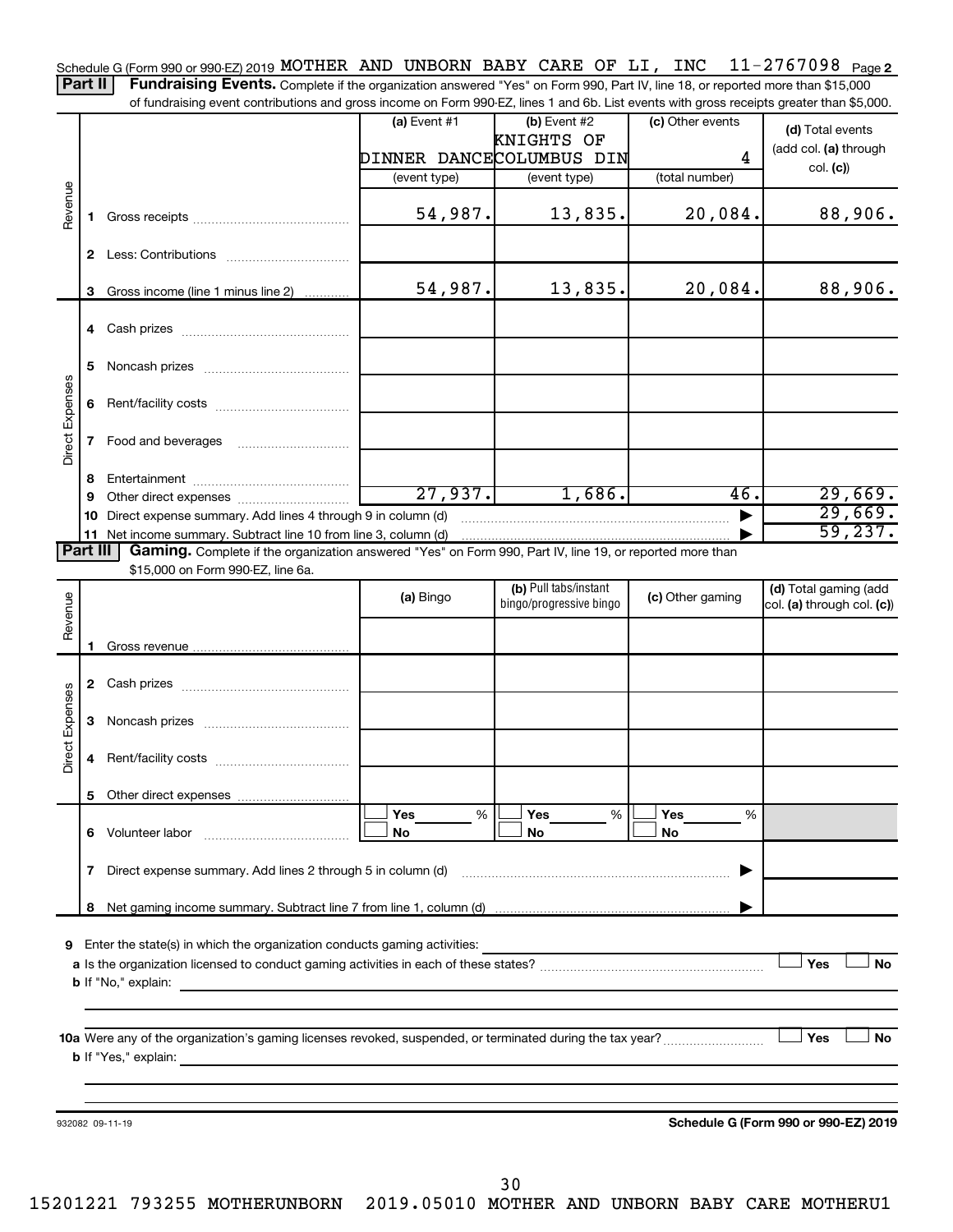|     | Schedule G (Form 990 or 990-EZ) 2019 MOTHER AND UNBORN BABY CARE OF LI, INC 11-2767098 Page 3                                                                                                                                                          |                      |           |
|-----|--------------------------------------------------------------------------------------------------------------------------------------------------------------------------------------------------------------------------------------------------------|----------------------|-----------|
| 11. |                                                                                                                                                                                                                                                        | Yes                  | <b>No</b> |
|     | 12 Is the organization a grantor, beneficiary or trustee of a trust, or a member of a partnership or other entity formed                                                                                                                               | $\Box$ Yes           | <b>No</b> |
|     | 13 Indicate the percentage of gaming activity conducted in:                                                                                                                                                                                            |                      |           |
|     |                                                                                                                                                                                                                                                        | 13a                  | %         |
|     |                                                                                                                                                                                                                                                        | 13b l                | $\%$      |
|     | 14 Enter the name and address of the person who prepares the organization's gaming/special events books and records:                                                                                                                                   |                      |           |
|     |                                                                                                                                                                                                                                                        |                      |           |
|     |                                                                                                                                                                                                                                                        |                      |           |
|     |                                                                                                                                                                                                                                                        |                      | <b>No</b> |
|     | <b>b</b> If "Yes," enter the amount of gaming revenue received by the organization $\triangleright$ \$ and the amount                                                                                                                                  |                      |           |
|     | of gaming revenue retained by the third party $\triangleright$ \$                                                                                                                                                                                      |                      |           |
|     | c If "Yes," enter name and address of the third party:                                                                                                                                                                                                 |                      |           |
|     | Name $\blacktriangleright$                                                                                                                                                                                                                             |                      |           |
|     | Address > 2008 - 2008 - 2009 - 2009 - 2009 - 2009 - 2009 - 2009 - 2009 - 2009 - 2009 - 2009 - 2009 - 2009 - 200                                                                                                                                        |                      |           |
| 16  | Gaming manager information:                                                                                                                                                                                                                            |                      |           |
|     |                                                                                                                                                                                                                                                        |                      |           |
|     | <u> 1989 - Johann Stein, marwolaethau a bhann an t-Amhainn an t-Amhainn an t-Amhainn an t-Amhainn an t-Amhainn an</u><br>Name $\blacktriangleright$                                                                                                    |                      |           |
|     | Gaming manager compensation > \$                                                                                                                                                                                                                       |                      |           |
|     |                                                                                                                                                                                                                                                        |                      |           |
|     |                                                                                                                                                                                                                                                        |                      |           |
|     |                                                                                                                                                                                                                                                        |                      |           |
|     | Director/officer<br>Employee<br>Independent contractor                                                                                                                                                                                                 |                      |           |
|     | <b>17</b> Mandatory distributions:                                                                                                                                                                                                                     |                      |           |
|     | <b>a</b> Is the organization required under state law to make charitable distributions from the gaming proceeds to                                                                                                                                     |                      |           |
|     | retain the state gaming license?                                                                                                                                                                                                                       | $\Box$ Yes $\Box$ No |           |
|     | <b>b</b> Enter the amount of distributions required under state law to be distributed to other exempt organizations or spent in the                                                                                                                    |                      |           |
|     | organization's own exempt activities during the tax year $\triangleright$ \$                                                                                                                                                                           |                      |           |
|     | Supplemental Information. Provide the explanations required by Part I, line 2b, columns (iii) and (v); and Part III, lines 9, 9b, 10b,<br> Part IV<br>15b, 15c, 16, and 17b, as applicable. Also provide any additional information. See instructions. |                      |           |
|     |                                                                                                                                                                                                                                                        |                      |           |
|     |                                                                                                                                                                                                                                                        |                      |           |
|     |                                                                                                                                                                                                                                                        |                      |           |
|     |                                                                                                                                                                                                                                                        |                      |           |
|     |                                                                                                                                                                                                                                                        |                      |           |
|     |                                                                                                                                                                                                                                                        |                      |           |
|     |                                                                                                                                                                                                                                                        |                      |           |
|     |                                                                                                                                                                                                                                                        |                      |           |
|     |                                                                                                                                                                                                                                                        |                      |           |
|     |                                                                                                                                                                                                                                                        |                      |           |
|     |                                                                                                                                                                                                                                                        |                      |           |
|     | Schedule G (Form 990 or 990-EZ) 2019<br>932083 09-11-19<br>31                                                                                                                                                                                          |                      |           |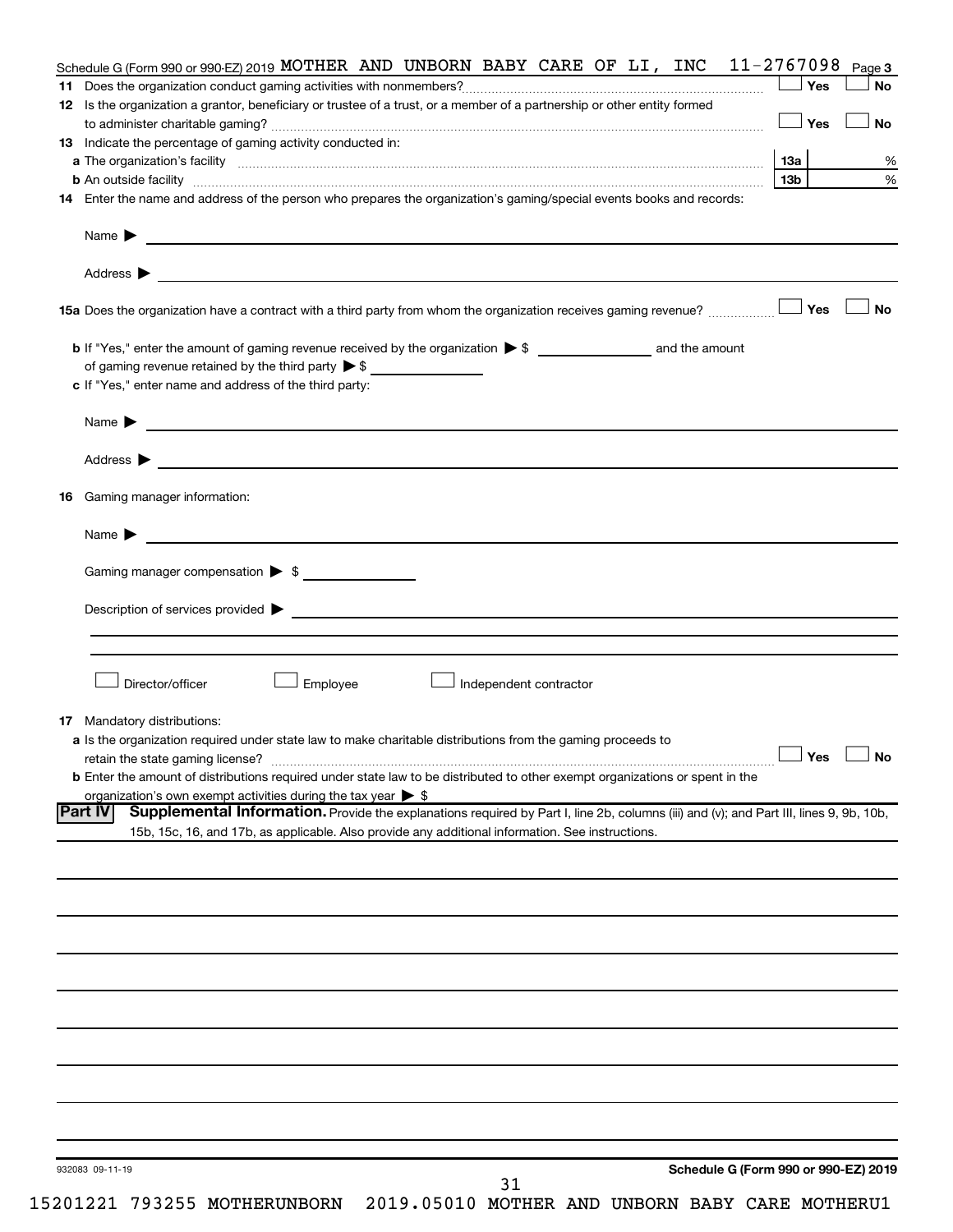|                 | Schedule G (Form 990 or 990-EZ) MOTHER AND<br><b>Part IV   Supplemental Information</b> (continued) | MOTHER AND UNBORN BABY CARE OF LI, INC |    |  |  | 11-2767098 Page 4               |  |
|-----------------|-----------------------------------------------------------------------------------------------------|----------------------------------------|----|--|--|---------------------------------|--|
|                 |                                                                                                     |                                        |    |  |  |                                 |  |
|                 |                                                                                                     |                                        |    |  |  |                                 |  |
|                 |                                                                                                     |                                        |    |  |  |                                 |  |
|                 |                                                                                                     |                                        |    |  |  |                                 |  |
|                 |                                                                                                     |                                        |    |  |  |                                 |  |
|                 |                                                                                                     |                                        |    |  |  |                                 |  |
|                 |                                                                                                     |                                        |    |  |  |                                 |  |
|                 |                                                                                                     |                                        |    |  |  |                                 |  |
|                 |                                                                                                     |                                        |    |  |  |                                 |  |
|                 |                                                                                                     |                                        |    |  |  |                                 |  |
|                 |                                                                                                     |                                        |    |  |  |                                 |  |
|                 |                                                                                                     |                                        |    |  |  |                                 |  |
|                 |                                                                                                     |                                        |    |  |  |                                 |  |
|                 |                                                                                                     |                                        |    |  |  |                                 |  |
|                 |                                                                                                     |                                        |    |  |  |                                 |  |
|                 |                                                                                                     |                                        |    |  |  |                                 |  |
|                 |                                                                                                     |                                        |    |  |  |                                 |  |
|                 |                                                                                                     |                                        |    |  |  |                                 |  |
|                 |                                                                                                     |                                        |    |  |  |                                 |  |
|                 |                                                                                                     |                                        |    |  |  |                                 |  |
|                 |                                                                                                     |                                        |    |  |  |                                 |  |
|                 |                                                                                                     |                                        |    |  |  |                                 |  |
|                 |                                                                                                     |                                        |    |  |  |                                 |  |
|                 |                                                                                                     |                                        |    |  |  |                                 |  |
|                 |                                                                                                     |                                        |    |  |  |                                 |  |
|                 |                                                                                                     |                                        |    |  |  |                                 |  |
|                 |                                                                                                     |                                        |    |  |  |                                 |  |
|                 |                                                                                                     |                                        |    |  |  |                                 |  |
|                 |                                                                                                     |                                        |    |  |  |                                 |  |
|                 |                                                                                                     |                                        |    |  |  |                                 |  |
|                 |                                                                                                     |                                        |    |  |  |                                 |  |
|                 |                                                                                                     |                                        |    |  |  |                                 |  |
|                 |                                                                                                     |                                        |    |  |  |                                 |  |
|                 |                                                                                                     |                                        |    |  |  |                                 |  |
|                 |                                                                                                     |                                        |    |  |  |                                 |  |
| 932084 04-01-19 |                                                                                                     |                                        |    |  |  | Schedule G (Form 990 or 990-EZ) |  |
|                 |                                                                                                     |                                        | 32 |  |  |                                 |  |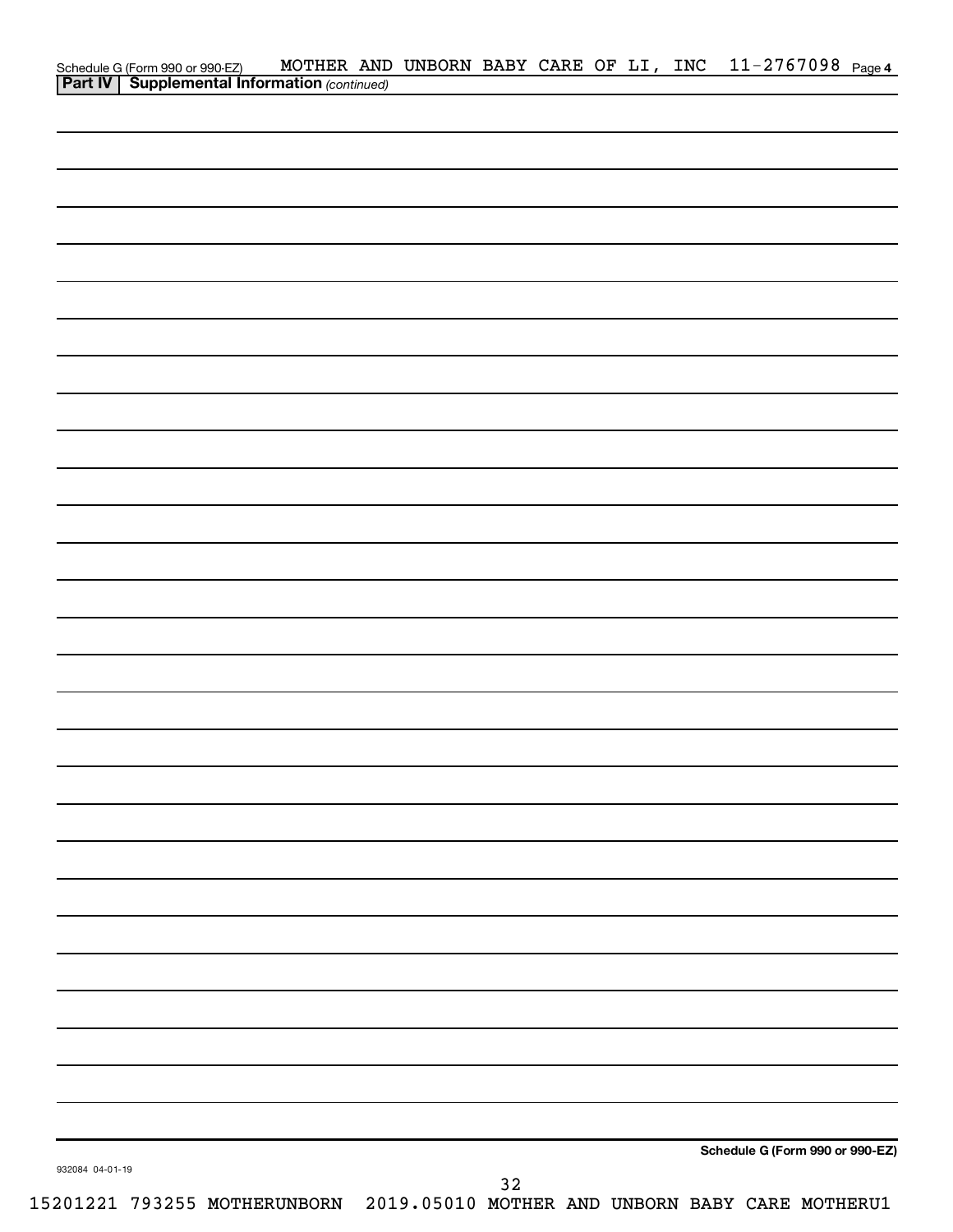| <b>SCHEDULE I</b><br>(Form 990)<br>Department of the Treasury<br>Internal Revenue Service |                          |                                                     |           | <b>Grants and Other Assistance to Organizations,</b><br>Governments, and Individuals in the United States<br>Complete if the organization answered "Yes" on Form 990, Part IV, line 21 or 22. | Attach to Form 990.<br>Go to www.irs.gov/Form990 for the latest information. |                                         |                                               |                                          | OMB No. 1545-0047<br><b>Open to Public</b><br>Inspection |
|-------------------------------------------------------------------------------------------|--------------------------|-----------------------------------------------------|-----------|-----------------------------------------------------------------------------------------------------------------------------------------------------------------------------------------------|------------------------------------------------------------------------------|-----------------------------------------|-----------------------------------------------|------------------------------------------|----------------------------------------------------------|
|                                                                                           | Name of the organization |                                                     |           |                                                                                                                                                                                               |                                                                              |                                         |                                               |                                          | <b>Employer identification number</b>                    |
|                                                                                           |                          |                                                     |           | MOTHER AND UNBORN BABY CARE OF LI, INC                                                                                                                                                        |                                                                              |                                         |                                               |                                          | 11-2767098                                               |
| Part I                                                                                    |                          | <b>General Information on Grants and Assistance</b> |           |                                                                                                                                                                                               |                                                                              |                                         |                                               |                                          |                                                          |
| 1                                                                                         |                          |                                                     |           | Does the organization maintain records to substantiate the amount of the grants or assistance, the grantees' eligibility for the grants or assistance, and the selection                      |                                                                              |                                         |                                               |                                          | $\boxed{X}$ No<br>Yes                                    |
| $\mathbf{2}$                                                                              |                          |                                                     |           | Describe in Part IV the organization's procedures for monitoring the use of grant funds in the United States.                                                                                 |                                                                              |                                         |                                               |                                          |                                                          |
| Part II                                                                                   |                          |                                                     |           | Grants and Other Assistance to Domestic Organizations and Domestic Governments. Complete if the organization answered "Yes" on Form 990, Part IV, line 21, for any                            |                                                                              |                                         |                                               |                                          |                                                          |
|                                                                                           |                          |                                                     |           | recipient that received more than \$5,000. Part II can be duplicated if additional space is needed.                                                                                           |                                                                              |                                         | (f) Method of                                 |                                          |                                                          |
|                                                                                           | or government            | 1 (a) Name and address of organization              | $(b)$ EIN | (c) IRC section<br>(if applicable)                                                                                                                                                            | (d) Amount of<br>cash grant                                                  | (e) Amount of<br>non-cash<br>assistance | valuation (book,<br>FMV, appraisal,<br>other) | (g) Description of<br>noncash assistance | (h) Purpose of grant<br>or assistance                    |
|                                                                                           |                          |                                                     |           |                                                                                                                                                                                               |                                                                              |                                         |                                               |                                          |                                                          |
|                                                                                           |                          |                                                     |           |                                                                                                                                                                                               |                                                                              |                                         |                                               |                                          |                                                          |
| $\mathbf{2}$<br>3                                                                         |                          |                                                     |           |                                                                                                                                                                                               |                                                                              |                                         |                                               |                                          |                                                          |

**For Paperwork Reduction Act Notice, see the Instructions for Form 990. Schedule I (Form 990) (2019)** LHA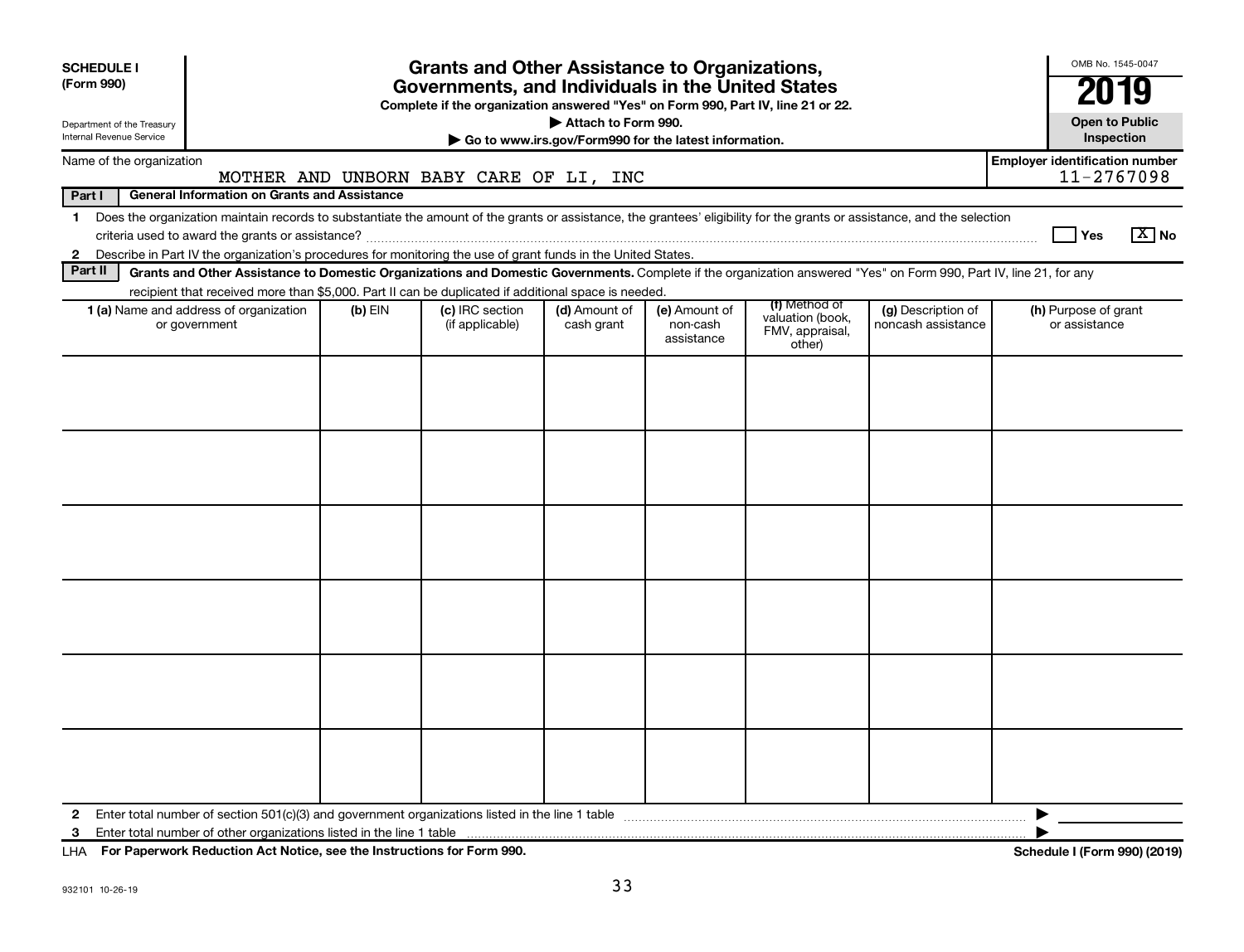| 773,472. FAIR MARKET VALUE<br>2460<br>BABY CARE COUNSELING AND EDUCATION<br>AND BABY CARE<br>0.<br>CASH GRANT TO PURCHASE BABY EQUIPMENT AND SUPPLIES<br>95<br>12,723.<br>FOR PREGNANCY CARE CLIENTS<br>$\mathbf{0}$ . | ASSISTANCE TO CLIENTS SERVED THROUGH PREGNANCY AND |  |  | DONATED MATERIALS FOR MOTHER |
|------------------------------------------------------------------------------------------------------------------------------------------------------------------------------------------------------------------------|----------------------------------------------------|--|--|------------------------------|
|                                                                                                                                                                                                                        |                                                    |  |  |                              |
|                                                                                                                                                                                                                        |                                                    |  |  |                              |
|                                                                                                                                                                                                                        |                                                    |  |  |                              |
|                                                                                                                                                                                                                        |                                                    |  |  |                              |
|                                                                                                                                                                                                                        |                                                    |  |  |                              |
|                                                                                                                                                                                                                        |                                                    |  |  |                              |
|                                                                                                                                                                                                                        |                                                    |  |  |                              |
|                                                                                                                                                                                                                        |                                                    |  |  |                              |
|                                                                                                                                                                                                                        |                                                    |  |  |                              |
|                                                                                                                                                                                                                        |                                                    |  |  |                              |
|                                                                                                                                                                                                                        |                                                    |  |  |                              |
|                                                                                                                                                                                                                        |                                                    |  |  |                              |
|                                                                                                                                                                                                                        |                                                    |  |  |                              |
|                                                                                                                                                                                                                        |                                                    |  |  |                              |
|                                                                                                                                                                                                                        |                                                    |  |  |                              |
|                                                                                                                                                                                                                        |                                                    |  |  |                              |
|                                                                                                                                                                                                                        |                                                    |  |  |                              |

(a) Type of grant or assistance **(b)** Number of  $|$  **(c)** Amount of  $|$  **(d)** Amount of non- $|$  **(e)** Method of valuation  $|$  **(f)** 

(c) Amount of cash grant

(d) Amount of noncash assistance

Part IV | Supplemental Information. Provide the information required in Part I, line 2; Part III, column (b); and any other additional information.

## Schedule I (Form 990) (2019) MOTHER AND UNBORN BABY CARE OF LI, INC  $11-2767098$  Page

Part III can be duplicated if additional space is needed.

Part III | Grants and Other Assistance to Domestic Individuals. Complete if the organization answered "Yes" on Form 990, Part IV, line 22.

recipients

(f) Description of noncash assistance

(e) Method of valuation (book, FMV, appraisal, other)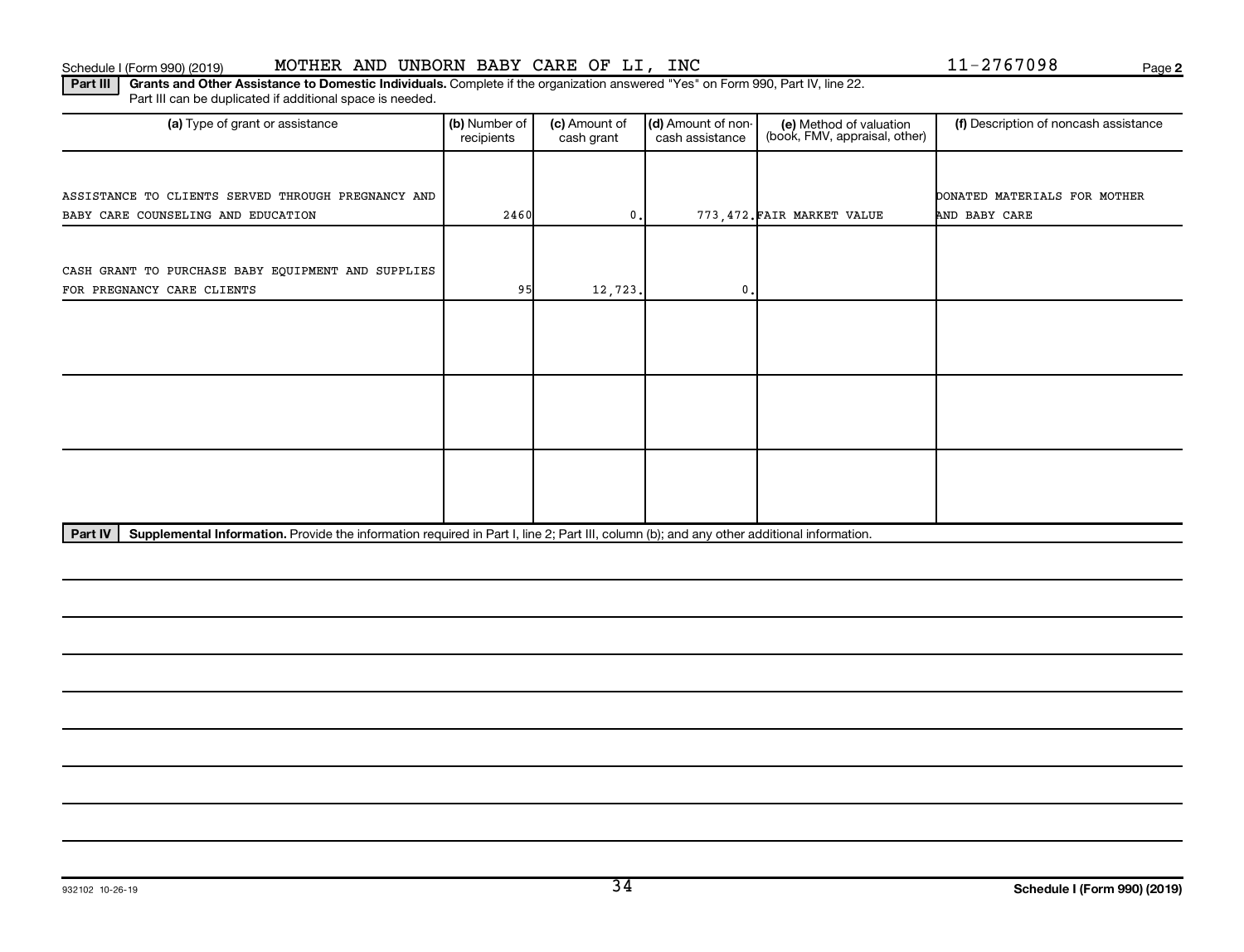| <b>SCHEDULE L</b>                                                                                                    |                                       | <b>Transactions With Interested Persons</b>                                                                                        |    |                            |                                    |                                |     |                      |                                                                                                                                                         | OMB No. 1545-0047            |            |                                       |
|----------------------------------------------------------------------------------------------------------------------|---------------------------------------|------------------------------------------------------------------------------------------------------------------------------------|----|----------------------------|------------------------------------|--------------------------------|-----|----------------------|---------------------------------------------------------------------------------------------------------------------------------------------------------|------------------------------|------------|---------------------------------------|
| (Form 990 or 990-EZ)   Complete if the organization answered "Yes" on Form 990, Part IV, line 25a, 25b, 26, 27, 28a, |                                       |                                                                                                                                    |    |                            |                                    |                                |     |                      |                                                                                                                                                         | 2019                         |            |                                       |
|                                                                                                                      |                                       | 28b, or 28c, or Form 990-EZ, Part V, line 38a or 40b.                                                                              |    |                            | Attach to Form 990 or Form 990-EZ. |                                |     |                      |                                                                                                                                                         |                              |            |                                       |
| Department of the Treasury<br>Internal Revenue Service                                                               |                                       | Go to www.irs.gov/Form990 for instructions and the latest information.                                                             |    |                            |                                    |                                |     |                      |                                                                                                                                                         | Open To Public<br>Inspection |            |                                       |
| Name of the organization                                                                                             |                                       |                                                                                                                                    |    |                            |                                    |                                |     |                      |                                                                                                                                                         |                              |            | <b>Employer identification number</b> |
|                                                                                                                      |                                       | MOTHER AND UNBORN BABY CARE OF LI, INC                                                                                             |    |                            |                                    |                                |     |                      | 11-2767098                                                                                                                                              |                              |            |                                       |
| Part I                                                                                                               |                                       | Excess Benefit Transactions (section 501(c)(3), section 501(c)(4), and section 501(c)(29) organizations only).                     |    |                            |                                    |                                |     |                      |                                                                                                                                                         |                              |            |                                       |
|                                                                                                                      |                                       | Complete if the organization answered "Yes" on Form 990, Part IV, line 25a or 25b, or Form 990-EZ, Part V, line 40b.               |    |                            |                                    |                                |     |                      |                                                                                                                                                         |                              |            |                                       |
| 1.<br>(a) Name of disqualified person                                                                                |                                       | (b) Relationship between disqualified<br>person and organization                                                                   |    |                            |                                    | (c) Description of transaction |     |                      |                                                                                                                                                         |                              | <b>Yes</b> | (d) Corrected?<br>No.                 |
|                                                                                                                      |                                       |                                                                                                                                    |    |                            |                                    |                                |     |                      |                                                                                                                                                         |                              |            |                                       |
|                                                                                                                      |                                       |                                                                                                                                    |    |                            |                                    |                                |     |                      |                                                                                                                                                         |                              |            |                                       |
|                                                                                                                      |                                       |                                                                                                                                    |    |                            |                                    |                                |     |                      |                                                                                                                                                         |                              |            |                                       |
|                                                                                                                      |                                       |                                                                                                                                    |    |                            |                                    |                                |     |                      |                                                                                                                                                         |                              |            |                                       |
|                                                                                                                      |                                       |                                                                                                                                    |    |                            |                                    |                                |     |                      |                                                                                                                                                         |                              |            |                                       |
| 2 Enter the amount of tax incurred by the organization managers or disqualified persons during the year under        |                                       |                                                                                                                                    |    |                            |                                    |                                |     |                      |                                                                                                                                                         |                              |            |                                       |
| section 4958                                                                                                         |                                       |                                                                                                                                    |    |                            |                                    |                                |     |                      | $\begin{array}{c c}\n\blacktriangleright & \text{\$} & \text{\_} & \text{\_} \\ \blacktriangleright & \text{\_} & \text{\_} & \text{\_} \\ \end{array}$ |                              |            |                                       |
|                                                                                                                      |                                       |                                                                                                                                    |    |                            |                                    |                                |     |                      |                                                                                                                                                         |                              |            |                                       |
| Part II                                                                                                              |                                       | Loans to and/or From Interested Persons.                                                                                           |    |                            |                                    |                                |     |                      |                                                                                                                                                         |                              |            |                                       |
|                                                                                                                      |                                       | Complete if the organization answered "Yes" on Form 990-EZ, Part V, line 38a or Form 990, Part IV, line 26; or if the organization |    |                            |                                    |                                |     |                      |                                                                                                                                                         |                              |            |                                       |
|                                                                                                                      |                                       | reported an amount on Form 990, Part X, line 5, 6, or 22.                                                                          |    |                            |                                    |                                |     |                      |                                                                                                                                                         |                              |            |                                       |
| (a) Name of<br>interested person                                                                                     | (b) Relationship<br>with organization | (c) Purpose<br>of loan                                                                                                             |    | (d) Loan to or<br>from the | (e) Original<br>principal amount   | (f) Balance due                |     | $(g)$ In<br>default? | (h) Approved<br>by board or                                                                                                                             |                              |            | (i) Written<br>agreement?             |
|                                                                                                                      |                                       |                                                                                                                                    |    | organization?              |                                    |                                |     |                      | committee?                                                                                                                                              |                              |            |                                       |
|                                                                                                                      |                                       |                                                                                                                                    | To | <b>IFrom</b>               |                                    |                                | Yes | No.                  | Yes I                                                                                                                                                   | No.                          | Yes        | No.                                   |
|                                                                                                                      |                                       |                                                                                                                                    |    |                            |                                    |                                |     |                      |                                                                                                                                                         |                              |            |                                       |
|                                                                                                                      |                                       |                                                                                                                                    |    |                            |                                    |                                |     |                      |                                                                                                                                                         |                              |            |                                       |
|                                                                                                                      |                                       |                                                                                                                                    |    |                            |                                    |                                |     |                      |                                                                                                                                                         |                              |            |                                       |
|                                                                                                                      |                                       |                                                                                                                                    |    |                            |                                    |                                |     |                      |                                                                                                                                                         |                              |            |                                       |
|                                                                                                                      |                                       |                                                                                                                                    |    |                            |                                    |                                |     |                      |                                                                                                                                                         |                              |            |                                       |
|                                                                                                                      |                                       |                                                                                                                                    |    |                            |                                    |                                |     |                      |                                                                                                                                                         |                              |            |                                       |
|                                                                                                                      |                                       |                                                                                                                                    |    |                            |                                    |                                |     |                      |                                                                                                                                                         |                              |            |                                       |
|                                                                                                                      |                                       |                                                                                                                                    |    |                            |                                    |                                |     |                      |                                                                                                                                                         |                              |            |                                       |
| Total<br>Part II                                                                                                     |                                       | <b>Grants or Assistance Benefiting Interested Persons.</b>                                                                         |    |                            | $\blacktriangleright$ \$           |                                |     |                      |                                                                                                                                                         |                              |            |                                       |
|                                                                                                                      |                                       | Complete if the organization answered "Yes" on Form 990, Part IV, line 27.                                                         |    |                            |                                    |                                |     |                      |                                                                                                                                                         |                              |            |                                       |
| (a) Name of interested person                                                                                        |                                       | (b) Relationship between                                                                                                           |    |                            | (c) Amount of                      | (d) Type of                    |     |                      |                                                                                                                                                         | (e) Purpose of               |            |                                       |
|                                                                                                                      |                                       | interested person and<br>the organization                                                                                          |    |                            | assistance                         | assistance                     |     |                      |                                                                                                                                                         | assistance                   |            |                                       |
|                                                                                                                      |                                       |                                                                                                                                    |    |                            |                                    |                                |     |                      |                                                                                                                                                         |                              |            |                                       |
|                                                                                                                      |                                       |                                                                                                                                    |    |                            |                                    |                                |     |                      |                                                                                                                                                         |                              |            |                                       |
|                                                                                                                      |                                       |                                                                                                                                    |    |                            |                                    |                                |     |                      |                                                                                                                                                         |                              |            |                                       |
|                                                                                                                      |                                       |                                                                                                                                    |    |                            |                                    |                                |     |                      |                                                                                                                                                         |                              |            |                                       |
|                                                                                                                      |                                       |                                                                                                                                    |    |                            |                                    |                                |     |                      |                                                                                                                                                         |                              |            |                                       |
|                                                                                                                      |                                       |                                                                                                                                    |    |                            |                                    |                                |     |                      |                                                                                                                                                         |                              |            |                                       |
|                                                                                                                      |                                       |                                                                                                                                    |    |                            |                                    |                                |     |                      |                                                                                                                                                         |                              |            |                                       |
|                                                                                                                      |                                       |                                                                                                                                    |    |                            |                                    |                                |     |                      |                                                                                                                                                         |                              |            |                                       |
|                                                                                                                      |                                       |                                                                                                                                    |    |                            |                                    |                                |     |                      |                                                                                                                                                         |                              |            |                                       |
| LHA For Paperwork Reduction Act Notice, see the Instructions for Form 990 or 990-EZ.                                 |                                       |                                                                                                                                    |    |                            |                                    |                                |     |                      |                                                                                                                                                         |                              |            | Schedule L (Form 990 or 990-EZ) 2019  |

35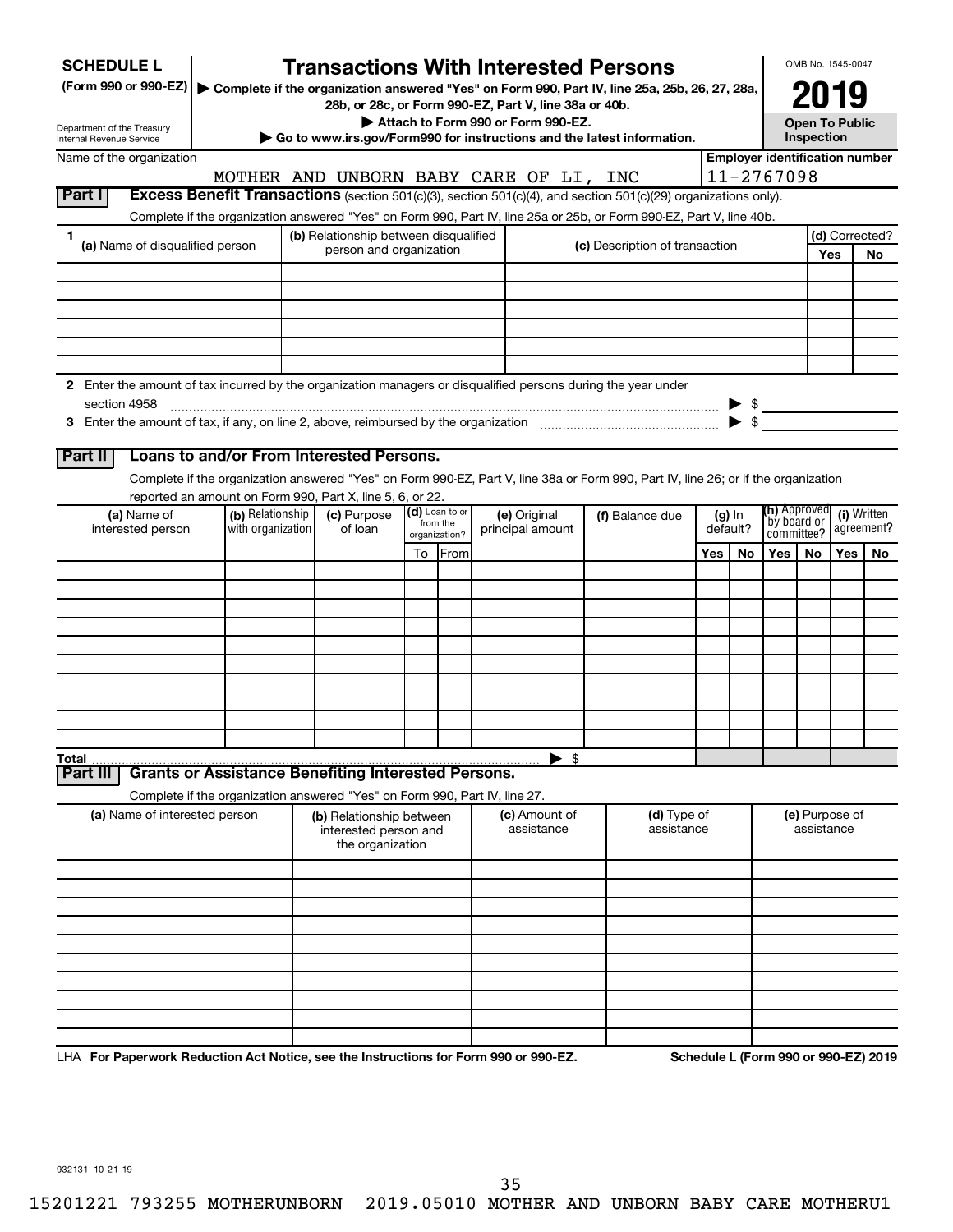|                | Schedule L (Form 990 or 990-EZ) 2019 MOTHER AND UNBORN BABY CARE OF LI, INC                                               |                                                                    |                              | $11 - 2767098$ Page 2             |     |                                               |
|----------------|---------------------------------------------------------------------------------------------------------------------------|--------------------------------------------------------------------|------------------------------|-----------------------------------|-----|-----------------------------------------------|
| <b>Part IV</b> | <b>Business Transactions Involving Interested Persons.</b>                                                                |                                                                    |                              |                                   |     |                                               |
|                | Complete if the organization answered "Yes" on Form 990, Part IV, line 28a, 28b, or 28c.<br>(a) Name of interested person | (b) Relationship between interested<br>person and the organization | (c) Amount of<br>transaction | (d) Description of<br>transaction |     | (e) Sharing of<br>organization's<br>revenues? |
|                |                                                                                                                           |                                                                    |                              |                                   | Yes | No                                            |
|                | DEACON THOMAS LUCIE                                                                                                       | <b>FORMER CHAIRMAN OF</b>                                          |                              | 31,028.SENIOR VICE                |     | $\overline{\textbf{x}}$                       |
|                |                                                                                                                           |                                                                    |                              |                                   |     |                                               |
|                |                                                                                                                           |                                                                    |                              |                                   |     |                                               |
|                |                                                                                                                           |                                                                    |                              |                                   |     |                                               |
|                |                                                                                                                           |                                                                    |                              |                                   |     |                                               |
|                |                                                                                                                           |                                                                    |                              |                                   |     |                                               |
|                |                                                                                                                           |                                                                    |                              |                                   |     |                                               |
|                |                                                                                                                           |                                                                    |                              |                                   |     |                                               |
| Part V         | Supplemental Information.<br>Provide additional information for responses to questions on Schedule L (see instructions).  |                                                                    |                              |                                   |     |                                               |
|                | SCH L, PART IV, BUSINESS TRANSACTIONS INVOLVING INTERESTED PERSONS:                                                       |                                                                    |                              |                                   |     |                                               |
| (A)            | NAME OF PERSON: DEACON THOMAS LUCIE                                                                                       |                                                                    |                              |                                   |     |                                               |
| (B)            | RELATIONSHIP BETWEEN INTERESTED PERSON AND ORGANIZATION:                                                                  |                                                                    |                              |                                   |     |                                               |
|                | FORMER CHAIRMAN OF BOARD                                                                                                  |                                                                    |                              |                                   |     |                                               |
| (C)            | AMOUNT OF TRANSACTION \$ 31,028.                                                                                          |                                                                    |                              |                                   |     |                                               |
|                |                                                                                                                           |                                                                    |                              |                                   |     |                                               |
| (D)            | DESCRIPTION OF                                                                                                            | TRANSACTION: SENIOR VICE PRESIDENT OF                              |                              | <b>INSURANCE</b>                  |     |                                               |
| <b>AGENCY</b>  | (BRADLEY & PARKER)                                                                                                        | PROVIDING GENERAL, PROFESSIONAL AND WORKERS                        |                              |                                   |     |                                               |
|                | COMPENSATION INSURANCE.                                                                                                   |                                                                    |                              |                                   |     |                                               |
| (E)            | SHARING OF ORGANIZATION REVENUES? = NO                                                                                    |                                                                    |                              |                                   |     |                                               |
|                |                                                                                                                           |                                                                    |                              |                                   |     |                                               |
|                |                                                                                                                           |                                                                    |                              |                                   |     |                                               |
|                |                                                                                                                           |                                                                    |                              |                                   |     |                                               |
|                |                                                                                                                           |                                                                    |                              |                                   |     |                                               |
|                |                                                                                                                           |                                                                    |                              |                                   |     |                                               |
|                |                                                                                                                           |                                                                    |                              |                                   |     |                                               |
|                |                                                                                                                           |                                                                    |                              |                                   |     |                                               |
|                |                                                                                                                           |                                                                    |                              |                                   |     |                                               |
|                |                                                                                                                           |                                                                    |                              |                                   |     |                                               |
|                |                                                                                                                           |                                                                    |                              |                                   |     |                                               |
|                |                                                                                                                           |                                                                    |                              |                                   |     |                                               |

932132 10-21-19

**Schedule L (Form 990 or 990-EZ) 2019**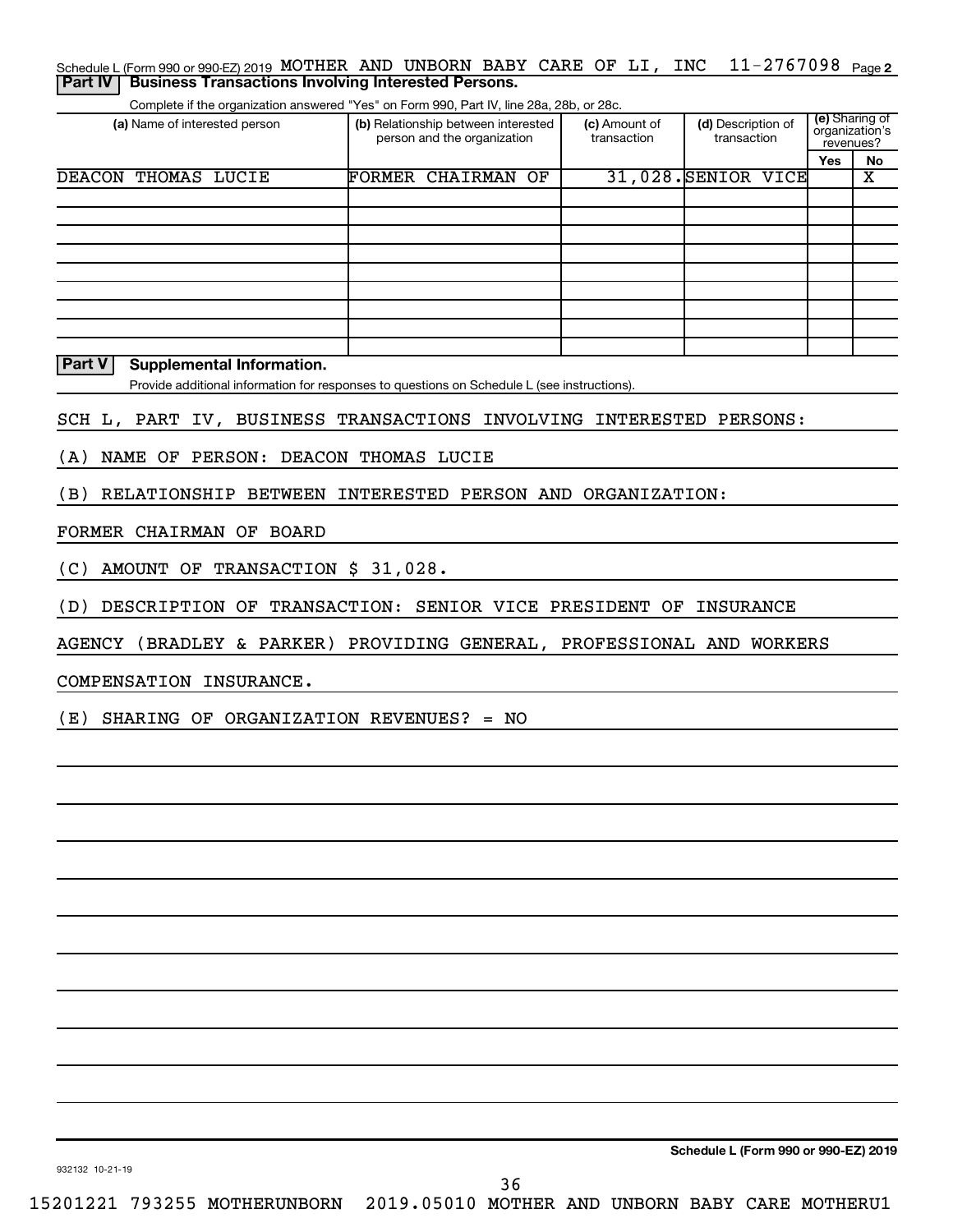## **SCHEDULE M (Form 990)**

## **Noncash Contributions**

OMB No. 1545-0047

**Employer identification number**

| Department of the Treasury |  |
|----------------------------|--|
| Internal Revenue Service   |  |

◆ Complete if the organizations answered "Yes" on Form 990, Part IV, lines 29 or 30.<br>▶ Complete if the organizations answered "Yes" on Form 990, Part IV, lines 29 or 30. **Attach to Form 990.**  $\blacktriangleright$ 

**Open to Public Inspection**

|  | Name of the organization |
|--|--------------------------|

 $\blacktriangleright$ 

 **Go to www.irs.gov/Form990 for instructions and the latest information.**

|                          | MО                                         | AND | UNBORN | <b>BABY</b> | ^ARE | ΟF | - - | INC |  |
|--------------------------|--------------------------------------------|-----|--------|-------------|------|----|-----|-----|--|
| Dor<br><u>— а. </u><br>. | <b>Property</b><br>V<br>- 100<br>, , , , , |     |        |             |      |    |     |     |  |

|    | i jihay at ti nahata                                                                                                           |                         |                                      |                                                    |                              |     |     |     |
|----|--------------------------------------------------------------------------------------------------------------------------------|-------------------------|--------------------------------------|----------------------------------------------------|------------------------------|-----|-----|-----|
|    |                                                                                                                                | (a)<br>Check if         | (b)<br>Number of<br>contributions or | (c)<br>Noncash contribution<br>amounts reported on | (d)<br>Method of determining |     |     |     |
|    |                                                                                                                                | applicable              |                                      | items contributed Form 990, Part VIII, line 1g     | noncash contribution amounts |     |     |     |
| 1. |                                                                                                                                |                         |                                      |                                                    |                              |     |     |     |
| 2  |                                                                                                                                |                         |                                      |                                                    |                              |     |     |     |
| 3  | Art - Fractional interests                                                                                                     |                         |                                      |                                                    |                              |     |     |     |
| 4  |                                                                                                                                |                         |                                      |                                                    |                              |     |     |     |
| 5  | Clothing and household goods                                                                                                   | $\overline{\textbf{x}}$ |                                      |                                                    | 773, 472. FAIR VALUE         |     |     |     |
| 6  |                                                                                                                                |                         |                                      |                                                    |                              |     |     |     |
| 7  |                                                                                                                                |                         |                                      |                                                    |                              |     |     |     |
| 8  |                                                                                                                                |                         |                                      |                                                    |                              |     |     |     |
| 9  | Securities - Publicly traded                                                                                                   |                         |                                      |                                                    |                              |     |     |     |
| 10 | Securities - Closely held stock                                                                                                |                         |                                      |                                                    |                              |     |     |     |
| 11 | Securities - Partnership, LLC, or                                                                                              |                         |                                      |                                                    |                              |     |     |     |
|    | trust interests                                                                                                                |                         |                                      |                                                    |                              |     |     |     |
| 12 | Securities - Miscellaneous                                                                                                     |                         |                                      |                                                    |                              |     |     |     |
| 13 | Qualified conservation contribution -                                                                                          |                         |                                      |                                                    |                              |     |     |     |
|    | Historic structures                                                                                                            |                         |                                      |                                                    |                              |     |     |     |
| 14 | Qualified conservation contribution - Other                                                                                    |                         |                                      |                                                    |                              |     |     |     |
| 15 |                                                                                                                                |                         |                                      |                                                    |                              |     |     |     |
| 16 | Real estate - Commercial                                                                                                       |                         |                                      |                                                    |                              |     |     |     |
| 17 |                                                                                                                                |                         |                                      |                                                    |                              |     |     |     |
| 18 |                                                                                                                                |                         |                                      |                                                    |                              |     |     |     |
| 19 |                                                                                                                                |                         |                                      |                                                    |                              |     |     |     |
| 20 | Drugs and medical supplies                                                                                                     |                         |                                      |                                                    |                              |     |     |     |
| 21 |                                                                                                                                |                         |                                      |                                                    |                              |     |     |     |
| 22 |                                                                                                                                |                         |                                      |                                                    |                              |     |     |     |
| 23 |                                                                                                                                |                         |                                      |                                                    |                              |     |     |     |
| 24 |                                                                                                                                |                         |                                      |                                                    |                              |     |     |     |
| 25 | Other                                                                                                                          |                         |                                      |                                                    |                              |     |     |     |
| 26 | Other                                                                                                                          |                         |                                      |                                                    |                              |     |     |     |
| 27 | Other                                                                                                                          |                         |                                      |                                                    |                              |     |     |     |
| 28 | Other                                                                                                                          |                         |                                      |                                                    |                              |     |     |     |
| 29 | Number of Forms 8283 received by the organization during the tax year for contributions                                        |                         |                                      |                                                    |                              |     |     |     |
|    | for which the organization completed Form 8283, Part IV, Donee Acknowledgement                                                 |                         |                                      | 29                                                 |                              |     |     |     |
|    |                                                                                                                                |                         |                                      |                                                    |                              |     | Yes | No. |
|    | 30a During the year, did the organization receive by contribution any property reported in Part I, lines 1 through 28, that it |                         |                                      |                                                    |                              |     |     |     |
|    | must hold for at least three years from the date of the initial contribution, and which isn't required to be used for          |                         |                                      |                                                    |                              |     |     |     |
|    |                                                                                                                                |                         |                                      |                                                    |                              | 30a |     | x   |
| b  | If "Yes," describe the arrangement in Part II.                                                                                 |                         |                                      |                                                    |                              |     |     |     |
| 31 | Does the organization have a gift acceptance policy that requires the review of any nonstandard contributions?                 |                         |                                      |                                                    |                              | 31  | х   |     |
|    | 32a Does the organization hire or use third parties or related organizations to solicit, process, or sell noncash              |                         |                                      |                                                    |                              |     |     |     |
|    | contributions?                                                                                                                 |                         |                                      |                                                    |                              | 32a |     | х   |
| b  | If "Yes," describe in Part II.                                                                                                 |                         |                                      |                                                    |                              |     |     |     |
| 33 | If the organization didn't report an amount in column (c) for a type of property for which column (a) is checked,              |                         |                                      |                                                    |                              |     |     |     |

| LHA | For Paperwork Reduction Act Notice, see the Instructions for Form 990. |  |  |  |  |  |
|-----|------------------------------------------------------------------------|--|--|--|--|--|
|-----|------------------------------------------------------------------------|--|--|--|--|--|

**Schedule M (Form 990) 2019** 

932141 09-27-19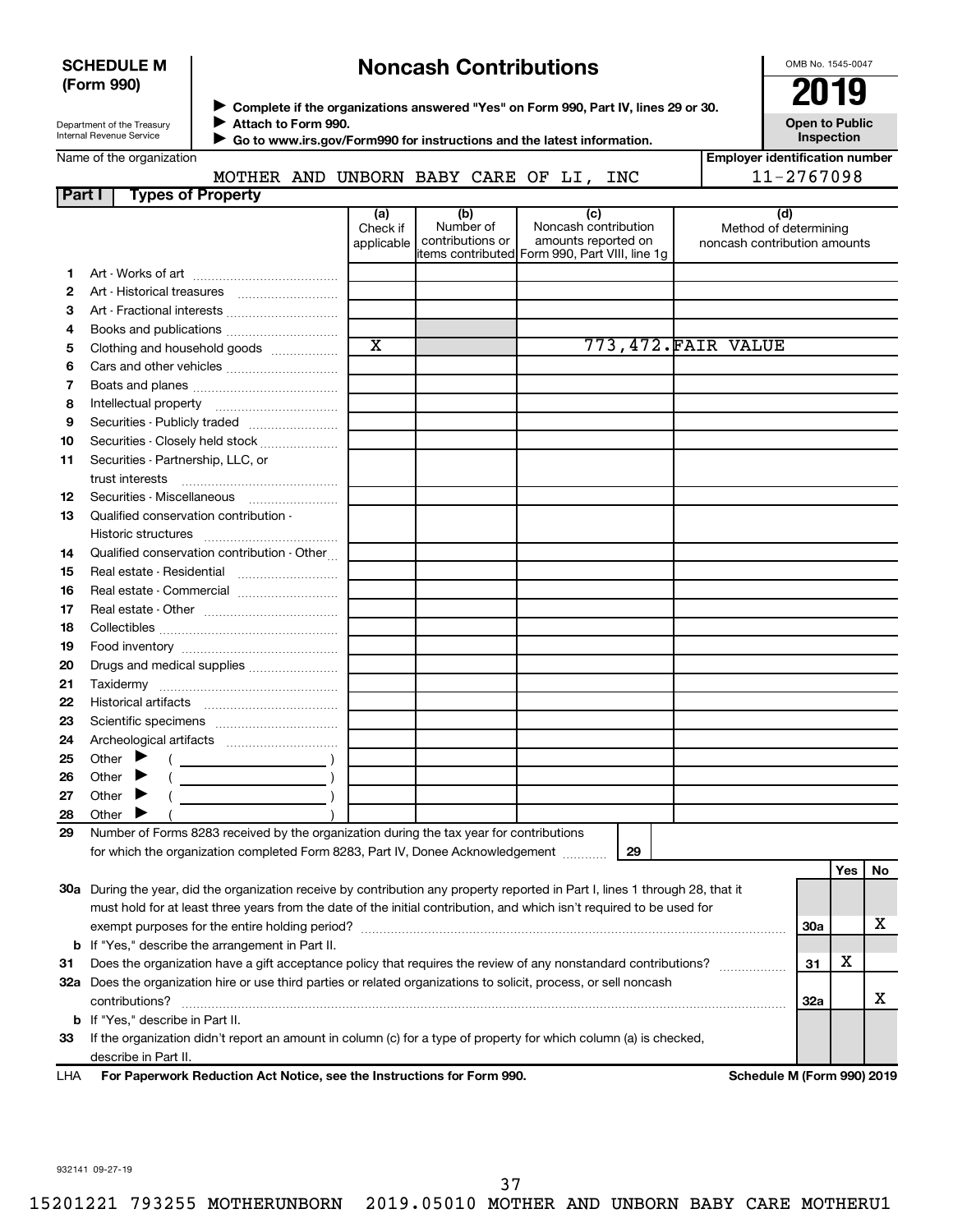|                 | Schedule M (Form 990) 2019 MOTHER AND UNBORN BABY CARE OF LI, INC |  |  |    |  | $11 - 2767098$                                                                                                                                                                                                                                                                                                 | Page 2 |
|-----------------|-------------------------------------------------------------------|--|--|----|--|----------------------------------------------------------------------------------------------------------------------------------------------------------------------------------------------------------------------------------------------------------------------------------------------------------------|--------|
| Part II         |                                                                   |  |  |    |  | Supplemental Information. Provide the information required by Part I, lines 30b, 32b, and 33, and whether the organization<br>is reporting in Part I, column (b), the number of contributions, the number of items received, or a combination of both. Also complete this part for any additional information. |        |
|                 |                                                                   |  |  |    |  |                                                                                                                                                                                                                                                                                                                |        |
|                 |                                                                   |  |  |    |  |                                                                                                                                                                                                                                                                                                                |        |
|                 |                                                                   |  |  |    |  |                                                                                                                                                                                                                                                                                                                |        |
|                 |                                                                   |  |  |    |  |                                                                                                                                                                                                                                                                                                                |        |
|                 |                                                                   |  |  |    |  |                                                                                                                                                                                                                                                                                                                |        |
|                 |                                                                   |  |  |    |  |                                                                                                                                                                                                                                                                                                                |        |
|                 |                                                                   |  |  |    |  |                                                                                                                                                                                                                                                                                                                |        |
|                 |                                                                   |  |  |    |  |                                                                                                                                                                                                                                                                                                                |        |
|                 |                                                                   |  |  |    |  |                                                                                                                                                                                                                                                                                                                |        |
|                 |                                                                   |  |  |    |  |                                                                                                                                                                                                                                                                                                                |        |
|                 |                                                                   |  |  |    |  |                                                                                                                                                                                                                                                                                                                |        |
|                 |                                                                   |  |  |    |  |                                                                                                                                                                                                                                                                                                                |        |
|                 |                                                                   |  |  |    |  |                                                                                                                                                                                                                                                                                                                |        |
|                 |                                                                   |  |  |    |  |                                                                                                                                                                                                                                                                                                                |        |
|                 |                                                                   |  |  |    |  |                                                                                                                                                                                                                                                                                                                |        |
|                 |                                                                   |  |  |    |  |                                                                                                                                                                                                                                                                                                                |        |
|                 |                                                                   |  |  |    |  |                                                                                                                                                                                                                                                                                                                |        |
|                 |                                                                   |  |  |    |  |                                                                                                                                                                                                                                                                                                                |        |
|                 |                                                                   |  |  |    |  |                                                                                                                                                                                                                                                                                                                |        |
|                 |                                                                   |  |  |    |  |                                                                                                                                                                                                                                                                                                                |        |
|                 |                                                                   |  |  |    |  |                                                                                                                                                                                                                                                                                                                |        |
|                 |                                                                   |  |  |    |  |                                                                                                                                                                                                                                                                                                                |        |
|                 |                                                                   |  |  |    |  |                                                                                                                                                                                                                                                                                                                |        |
|                 |                                                                   |  |  |    |  |                                                                                                                                                                                                                                                                                                                |        |
|                 |                                                                   |  |  |    |  |                                                                                                                                                                                                                                                                                                                |        |
|                 |                                                                   |  |  |    |  |                                                                                                                                                                                                                                                                                                                |        |
|                 |                                                                   |  |  |    |  |                                                                                                                                                                                                                                                                                                                |        |
|                 |                                                                   |  |  |    |  |                                                                                                                                                                                                                                                                                                                |        |
| 932142 09-27-19 |                                                                   |  |  |    |  | Schedule M (Form 990) 2019                                                                                                                                                                                                                                                                                     |        |
|                 |                                                                   |  |  | 38 |  |                                                                                                                                                                                                                                                                                                                |        |
|                 |                                                                   |  |  |    |  |                                                                                                                                                                                                                                                                                                                |        |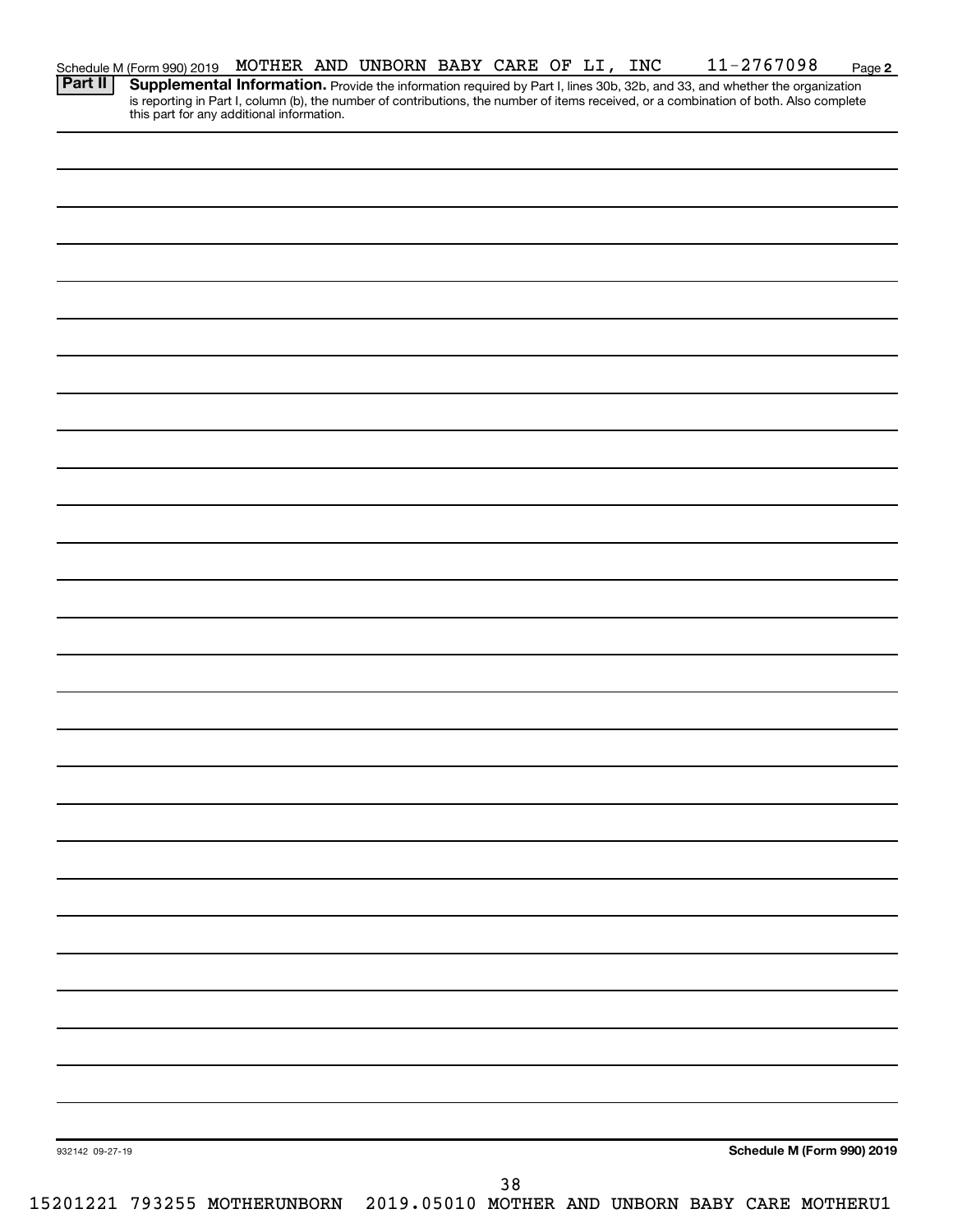**(Form 990 or 990-EZ)**

**Complete to provide information for responses to specific questions on Form 990 or 990-EZ or to provide any additional information. | Attach to Form 990 or 990-EZ. SCHEDULE O Supplemental Information to Form 990 or 990-EZ 2019** 



Department of the Treasury Internal Revenue Service Name of the organization

MOTHER AND UNBORN BABY CARE OF LI, INC  $\vert$  11-2767098

**| Go to www.irs.gov/Form990 for the latest information.**

**Employer identification number**

## FORM 990 PAGE 1, ITEM C

MOTHER AND UNBORN BABY CARE OF LONG ISLAND, INC. DOES BUSINESS AS:

D/B/A THE LIFE CENTER OF LONG ISLAND

D/B/A A-A-A PREGNANCY OPTIONS

D/B/A WOMEN FIRST PREGNANCY OPTIONS

FORM 990, PART VI, SECTION A, LINE 2:

LORRAINE GARIBOLDI, A DIRECTOR, IS MARRIED TO FRANK GARIBOLDI, A DIRECTOR.

FORM 990, PART VI, SECTION B, LINE 11B:

THE FORM 990 IS PROVIDED TO THE EXECUTIVE DIRECTOR. THE EXECUTIVE DIRECTOR AND TREASURER PRESENT THE FORM TO THE BOARD FOR APPROVAL PRIOR TO FILING BY THE DUE DATE.

FORM 990, PART VI, SECTION B, LINE 12C:

CONFLICT OF INTEREST STATEMENT MUST BE COMPLETED AND SUBMITTED ANNUALLY BY

ALL EMPLOYEES AND BOARD MEMBERS. BOTH EMPLOYEES AND BOARD MEMBERS ARE

REQUIRED TO PROVIDE NOTIFICATION IF THERE IS ANY CHANGE DURING THE YEAR.

FORM 990, PART VI, SECTION B, LINE 15:

A PROCESS IS IN PLACE FOR DETERMINING COMPENSATION FOR THE EXECUTIVE

DIRECTOR AND KEY OFFICERS WHICH INCLUDES COMPARABILITY AND CONTEMPORANEOUS

SUBSTANTIATION OF THE DELIBERATION AND DECISION. THIS PROCESS IS DETAILED

IN BY LAWS AND DOCUMENTED IN THE BOARD MINUTES.

932211 09-06-19 LHA For Paperwork Reduction Act Notice, see the Instructions for Form 990 or 990-EZ. Schedule O (Form 990 or 990-EZ) (2019)

39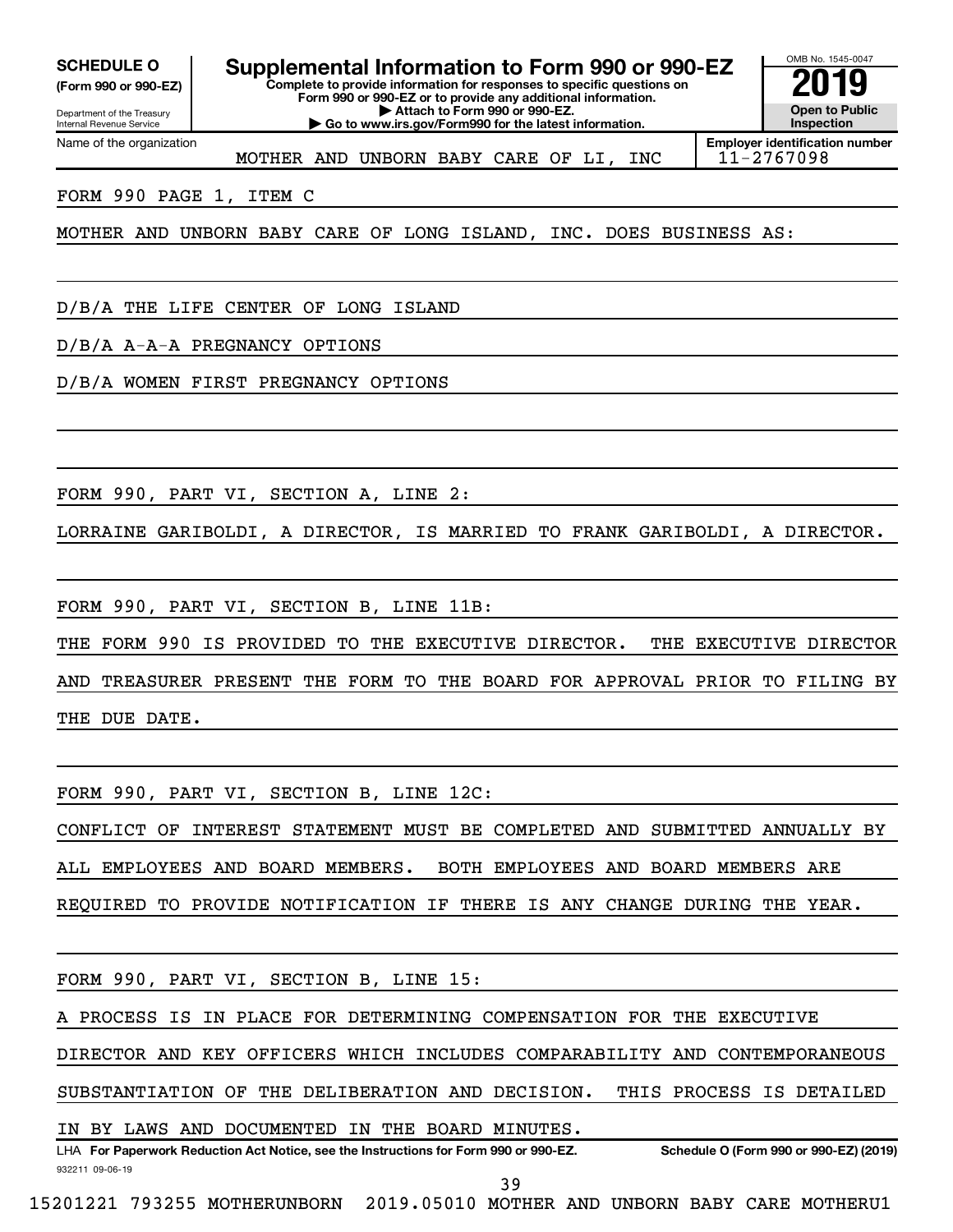| Schedule O (Form 990 or 990-EZ) (2019)                                    | Page 2                                                  |
|---------------------------------------------------------------------------|---------------------------------------------------------|
| Name of the organization<br>MOTHER AND UNBORN BABY CARE OF LI, INC        | <b>Employer identification number</b><br>$11 - 2767098$ |
|                                                                           |                                                         |
|                                                                           |                                                         |
| FORM 990, PART VI, SECTION C, LINE 19:                                    |                                                         |
| ORGANIZATION MAKES ITS GOVERNING INSTRUMENTS, CONFLICT OF INTEREST<br>THE |                                                         |
| POLICY AND FINANCIAL STATEMENTS AVAILABLE TO THE GENERAL PUBLIC UPON      |                                                         |
| REQUEST.                                                                  |                                                         |
|                                                                           |                                                         |
| FORM 990, PAGE 7, PART VII                                                |                                                         |
| LORRAINE GARIBOLDI IS AN EMPLOYEE AND NON-VOTING BOARD MEMBER AND THE     |                                                         |
| FRANK GARIBOLDI WHO IS ALSO A BOARD MEMBER.<br>SPOUSE OF                  |                                                         |
|                                                                           |                                                         |
|                                                                           |                                                         |

| <b>MAINTENANCE</b> | \$5,102 |  |
|--------------------|---------|--|
| POSTAGE            | 5,680   |  |
| TELEPHONE          | 9,536   |  |
| TRAINING           | 399     |  |

TOTAL \$20,717

PART XII, LINE 2C

THE BOARD REVIEWS THE AUDITED FINANCIAL STATEMENTS. THIS IS SIMILAR TO

PAST PRACTICE. THE AUDIT COMMITTEE OVERSEES THE AUDIT AND SELECTS THE

INDEPENDENT ACCOUNTANT.

932212 09-06-19